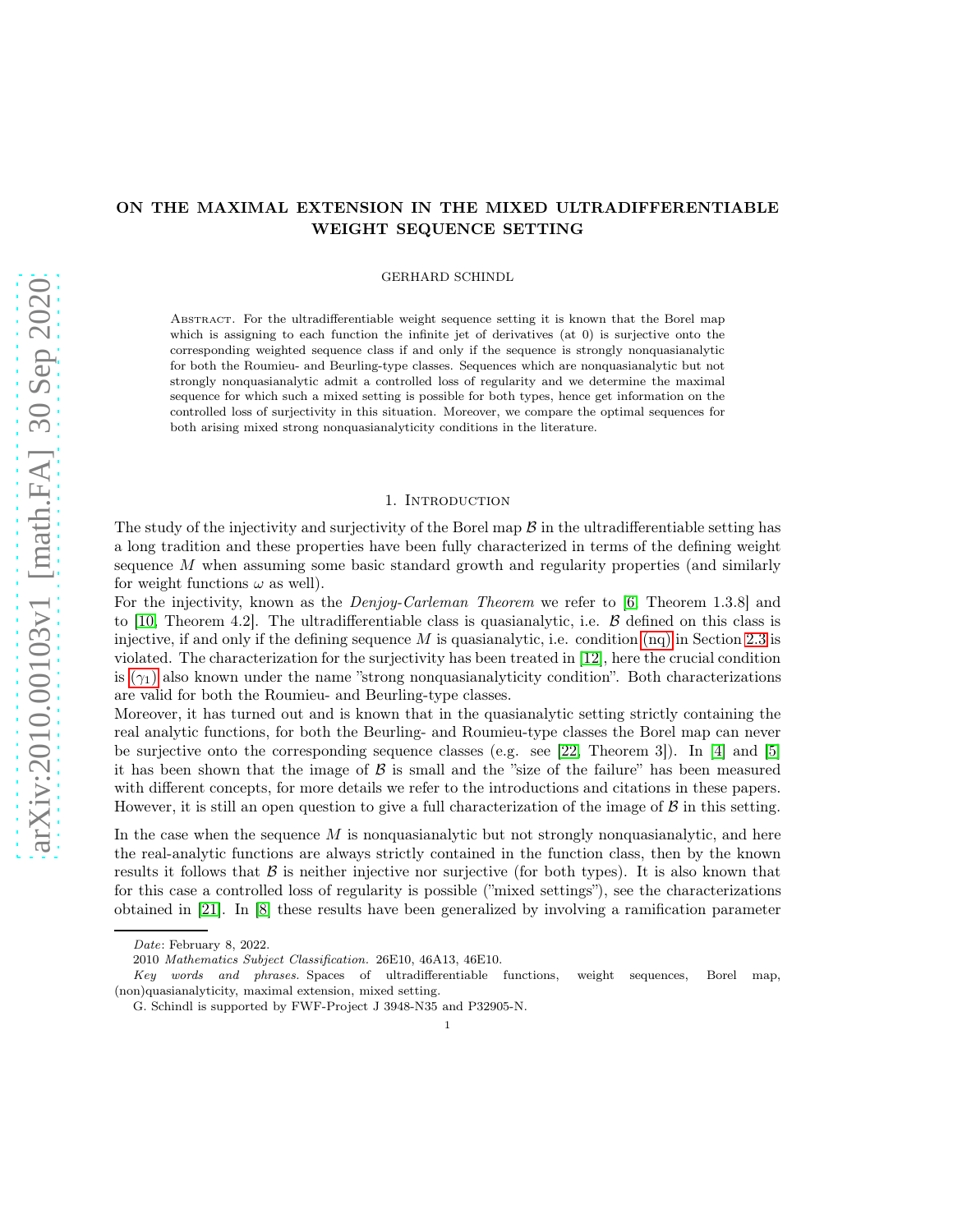$r \in \mathbb{N}_{>0}$  and dealing with special classes of ultradifferentiable ramification spaces introduced in [\[20\]](#page-26-2) and needed for the study of the surjectivity of the (asymptotic) Borel map in the ultraholomorphic setting.

In this context we point out that in the weight sequence setting there do exist two, in general different, relevant mixed conditions denoted by  $(M, N)_{\gamma_1}$  and  $(M, N)_{SV}$  in this work, see Section [2.3.](#page-4-1)  $(M, N)_{\gamma_1}$  is easier to handle and the "more natural" generalization of  $(\gamma_1)$ , it has been introduced in [\[3\]](#page-25-6) and also used in [\[15\]](#page-25-7). Finally, in [\[8\]](#page-25-5) and [\[9\]](#page-25-8) the ramified generalization is arising, see Section [5.](#page-16-0) By the construction from [\[15,](#page-25-7) Sect. 4.1] the optimal (i.e. largest) sequence expressed in terms of this condition is already known, it is called the *descendant*. However, the main results from [\[21\]](#page-26-1) (and [\[8\]](#page-25-5)) yield that  $(M, N)_{SV}$  is the correct (but more technical) characterizing condition in the mixed setting and the optimal sequence expressed in terms of this condition has not been computed so far.

In  $(M, N)_{\gamma_1}$  the sequence of quotients of M, denoted by  $(\mu_j)_j$  is arising, whereas  $(M, N)_{SV}$  is connected to the sequence of roots  $(M_j)^{1/j}$  and these sequences are comparable (up to a constant) if and only if  $M$  satisfies the technical assumption moderate growth. For the sake of completeness we mention that in the mixed weight function setting there does exist only one relevant mixed condition, for both the Borel and Whitney jet mapping and for both types, see [\[2\]](#page-25-9), [\[17\]](#page-25-10), [\[18\]](#page-25-11).

The aim of this paper is to compute the optimal sequence expressed in terms of  $(M, N)_{SV}$  and to compare it with the descendant. So this study will provide more information on the difference of the relevant conditions and give answer to the following question: When given a nonquasianalytic sequence  $N$ , which (strictly smaller) sequence  $M$  is maximal among all sequences allowing such a mixed setting (see Theorem [3.3\)](#page-7-0)? This gives also a first information to attack the following problem: How far is the Borel map from being surjective in the nonquasianalytic but not strongly nonquasianalytic setting? Unfortunately, it seems that for the proofs from [\[4\]](#page-25-3) and [\[5\]](#page-25-4) the quasianalyticity for the weight sequence is indispensable but can we transfer the results to this situation? This question has been asked by Prof. Javier Sanz after a talk of the author about the results from [\[5\]](#page-25-4) during a research stay at the Universidad de Valladolid.

We summarize now the contents of this article: After collecting and recalling some basic notation in Section [2,](#page-2-1) in Section [3](#page-5-0) we compute and study the optimal sequence for  $(M, N)_{SV}$  (in Sect. [3.2\)](#page-6-0) and compare it with the descendant, see Theorem [3.10](#page-10-0) in Sect. [3.3.](#page-9-0) In Section [4](#page-11-0) we construct an example which shows that in general there is a difference between the optimal sequences for these conditions. It turns out that such a difference can only occur when the arising expression in the strong nonquasianalyticity condition is behaving "very irregular".

Section [5](#page-16-0) rephrases the results from Section [3](#page-5-0) in the r-ramified versions, see Theorems [5.4](#page-19-0) and [5.9.](#page-20-0) Of course, alternatively another equivalent possibility would be to prove the results for the generalized situation and by putting  $r = 1$  recover the results from Section [3](#page-5-0) as a Corollary.

In the final Section [6](#page-21-0) we provide some information on the size of the failure of the injectivity and surjectivity of  $\beta$  for sequences which are nonquasianalytic but not strongly nonquasianalytic, see Propositions [6.2](#page-21-1) and [6.4.](#page-23-0) The problem of injectivity, treated in Section [6.1,](#page-21-2) gives information on the size of the kernel of  $\beta$  (resp. on the quantity of ultradifferentiable flat functions). This question is somehow "dual" to the problem of the failure of surjectivity. It has been motivated by a question asked by Prof. Fernando Sanz (also from the Universidad de Valladolid).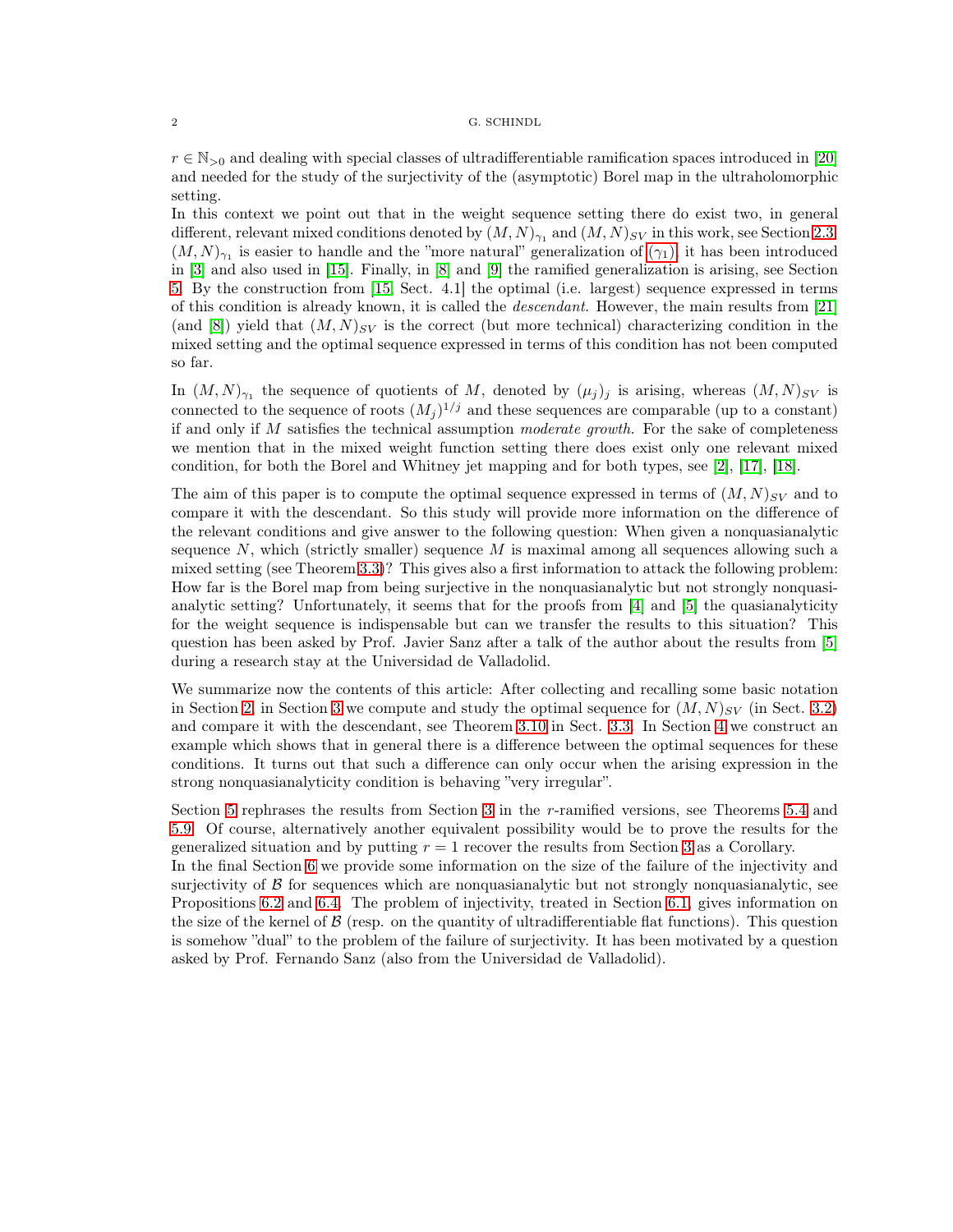Acknowledgements. The author wishes to thank Armin Rainer and David N. Nenning, both from the University of Vienna, for interesting and helpful discussions during the preparation of this article and for their careful reading of a preliminary version.

## 2. NOTATION

<span id="page-2-1"></span>We write  $\mathbb{N} := \{0, 1, 2, \ldots\}$  and  $\mathbb{N}_{>0} := \{1, 2, 3, \ldots\}$ . With B we denote the Borel map (at 0) given by  $\mathcal{B}(f) := (f^{(p)}(0))_{p \in \mathbb{N}}$ . With the symbol  $\mathcal E$  we denote the class of smooth functions, with [·] we denote ultradifferentiable classes either of *Roumieu-type*, denoted with  $\{\cdot\}$ , or of *Beurling-type*, denoted with  $(\cdot)$ , but not mixing the cases.

2.1. Weight sequences. Given a sequence  $M = (M_j)_j \in \mathbb{R}^{\mathbb{N}}_{>0}$  we also use  $m = (m_j)_j$  defined by  $m_j := \frac{M_j}{i!}$  $\frac{M_j}{j!}$  and  $\mu_j := \frac{M_j}{M_j}$  $\frac{M_j}{M_{j-1}}$ ,  $\mu_0 := 1$ . M is called *normalized* if  $1 = M_0 \leq M_1$  holds true which can always be assumed without loss of generality. For any  $r > 0$  we denote the r-th power of M by  $M^r = (M_j^r)_{j \in \mathbb{N}}.$ 

M is called *log-convex* if

<span id="page-2-5"></span>
$$
\forall j \in \mathbb{N}_{>0}: M_j^2 \le M_{j-1}M_{j+1},
$$

equivalently if  $(\mu_j)_j$  is nondecreasing. If M is log-convex and normalized, then both  $j \mapsto M_j$  and  $j \mapsto (M_j)^{1/j}$  are nondecreasing and  $(M_j)^{1/j} \leq \mu_j$  for all  $j \in \mathbb{N}_{>0}$ .

If m is log-convex, then M is called *strongly log-convex*, denoted by (slc). For our purposes it is convenient to consider the following set of sequences

<span id="page-2-2"></span>
$$
\mathcal{LC} := \{ M \in \mathbb{R}^{\mathbb{N}}_{>0} : M \text{ is normalized, log-convex, } \lim_{j \to +\infty} (M_j)^{1/j} = +\infty \}.
$$

We see that  $M \in \mathcal{LC}$  if and only if  $1 = \mu_0 \leq \mu_1 \leq \ldots$ ,  $\lim_{j \to +\infty} \mu_j = +\infty$  (e.g. see [\[13,](#page-25-12) p. 104]) and there is a one-to-one correspondence between M and  $\mu = (\mu_j)_j$  by taking  $M_p := \prod_{i=0}^p \mu_i$ .

M has the condition moderate growth, denoted by  $(mg)$ , if

<span id="page-2-3"></span>
$$
\exists C \ge 1 \,\forall \, j, k \in \mathbb{N} : M_{j+k} \le C^{j+k} M_j M_k.
$$

In [\[10\]](#page-25-1) it is denoted by  $(M.2)$  and called *stability under ultradifferential operators*. We can replace in this condition  $M$  by  $m$  by changing the constants. It is known (e.g. see [\[15,](#page-25-7) Lemma 2.2]) that for any given  $M \in \mathcal{LC}$  condition [\(mg\)](#page-2-3) is equivalent to  $\sup_{j \in \mathbb{N}} \frac{\mu_{2j}}{\mu_j}$  $\frac{\mu_{2j}}{\mu_j} < +\infty$  and to sup<sub>j∈N>0</sub>  $\frac{\mu_j}{(M_j)}$  $\frac{\mu_j}{(M_j)^{1/j}} < +\infty.$ The latter condition shows that sequences of quotients and roots are comparable up to a constant.

<span id="page-2-0"></span>M has  $(\gamma_1)$  (see [\[12\]](#page-25-2)) if

<span id="page-2-6"></span><span id="page-2-4"></span>
$$
\sup_{j \in \mathbb{N}_{>0}} \frac{\mu_j}{j} \sum_{k \ge j} \frac{1}{\mu_j} < +\infty.
$$

In the literature  $(\gamma_1)$  is also called "strong nonquasianalyticity condition", see [\[12\]](#page-25-2) and in [\[10\]](#page-25-1) it is denoted by (M.3). In [\[12\]](#page-25-2) the surjectivity of B has been characterized in terms of  $(\gamma_1)$ .

Let  $M, N \in \mathbb{R}_{>0}^{\mathbb{N}}$  be given, we write  $M \preceq N$  if  $\sup_{j \in \mathbb{N}_{>0}} \left( \frac{M_j}{N_j} \right)$  $N_j$  $\int_{0}^{1/j}$  < + $\infty$ . We call M and N equivalent, denoted by  $M \approx N$ , if  $M \leq N$  and  $N \leq M$ . This equivalence does preserve ([mg](#page-2-3)). Finally, write  $M \leq N$  if  $M_p \leq N_p$  for all  $p \in \mathbb{N}$ .

We mention that in [\[12,](#page-25-2) Prop. 1.1] it has been shown that  $(\gamma_1)$  for log-convex M implies that there does exist an equivalent sequence N having ([slc](#page-2-5)), so  $(\gamma_1)$  "implies" (slc).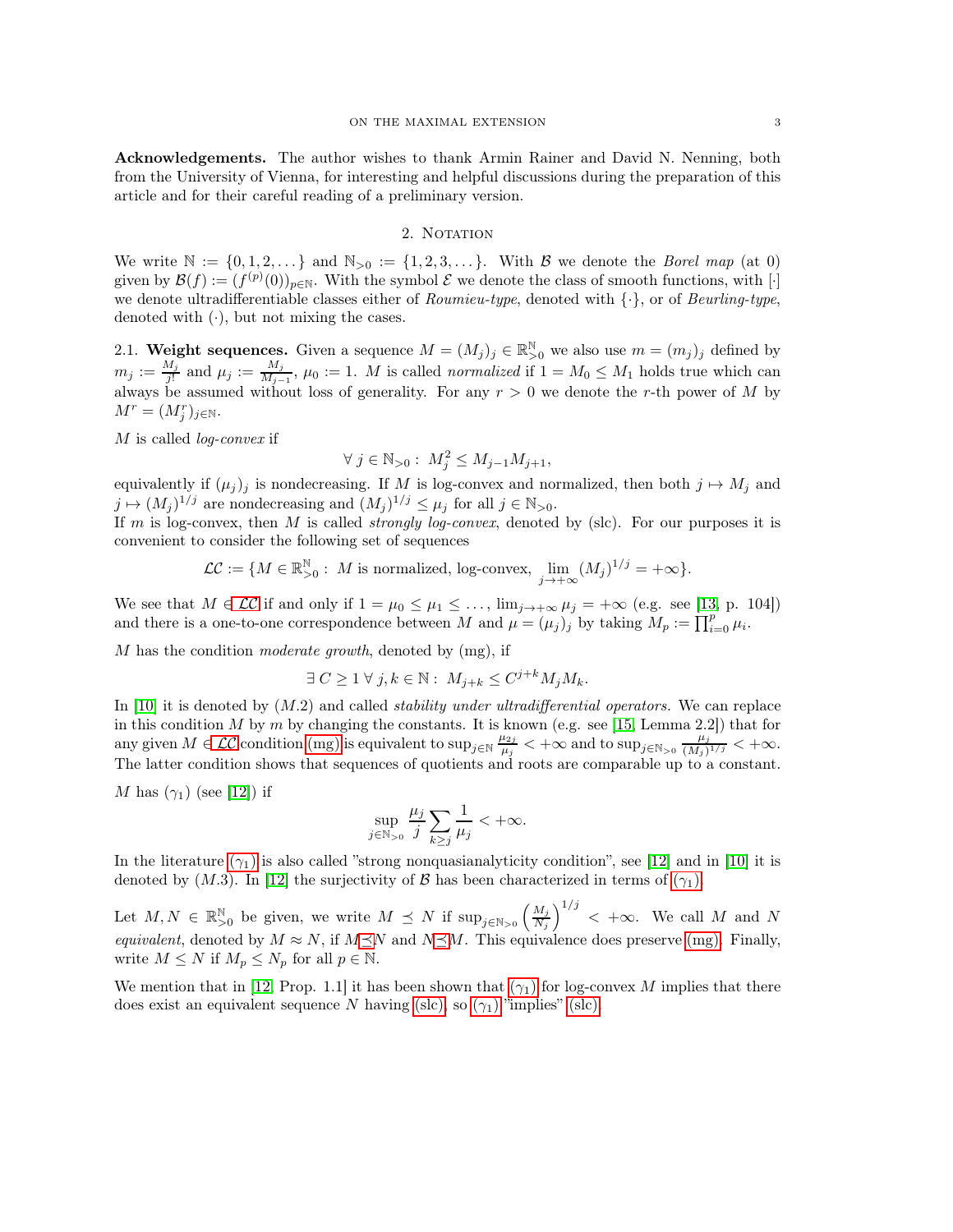With  $M<sup>lc</sup>$  we denote the log-convex minorant of given M, i.e.  $M<sup>lc</sup>$  is the largest sequence among all sequences L which are log-convex and satisfy  $L \leq M$ . For concrete formulas computing  $M<sup>lc</sup>$  we refer to [\[6\]](#page-25-0), alternatively  $M<sup>lc</sup>$  can be obtained by using the so called associated weight function of M, see [\[10,](#page-25-1) (3.2), Prop. 3.2] and [\[11,](#page-25-13) Chapitre I, 1.8].

2.2. Ultradifferentiable sequence and function spaces. Let  $M \in \mathbb{R}_{\geq 0}^{\mathbb{N}}$  and  $h > 0$  be given, then for a sequence  $\mathbf{a} := (a_p)_p \in \mathbb{C}^{\mathbb{N}}$  we put

$$
|\mathbf{a}|_{M,h}:=\sup_{p\in\mathbb{N}}\frac{|a_p|}{h^pM_p},
$$

and  $\Lambda_{M,h} := \{(a_p)_p \in \mathbb{C} : |\mathbf{a}|_{M,h} < +\infty\}$ . Furthermore we set

$$
\Lambda_{(M)} := \{ (a_p)_p \in \mathbb{C}^{\mathbb{N}} : \forall \ h > 0 : |\mathbf{a}|_{M,h} < +\infty \},
$$

and

$$
\Lambda_{\{M\}} := \{(a_p)_p \in \mathbb{C} : \exists h > 0 : |\mathbf{a}|_{M,h} < +\infty\}.
$$

 $\Lambda_{(M)}$  is the weighted sequence space of Beurling-type,  $\Lambda_{\{M\}}$  of Roumieu-type. We endow  $\Lambda_{(M)}$  resp.  $\Lambda_{\{\mathcal{M}\}}$  with a natural projective, respectively inductive, topology via

$$
\Lambda_{(M)} = \varprojlim_{h>0} \Lambda_{M,h}, \qquad \Lambda_{\{M\}} = \varinjlim_{h>0} \Lambda_{M,h}.
$$

When  $M \leq M'$ , then clearly  $\Lambda_{[M]} \subseteq \Lambda_{[M']}$ , so equivalence of weight sequences preserves the associated weighted sequence spaces.

Analogously, the (local) ultradifferentiable class of Roumieu-type is given by

 $\mathcal{E}_{\{M\}}(\mathbb{R}, \mathbb{C}) := \{ f \in \mathcal{E}(\mathbb{R}, \mathbb{C}) : \forall K \subseteq \mathbb{R} \text{ compact } \exists C, h > 0 \ \forall j \in \mathbb{N} \ \forall x \in K : \ |f^{(j)}(x)| \leq C h^j N_j \},\$ and the Beurling-type by

$$
\mathcal{E}_{(M)}(\mathbb{R}, \mathbb{C}) := \{ f \in \mathcal{E}(\mathbb{R}, \mathbb{C}) : \forall K \subseteq \mathbb{R} \text{ compact } \forall h > 0 \ \exists C_h > 0 \ \forall j \in \mathbb{N} \ \forall x \in K : |f^{(j)}(x)| \le C_h h^j N_j \}.
$$

When  $M \preceq M'$ , then clearly  $\mathcal{E}_{[M]} \subseteq \mathcal{E}_{[M']}$  is valid. Moreover,  $\liminf_{p \to +\infty} (m_p)^{1/p} > 0$  implies  $\mathcal{E}_{\{M^{\mathrm{lc}}\}} = \mathcal{E}_{\{M\}}$  and  $\lim_{p \to +\infty} (m_p)^{1/p} = +\infty$  implies  $\mathcal{E}_{(M^{\mathrm{lc}})} = \mathcal{E}_{(M)}$ , see [\[13,](#page-25-12) Theorem 2.15]. However, in general one has only  $\Lambda_{[M^{lc}]} \subseteq \Lambda_{[M]}$ .

Finally, for each  $h > 0$  and we define the Banach space

$$
\mathcal{D}_{M,h}([-1,1]):=\{f\in\mathcal{E}(\mathbb{R},\mathbb{C}): \text{ supp}(f)\subseteq[-1,1],\sup_{p\in\mathbb{N},x\in\mathbb{R}}\frac{|f^{(p)}(x)|}{h^pM_p}<+\infty\},
$$

and the ultradifferentiable test function class of Roumieu-type

$$
\mathcal{D}_{\{M\}}([-1,1]):=\varinjlim_{h>0}\mathcal{D}_{M,h}([-1,1]),
$$

which is a countable  $(LB)$ -space, and of Beurling-type

$$
\mathcal{D}_{(M)}([-1,1]) := \varprojlim_{h>0} \mathcal{D}_{M,h}([-1,1]),
$$

which is a Frechét space.

Then for the *Borel map*  $\beta$  (at 0) we get

$$
\mathcal{B} : \mathcal{D}_{[M]}([-1,1]), \mathcal{E}_{[M]}(\mathbb{R}, \mathbb{C}) \longrightarrow \Lambda_{[M]}, \qquad \mathcal{B}(f) := (f^{(p)}(0))_{p \in \mathbb{N}}.
$$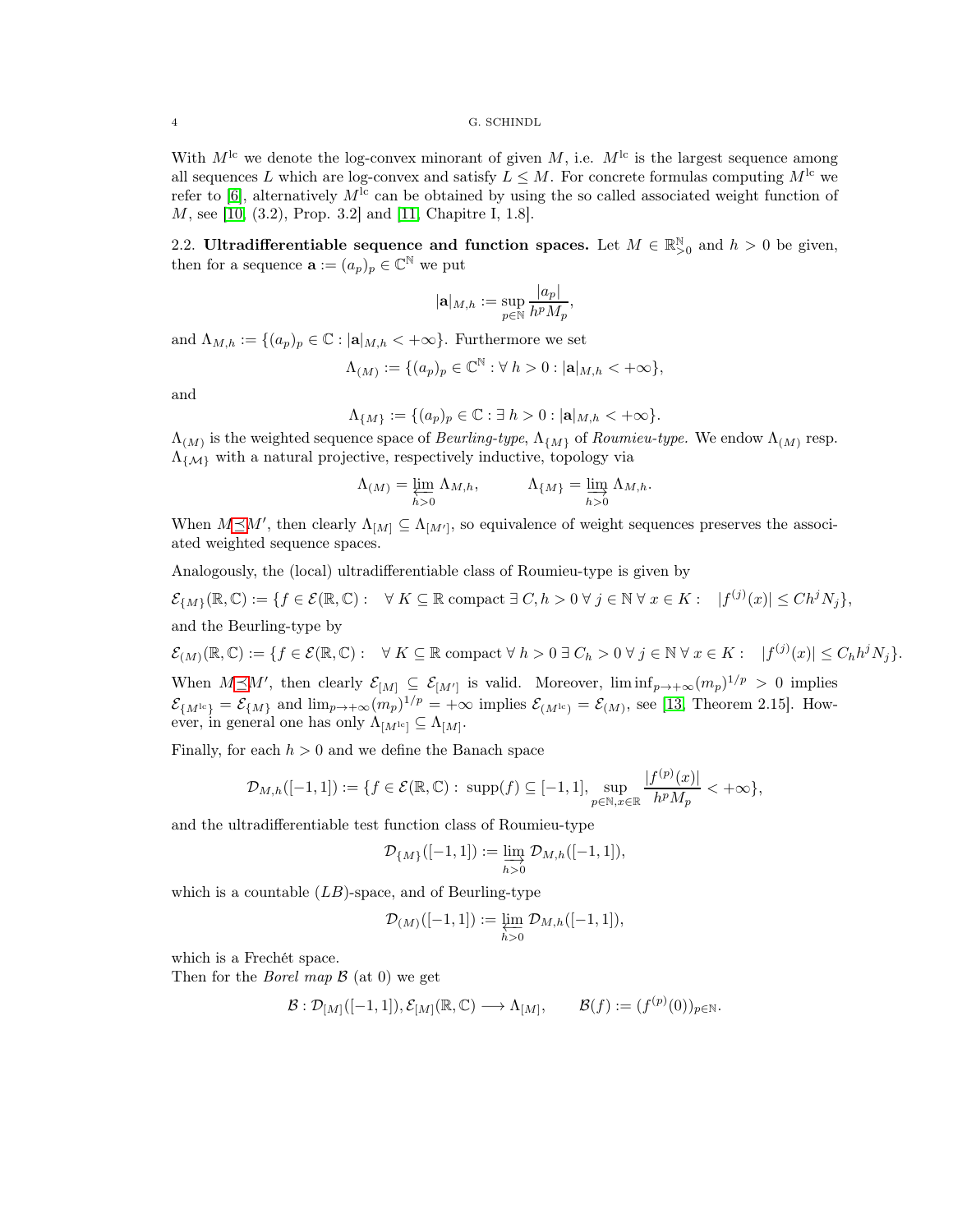The nontriviality of the classes  $\mathcal{D}_{[M]}([-1, 1])$  is characterized in terms of M by the nonquasianalyticity condition, see [\[6,](#page-25-0) Theorem 1.3.8] and [\[10,](#page-25-1) Theorem 4.2].

<span id="page-4-0"></span>We recall: Let  $N \in \mathcal{LC}$  be given, then  $\mathcal{D}_{[N]}([-1,1]) \neq \{0\}$  if and only if N is nonquasianalytic, denoted by  $(nq)$ , which means that N satisfies

$$
\sum_{p=1}^{+\infty}\frac{1}{\nu_p}<+\infty.
$$

Clearly, each N having  $(\gamma_1)$  is no[nq](#page-4-0)uasianalytic and it is known that  $(nq)$  implies  $\lim_{p\to+\infty} (n_p)^{1/p}$  $\lim_{p\to+\infty}\nu_p/p=+\infty$ , e.g. see [\[10,](#page-25-1) Lemma 4.1], which does imply that both types of ultradifferen-tiable functions are containing the class of real-analytic functions, e.g. see [\[13,](#page-25-12) Prop. 2.12  $(4)$ , (5)]. Equivalence of sequences belonging to  $\mathcal{LC}$  $\mathcal{LC}$  $\mathcal{LC}$  does preserve ([nq](#page-4-0)).

For given  $N \in \mathcal{LC}$  we introduce the following sets of sequences

$$
\mathcal{N}_{\preceq,R} := \{ M \in \mathbb{R}_{>0}^{\mathbb{N}} : \liminf_{p \to +\infty} (m_p)^{1/p} > 0, \quad M \preceq N \},\
$$
  

$$
\mathcal{N}_{\preceq,B} := \{ M \in \mathbb{R}_{>0}^{\mathbb{N}} : \lim_{p \to +\infty} (m_p)^{1/p} = +\infty, \quad M \preceq N \}.
$$

Obviously we have  $\mathcal{N}_{\preceq,B} \subseteq \mathcal{N}_{\preceq,R}$ ,  $N \in \mathcal{N}_{\preceq,R}$  provided that  $\liminf_{p \to +\infty} (n_p)^{1/p} > 0$  and finally  $N \in \mathcal{N}_{\preceq,B}$  provided that  $\lim_{p\to+\infty} (n_p)^{1/p} = +\infty$  is valid. We also introduce the smaller sets

$$
\mathcal{N}_{\preceq,\mathcal{LC},R} := \{ M \in \mathcal{N}_{\preceq,R} : M \in \mathcal{LC} \},
$$

and

$$
\mathcal{N}_{\preceq,\mathcal{LC},B} := \{ M \in \mathcal{N}_{\preceq,B} : M \in \mathcal{LC} \}.
$$

Note that by normalization the relation  $M \preceq N$  does precisely mean  $M_p \leq C^p N_p$  for some  $C \geq 1$ and all  $p \in \mathbb{N}$ . Hence replacing M by the equivalent sequence  $\widetilde{M}^C := (M_p/C^p)_{p \in \mathbb{N}}$  we get  $\widetilde{M}^C \leq N$ . This shows that, since both the weighted sequence spaces  $\Lambda_{[M]}$  and the ultradifferentiable (test) function classes are stable w.r.t.  $\approx$ , for our purposes instead of treating  $\mathcal{N}_{\leq,R}$ ,  $\mathcal{N}_{\leq,B}$ , equivalently we could also consider the set

$$
\mathcal{N}_{\leq,R}:=\{M\in\mathbb{R}^\mathbb{N}_{>0}:\quad\liminf_{p\to+\infty}(m_p)^{1/p}>0,\;\exists\;C\geq1:\quad M\leq CN\},
$$

resp.

$$
\mathcal{N}_{\leq,B} := \{ M \in \mathbb{R}_{>0} : \lim_{p \to +\infty} (m_p)^{1/p} = +\infty, \ \exists C \ge 1 : M \le CN \},\
$$

and similarly  $\mathcal{N}_{\leq,L\mathcal{C},R}$ ,  $\mathcal{N}_{\leq,L\mathcal{C},B}$ , see also [\[8,](#page-25-5) Remark 3.1 (*i*)]. Analogously also the relevant mixed conditions are not infected by such a modification, see (iii) in Remark [2.1.](#page-5-1) Note that M is (strongly) log-convex if and only if  $\widetilde{M}^C$  is so for some/each  $C > 0$ .

<span id="page-4-1"></span>2.3. Strong nonquasianalyticity conditions in the mixed setting. For any given nonquasianalytic  $N \in \mathcal{LC}$  and  $M \in \mathbb{R}_{>0}^{\mathbb{N}}$  we write  $(M, N)_{SV}$  if

$$
\exists s \in \mathbb{N}_{>0}: \sup_{p \in \mathbb{N}_{>0}} \frac{\lambda_{p,s}^{M,N}}{p} \sum_{k \ge p} \frac{1}{\nu_k} < +\infty,
$$
  
with  $\lambda_{p,s}^{M,N} := \sup_{0 \le j < p} \left(\frac{M_p}{s^p N_j}\right)^{1/(p-j)}$ , and we write  $(M, N)_{\gamma_1}$ , if  

$$
\sup_{p \in \mathbb{N}_{>0}} \frac{\mu_p}{p} \sum_{k \ge p} \frac{1}{\nu_k} < +\infty.
$$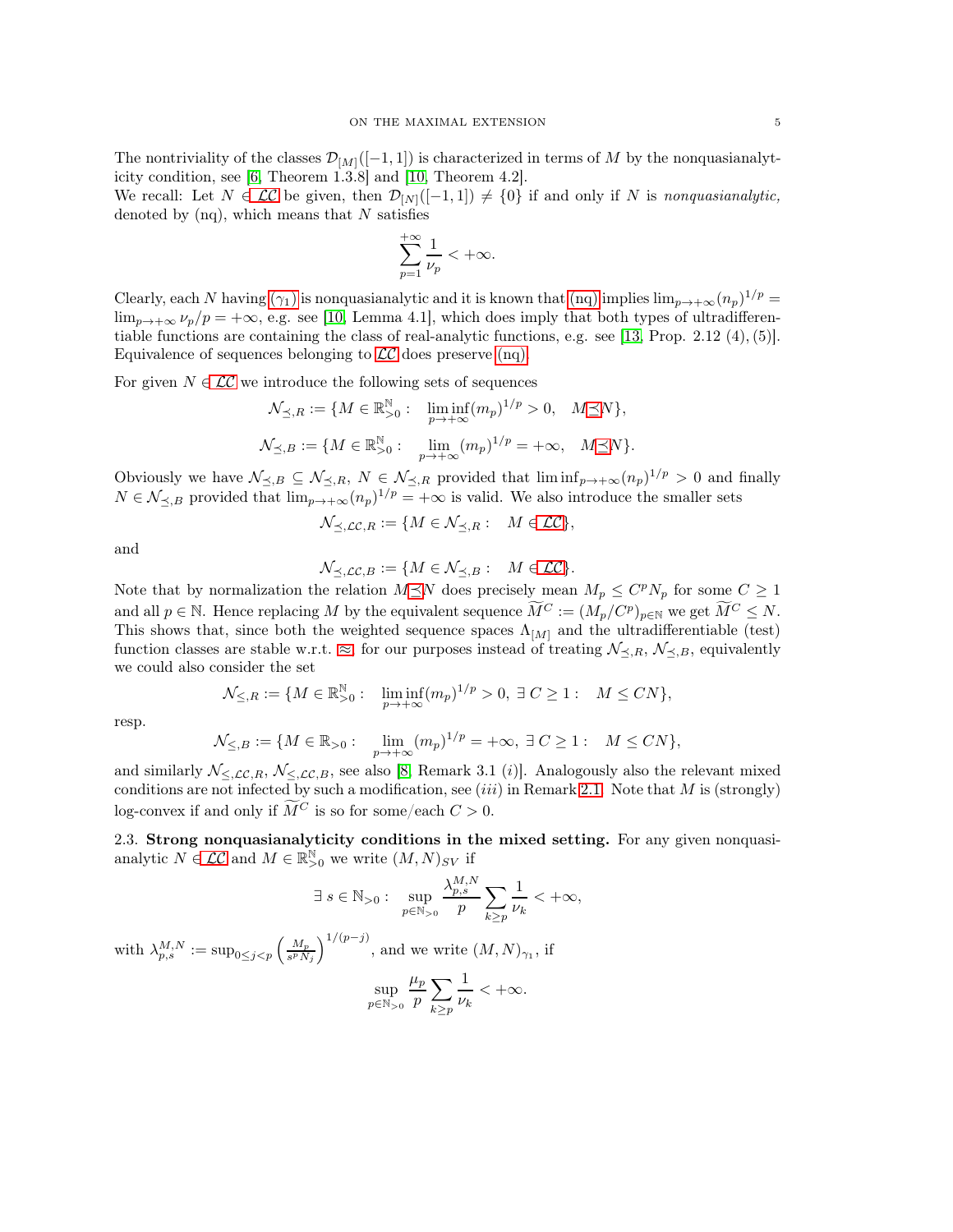<span id="page-5-1"></span>**Remark 2.1.** Inspecting the proof of [\[8,](#page-25-5) Lemma 2.4] (see also [\[21,](#page-26-1) 2(a)]) we get the following (translated into the notation from the previous section):

(i) If  $M \in \mathcal{N}_{\leq R}$  resp.  $M \in \mathcal{N}_{\leq B}$ , then

(2.1) 
$$
\forall p, s \in \mathbb{N}_{>0}: \lambda_{p,s}^{M,N} \leq C \nu_p,
$$

<span id="page-5-2"></span>C denoting the constant from  $M \leq CN$ .

- (ii) If  $M \in \mathcal{N}_{\leq, \mathcal{LC}, R}$  resp.  $M \in \mathcal{N}_{\leq, \mathcal{LC}, B}$ , then even  $\lambda_{p,s}^{M,N} \leq C \min\{\mu_p, \nu_p\}$  for all  $p, s \in \mathbb{N}_{>0}$ ,  $C$ denoting the constant from  $M \leq CN$ . Hence in this situation  $(M, N)_{\gamma_1}$  implies  $(M, N)_{SV}$ . If M has in addition [\(mg\)](#page-2-3), which is equivalent to  $\sup_{j\in\mathbb{N}}>0$   $\frac{\mu_j}{(M_j)}$  $\frac{\mu_j}{(M_j)^{1/j}} < +\infty$ , then also the converse is true and so  $(M, N)_{\gamma_1}$  is equivalent to  $(M, N)_{SV}$  (and similarly for the ramified conditions, too).
- (iii)  $(M, N)_{\gamma_1}$  resp.  $(M, N)_{SV}$  is valid if and only if  $(M^C, N)_{\gamma_1}$  resp.  $(M^C, N)_{SV}$  holds for some/any  $\widetilde{M}^C := (M_p/C^p)_{p \in \mathbb{N}}, C \ge 1$  (w.l.o.g. take  $C \in \mathbb{N}_{>0}$ ). The parameter  $s \in \mathbb{N}_{>0}$  in  $(M, N)_{SV}$  is then stretched by C and similarly this is valid for the ramified conditions as well.

Now we are ready to recall the main results [\[8,](#page-25-5) Thm. 3.2, Thm. 4.2] (with  $r = 1$  there) in our notation, see also [\[21\]](#page-26-1).

<span id="page-5-3"></span>**Theorem 2.2.** Let  $N \in \mathcal{LC}$  and  $M \in \mathcal{N}_{\prec,R}$  resp.  $M \in \mathcal{N}_{\prec,B}$  be given. Then TFAE:

(i)  $\mathcal{B}(\mathcal{D}_{\{N\}}([-1,1])) \supseteq \Lambda_{\{M\}}$  resp.  $\mathcal{B}(\mathcal{D}_{(N)}([-1,1])) \supseteq \Lambda_{(M)}$ ,

$$
(ii) (M,N)_{SV} \text{ is valid.}
$$

Consequently, if  $(i)$  or  $(ii)$  holds true, then N has to be nonquasianalytic.

In fact, in [\[8\]](#page-25-5) the assumption on M has been  $M \in \mathcal{N}_{\prec, \mathcal{LC},R}$  resp.  $M \in \mathcal{N}_{\prec, \mathcal{LC},B}$  and we point out:

- (a) For the Roumieu case, a careful inspection of the proof of [\[8,](#page-25-5) Thm. 3.2] (with  $r = 1$ ) shows that the assumption log-convexity on  $M$  is superfluous and the estimate  $(2.1)$  suffices to conclude.
- $(b)$  For the Beurling case  $[8, Thm. 4.2]$  we give more details: In the proof of  $[8, Thm. 4.5]$ the technical result [\[3,](#page-25-6) Lemme 16] has been applied in order to reduce this situation to the Roumieu case. We have to avoid the choice  $\gamma_k := \frac{1}{\mu_k}$  since  $k \mapsto \mu_k$  is not nondecreasing anymore necessarily. In order to conclude take e.g.  $\gamma_k := \frac{1}{k}$  or any other nonincreasing sequence of positive real numbers tending to 0 as  $k \to +\infty$ . Then the constructed sequence R will not be log-convex anymore necessarily, i.e.  $(i)$  on [\[8,](#page-25-5) p. 562] will fail. However, the other properties for the sequences R and S listed there are still valid and sufficient to conclude since, as pointed out above for the Roumieu case, the log-convexity for the smaller sequence is not required necessarily.
- <span id="page-5-0"></span>(c) The same is true for the more general Theorem [5.1](#page-17-0) ( $r \in \mathbb{N}_{>0}$ ) in Section [5.](#page-16-0)

## 3. Optimal sequences in the mixed setting

3.1. The mixed strong nonquasianalyticity condition. In [\[15,](#page-25-7) Section 4.1], which is based on an idea arising in the proof of [\[12,](#page-25-2) Proposition 1.1], it has been shown that to each  $N \in \mathcal{LC}$ satisfying [\(nq\)](#page-4-0) we can associate a sequence  $S<sup>N</sup>$  with good regularity properties denoted by the descendant.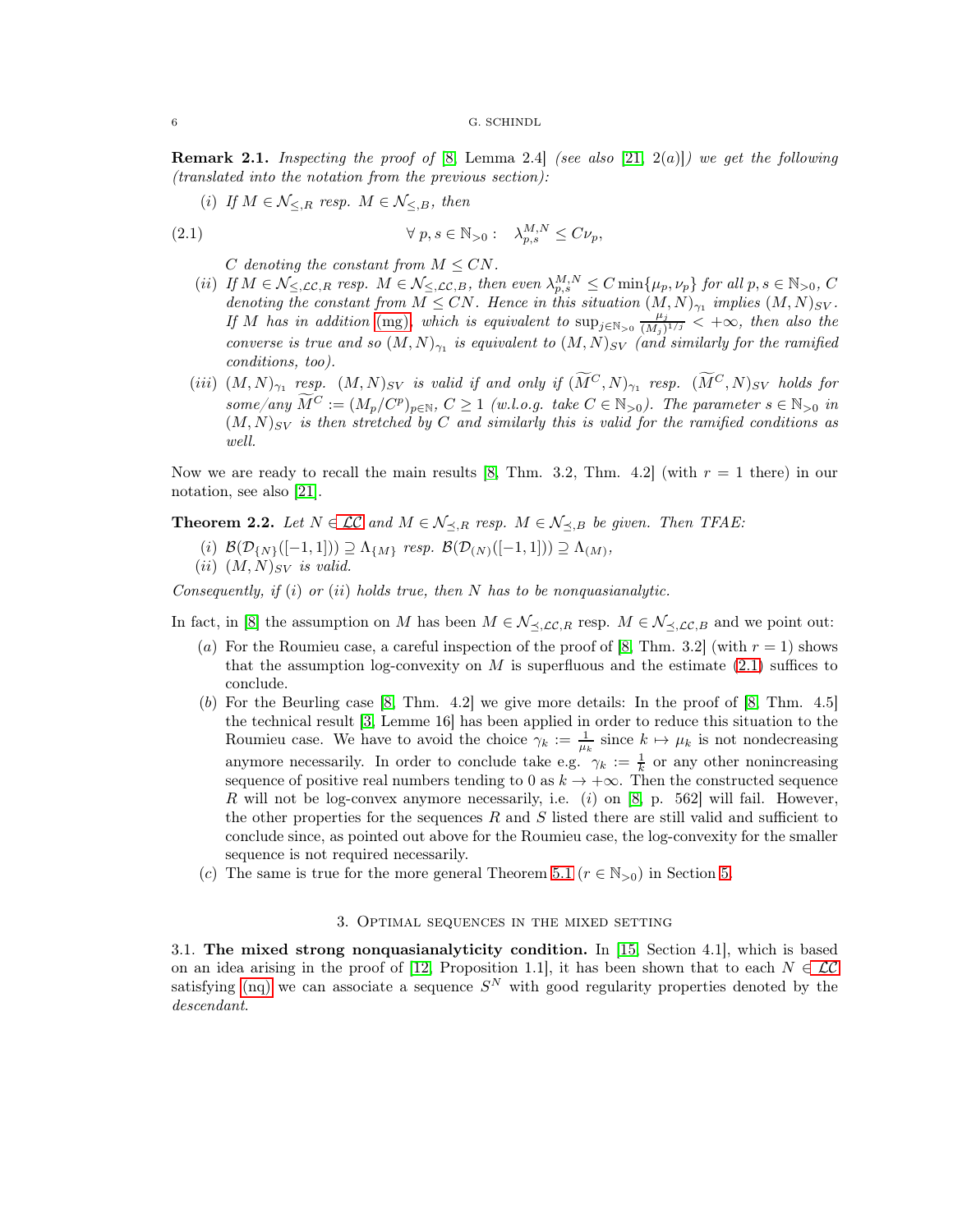We recall the construction of  $S<sup>N</sup>$  defined by its quotients

$$
\sigma_p^N:=\frac{\tau_1p}{\tau_p},\quad p\in\mathbb{N}_{>0},\qquad \sigma_0^N:=1,
$$

with

$$
\tau_p := \frac{p}{\nu_p} + \sum_{j \ge p} \frac{1}{\nu_j}, \quad p \ge 1,
$$

and  $S<sup>N</sup>$  satisfies the following properties (see [\[15,](#page-25-7) Lemma 4.2]):

- (i)  $\sigma_p^N \geq 1$  for all  $p \in \mathbb{N}$  and  $s^N := (S_p^N/p!)_{p \in \mathbb{N}} \in \mathcal{LC}$  (so  $S^N$  is strongly log-convex),
- (*ii*) there exists  $C > 0$  such that  $\sigma_p^N \leq C \nu_p$  for all  $p \in \mathbb{N}$ ,
- $(iii)$   $(S^N, N)_{\gamma_1},$
- $(iv)$  if N enjoys [\(mg\)](#page-2-3), then  $S<sup>N</sup>$  does have (mg) too,
- (v)  $S^N$  is optimal/maximal in the following sense: If  $M \in \mathcal{LC}$  is given with  $\mu_p \leq C \nu_p$  for some  $C \geq 1$  and  $(M, N)_{\gamma_1}$ , then  $\mu_p \leq D \sigma_p^N$  follows for some constant  $D \geq 1$ .

We also have that  $B^{-1}\sigma_p^N \leq \nu_p \leq B\sigma_p^N$  for some  $B \geq 1$  and all  $p \in \mathbb{N}$  (which implies  $S^{N} \approx N$ ) if and only if N does have  $(\gamma_1)$  resp. if and only if  $(N, N)_{SV}$ , see [\[8,](#page-25-5) Theorem 5.2].

<span id="page-6-1"></span>**Remark 3.1.** By the previous comments (i) and (ii) we have  $S^N \in \mathcal{N}_{\preceq, \mathcal{LC}, B}$ . Replacing  $S^N$  by the equivalent sequence ("modified descendant")  $S^N := (S_p^N/C^p)_{p \in \mathbb{N}}$ , C denoting the constant from (ii) (w.l.o.g.  $C \in \mathbb{N}_{>0}$ ), we see that  $\widetilde{S}^N \in \mathcal{N}_{\leq, \mathcal{LC}, B}$  and  $(\widetilde{S}^N, N)_{\gamma_1}$  holds by combining comment (iii) above and (iii) in Remark [2.1.](#page-5-1) By (ii) in Remark [2.1](#page-5-1) also  $(\widetilde{S}^N, N)_{SV}$  holds true and by (iii) there finally property  $(S^N, N)_{SV}$  follows.

This shows that for any  $N \in \mathcal{LC}$  satisfying [\(nq\)](#page-4-0) the set of all sequences belonging to  $\mathcal{N}_{\prec, \mathcal{LC},B}$  (hence to  $\mathcal{N}_{\prec, \mathcal{LC}, R}$  and satisfying  $(\cdot, N)_{SV}$  is never empty.

<span id="page-6-0"></span>(Of course,  $N \in \mathcal{N}_{\prec, \mathcal{LC}, B}$  is valid automatically, but  $(N, N)_{SV}$  if and only if N has  $(\gamma_1)$ .)

3.2. Optimal sequence for the mixed Schmets-Valdivia-condition. The aim is now to determine the maximal sequence L belonging to the set  $\mathcal{N}_{\preceq,R}$  resp.  $\mathcal{N}_{\preceq,B}$  and satisfying  $(L, N)_{SV}$ , i.e. the maximal sequence such that Theorem [2.2](#page-5-3) is valid and hence admitting the maximal possible control of loss of regularity within the ultradifferentiable weight sequence setting. So L will determine the largest possible sequence space  $\Lambda_{[L]}$  which is contained in the image of the Borel map B when being considered on  $\mathcal{D}_{[N]}([-1, 1])$  (and N is fixed).

<span id="page-6-2"></span>**Lemma 3.2.** Let  $N \in \mathcal{LC}$  be given and assume that N is nonquasianalytic. For any  $s \in \mathbb{N}_{>0}$  we define the sequence  $L^s = (L_p^s)_{p \in \mathbb{N}}$  as follows:

<span id="page-6-3"></span>(3.1) 
$$
L_0^s := 1, \qquad L_p^s := s^p \min_{0 \le j \le p-1} \left\{ \left( \frac{p}{\sum_{k \ge p} \frac{1}{\nu_k}} \right)^{p-j} N_j \right\}, \ \ p \in \mathbb{N}_{>0}.
$$

For convenience we will always write  $L \equiv L^1$ . Then we get:

- (i)  $(L^s, N)_{SV}$  holds true for all  $s \in \mathbb{N}_{>0}$  (note that  $L^s \approx L^t$  for all  $s, t \in \mathbb{N}_{>0}$ ),
- (ii) for any  $M \in \mathbb{R}_{>0}^{\mathbb{N}}$  satisfying  $(M, N)_{SV}$  we get  $M \preceq L^s$  for all  $s \in \mathbb{N}_{>0}$ ,
- (iii)  $L^s \preceq N$  for all  $s \in \mathbb{N}_{>0}$ .

Since there exists  $M \in \mathcal{N}_{\preceq, \mathcal{LC}, R}$  resp.  $M \in \mathcal{N}_{\preceq, \mathcal{LC}, B}$  with  $(M, N)_{SV}$ , e.g. take the descendant  $S^N$  (see Remark [3.1\)](#page-6-1), assertions (i), (ii) and (iii) hold true for the log-convex minorant  $(L^s)^{lc} \in$  $\mathcal{N}_{\prec, \mathcal{LC}, B}$  as well.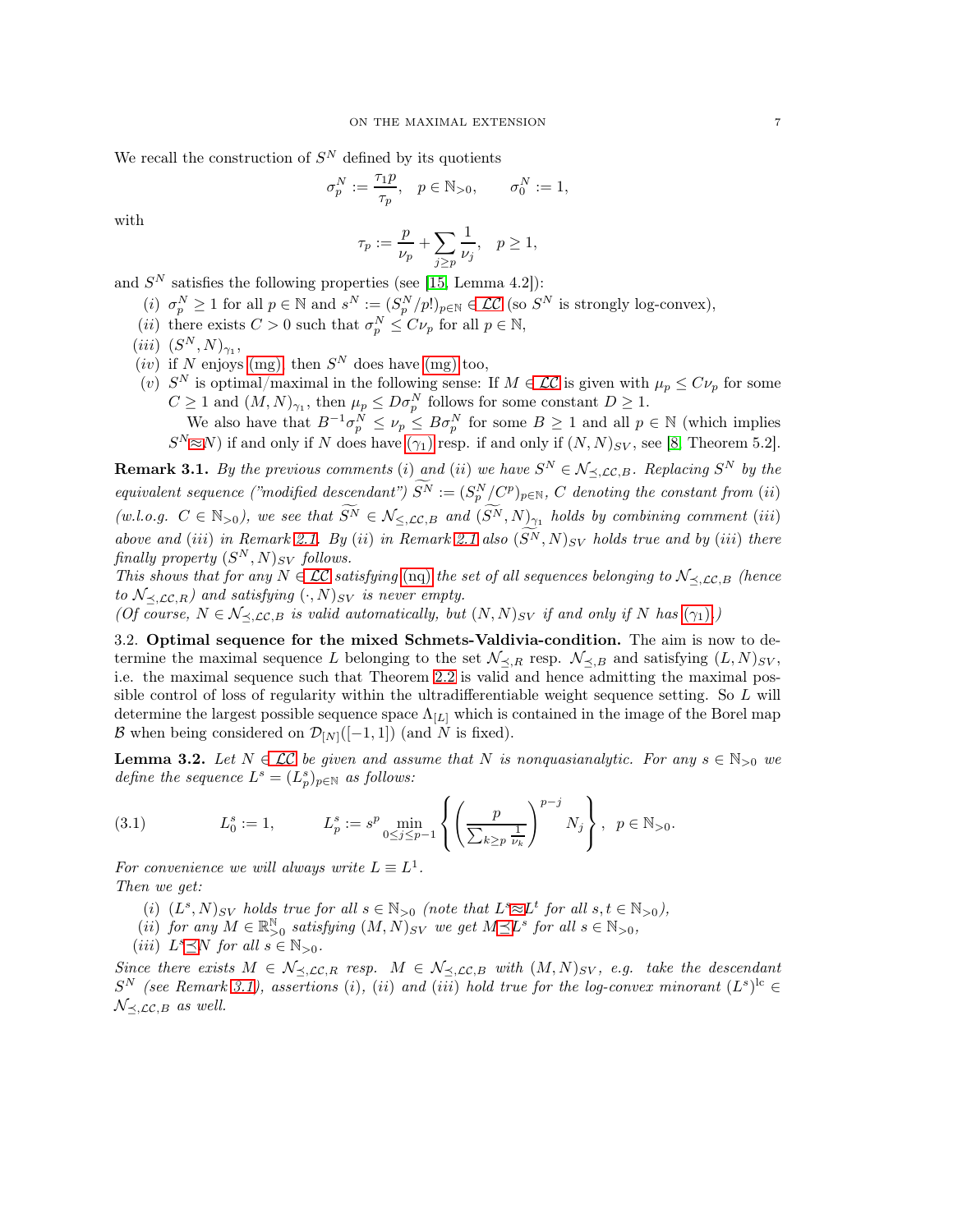**Proof.** (i) Let  $s, p \in \mathbb{N}_{>0}$  and  $0 \leq l \leq p-1$ , then

$$
\left(\frac{L_p^s}{s^p N_l}\right)^{1/(p-l)} = \left(\frac{s^p \min_{0 \le j \le p-1} \left\{ \left(\frac{p}{\sum_{k \ge p} \frac{1}{\nu_k}}\right)^{p-j} N_j \right\}}{s^p N_l}\right)^{1/(p-l)} \sum_{l=j}^{\infty} \frac{p}{\sum_{k \ge p} \frac{1}{\nu_k}},
$$

hence  $(L^s, N)_{SV}$  follows.

(ii)  $(M, N)_{SV}$  does precisely mean that we can find some  $s_0 \in \mathbb{N}_{>0}$  and  $C \geq 1$  such that for all  $p \in \mathbb{N}_{>0}$  and all  $0 \leq j \leq p-1$  we have  $M_p \leq s_0^p C^{p-j} N_j \left( \frac{p}{\sum_{k \geq p} \frac{1}{\nu_k}} \right)$  $\setminus^{p-j}$ . So  $M_p \leq C^p L_p^{s_0}$  follows for all  $p \in \mathbb{N}_{>0}$  for this value  $s_0 \in \mathbb{N}_{>0}$ . By  $L^s \approx L^t$  for all  $s, t \in \mathbb{N}_{>0}$  we are done.

(*iii*) We have  $L_p^s \leq \frac{p}{\sum_{k\geq p} \frac{1}{\nu_k} s^p N_{p-1}}$  for all  $p \in \mathbb{N}_{>0}$  (choosing  $j = p-1$ ) and so for  $L^s \preceq N$  it is sufficient to find  $C \geq 1$  such that for all  $p \in \mathbb{N}_{>0}$ :

$$
\frac{p}{\sum_{k\geq p} \frac{1}{\nu_k}} s^p N_{p-1} \leq C^p N_p \Leftrightarrow \left(\frac{s}{C}\right)^p \leq \frac{\nu_p}{p} \sum_{k\geq p} \frac{1}{\nu_k}
$$

.

We have  $\frac{\nu_p}{p} \sum_{k \geq p} \frac{1}{\nu_k} = \frac{1}{p} + \frac{\nu_p}{p} \sum_{k \geq p+1} \frac{1}{\nu_k} \geq \frac{1}{p} \geq \varepsilon^p$  for all  $p \in \mathbb{N}_{>0}$  when choosing  $0 < \varepsilon$  small enough  $(\frac{1}{p^{1/p}} \to 1 \text{ as } p \to +\infty)$ . Hence the desired estimate is valid by choosing C sufficiently large (depending on  $N$  and given  $s$ ).

Given any  $M \in \mathcal{N}_{\preceq, \mathcal{LC}, R}$  resp.  $M \in \mathcal{N}_{\preceq, \mathcal{LC}, B}$  with  $(M, N)_{SV}$  by  $(ii)$  we have  $\liminf_{p \to +\infty} (L_p^s/p!)^{1/p} >$ 0 resp.  $\lim_{p\to+\infty} (L_p^s/p!)^{1/p} = +\infty$  for all  $s \in \mathbb{N}_{>0}$ . (i) and (iii) for  $(L^s)^{lc}$  follow by  $(L^s)^{lc} \leq L^s$ , for (*ii*) we apply [\[13,](#page-25-12) Lemma 2.6]: Here  $M^{\text{lc}} = M \preceq L^s$  implies  $M^{\text{lc}} = M \preceq (L^s)^{\text{lc}}$ . — Первый профессиональный стандарт и профессиональный стандарт и профессиональный стандарт и профессиональны<br>В сервисов с профессиональный стандарт и профессиональный стандарт и профессиональный стандарт и профессиональ We summarize the consequences of this result:

- (a) For any given  $M \in \mathcal{N}_{\preceq,R}$  resp.  $M \in \mathcal{N}_{\preceq,B}$  with  $(M,N)_{SV}$  we get that  $M \preceq L^s$  for some/each  $s \in \mathbb{N}_{>0}$ . By Remark [3.1,](#page-6-1) in particular this holds true for the descendant  $S^N \equiv M$  which implies  $L^s \in \mathcal{N}_{\preceq,B} \subseteq \mathcal{N}_{\preceq,R}$ , too. Consequently, some/each  $L^s$  is maximal w.r.t.  $\preceq$  among all  $M \in \mathcal{N}_{\preceq,B}$  (resp. among all  $M \in \mathcal{N}_{\preceq,R}$ ) and having  $(M,N)_{SV}$ , i.e.  $L^s$  is the maximal sequence such that Theorem [2.2](#page-5-3) can be applied.
- (b) The same holds true for  $(L^s)^{lc}$  instead of  $L^s$  by using again  $S^N$  and  $(L^s)^{lc} \in \mathcal{N}_{\preceq, \mathcal{LC}, B}$ .

By combining Theorem [2.2,](#page-5-3) Remark [3.1](#page-6-1) and Lemma [3.2](#page-6-2) we immediately get the following result.

<span id="page-7-0"></span>**Theorem 3.3.** Let  $N \in \mathcal{LC}$  be given. Then the set of sequences  $M \in \mathcal{N}_{\prec,R}$  resp.  $M \in \mathcal{N}_{\prec,B}$  and satisfying

$$
\mathcal{B}(\mathcal{D}_{\{N\}}([-1,1])) \supseteq \Lambda_{\{M\}}, \quad resp. \quad \mathcal{B}(\mathcal{D}_{(N)}([-1,1])) \supseteq \Lambda_{(M)},
$$

does have a maximal element which is given by some/each  $L^s$ .

Alternatively, we can use  $(L^s)^{lc}$  which is maximal among all  $M \in \mathcal{N}_{\preceq, \mathcal{LC}, R}$  resp.  $M \in \mathcal{N}_{\preceq, \mathcal{LC}, B}$ .

Note that for this result it is not necessary to assume that  $N$  is nonquasianalytic: If there does exist  $M \in \mathcal{N}_{\prec,R}$  resp.  $M \in \mathcal{N}_{\prec,B}$  and satisfying  $(M, N)_{SV}$ , then nonquasianalyticity for N follows by the very definition of property  $(M, N)_{SV}$ .

On the contrary, if there does exist  $M \in \mathcal{N}_{\prec,R}$  resp.  $M \in \mathcal{N}_{\prec,B}$  and satisfying  $\mathcal{B}(\mathcal{D}_{\{N\}}([-1,1])) \supseteq$  $\Lambda_{\{M\}}$  resp.  $\mathcal{B}(\mathcal{D}_{(N)}([-1,1])) \supseteq \Lambda_{(M)}$ , then N has to be nonquasianalytic: Otherwise, by the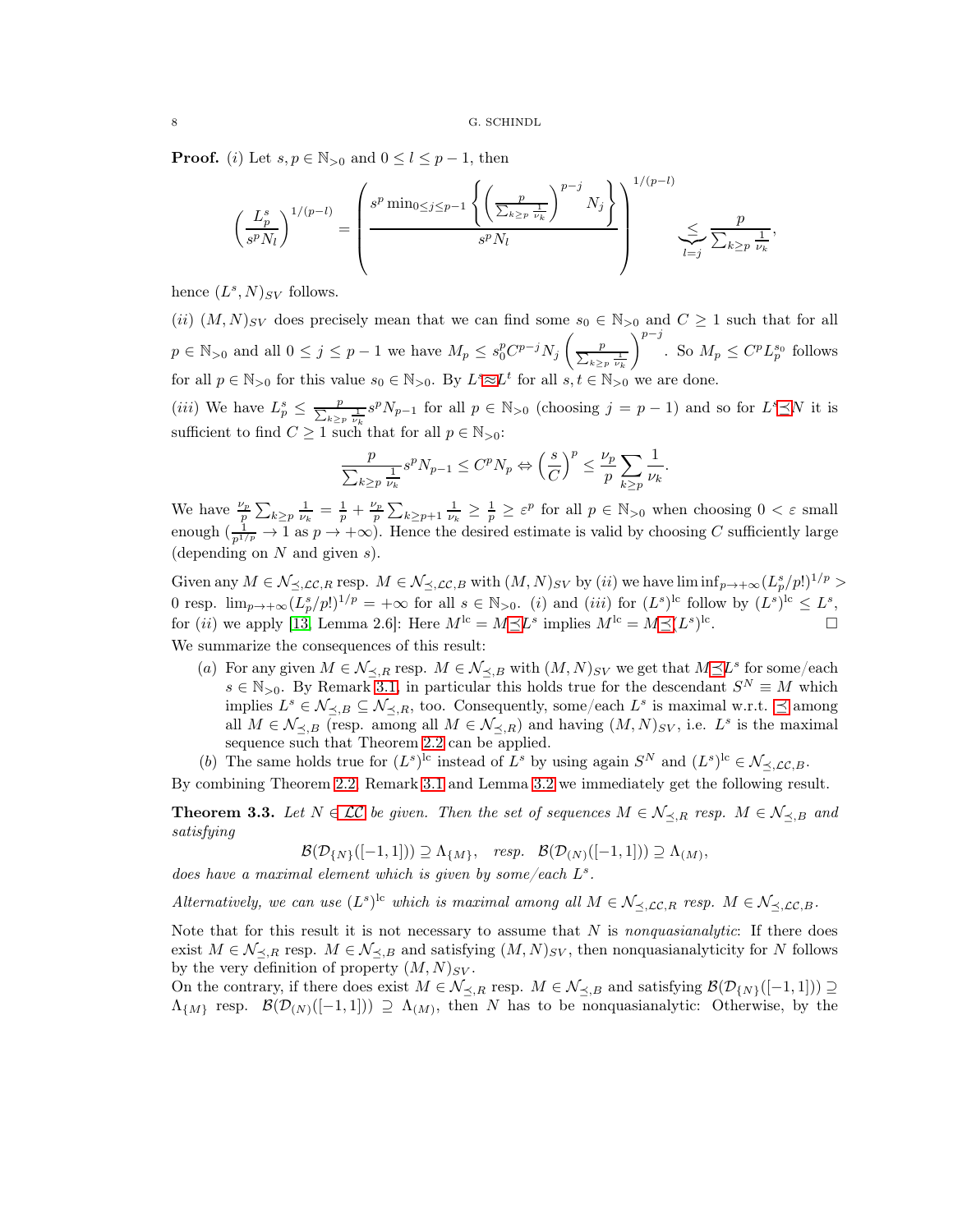Denjoy-Carleman theorem we would get  $\mathcal{D}_{[N]}([-1, 1]) = \{0\}$ , but  $\Lambda_{[M]}$  does contain at least all sequences with finitely many nonvanishing entries, a contradiction (the analogous argument has been given in [\[8\]](#page-25-5)).

<span id="page-8-2"></span>**Remark 3.4.** If  $N \in \mathcal{LC}$  is quasianalytic, then using the "convention"  $0 = \frac{1}{+\infty}$  via [\(3.1\)](#page-6-3) we could set for the sequence(s)  $L_p^s = \delta_{p,0}$  (Kronecker delta) and then  $\Lambda_{[L^s]} = \{(a_0, 0, 0, ...) : a_0 \in \mathbb{C}\}\$  which is clearly contained in  $\mathcal{B}(\mathcal{E}_{[N]})$  (constant functions).

However, since  $\mathcal{D}_{[N]}([-1,1]) = \{0\}$  it seems to be more natural to set in this case  $L^s \equiv 0 \equiv S^N$ which corresponds to the trivial sequence space  $\{0\}$ .

In this context recall that, when given  $N \in \mathcal{N}_{\leq, \mathcal{LC}, R}$  and N is quasianalytic, then none class  $\Lambda_{[M]}$ with  $M \in \mathcal{N}_{\preceq, \mathcal{LC}, R}, \mathcal{N}_{\preceq, \mathcal{LC}, B}$  quasianalytic and such that  $\mathcal{E}_{[M]}$  does strictly contain the class of realanalytic functions is contained in  $\mathcal{B}(\mathcal{E}_{\{N\}})$ . For this see the main results [\[16,](#page-25-14) Thm. 2, Thm. 3] and also the references therein concerning the nonsurjectivity of the Borel mapping in the quasianalytic setting.

By involving a second parameter C we get some more information on the technical sequence(s)  $L^s$ .

**Remark 3.5.** (i) First we observe that instead of  $L^s$  given by [\(3.1\)](#page-6-3) we can consider for any  $C > 1$  the sequence

(3.2) 
$$
L_0^{s,C} := 1,
$$
  $L_p^{s,C} := s^p \min_{0 \le j \le p-1} \left\{ \left( \frac{Cp}{\sum_{k \ge p} \frac{1}{\nu_k}} \right)^{p-j} N_j \right\}, \quad p \in \mathbb{N}_{>0}.$ 

<span id="page-8-0"></span>Then  $L_p^s \leq L_p^{s,C} \leq C^p L_p^s$ , i.e.  $L^s \approx L^{s,C}$  and the conclusions shown in Lemma [3.2](#page-6-2) are valid for  $L^{s,C}$  instead of  $L^s$  as well.

(ii) The expression arising in the minimum in  $(3.2)$  is nondecreasing if and only if

$$
\left(\frac{Cp}{\sum_{k\geq p} \frac{1}{\nu_k}}\right)^{p-j-1} N_{j+1} \geq \left(\frac{Cp}{\sum_{k\geq p} \frac{1}{\nu_k}}\right)^{p-j} N_j \Leftrightarrow \nu_{j+1} \geq \frac{Cp}{\sum_{k\geq p} \frac{1}{\nu_k}}.
$$

Consequently the minimum is attained either at  $j \in \mathbb{N}$  minimal such that  $\nu_{j+1} > \frac{C_p}{\sum_{i=1}^{n} C_i}$  $k$  is valid, if this happens for some  $j + 1 \leq p - 1 \Leftrightarrow j \leq p - 2$ , or at  $j = p - 1$  if  $\nu_{p-1} \leq p - 1$  $rac{Cp}{\sum_{i=1}^{n}c_i}$  $\frac{Cp}{\sum_{k\geq p} \frac{1}{\nu_k}} \Leftrightarrow \frac{\nu_{p-1}}{p}$  $\frac{p-1}{p}\sum_{k\geq p}\frac{1}{\nu_k}\leq C.$ 

<span id="page-8-1"></span>(iii) If  $N \in \mathcal{LC}$  has  $(\gamma_1)$  (i.e.  $(N, N)_{\gamma_1}$  resp. equivalently  $(N, N)_{SV}$ , see [\[8,](#page-25-5) Theorem 5.2]), then by choosing C sufficiently large  $(C \ge \sup_{p \in \mathbb{N}_{>0}} \frac{\nu_p}{p} \sum_{k \ge p} \frac{1}{\nu_k}$  we will have for all  $p \in \mathbb{N}_{>0}$ that above the second case holds true which means that

(3.3) 
$$
L_p^{s,C} = \frac{Cp}{\sum_{k \ge p} \frac{1}{\nu_k}} s^p N_{p-1}, \quad \forall \ p \in \mathbb{N}_{>0}.
$$

By using this last observation we can prove the following result which shows that our approach is consistent with the characterization shown in [\[12\]](#page-25-2).

<span id="page-8-3"></span>**Lemma 3.6.** Let  $N \in \mathcal{LC}$  be given.

- (i) If N has  $(\gamma_1)$ , i.e. if N is strongly nonquasianalytic, then  $N \approx L^{s,C}$  for all  $s \in \mathbb{N}_{>0}$  and  $C \geq 1$ .
- (ii) Conversely, if  $N \approx L^s$  for some/each  $s \in \mathbb{N}_{>0}$ , then N does have  $(\gamma_1)$ .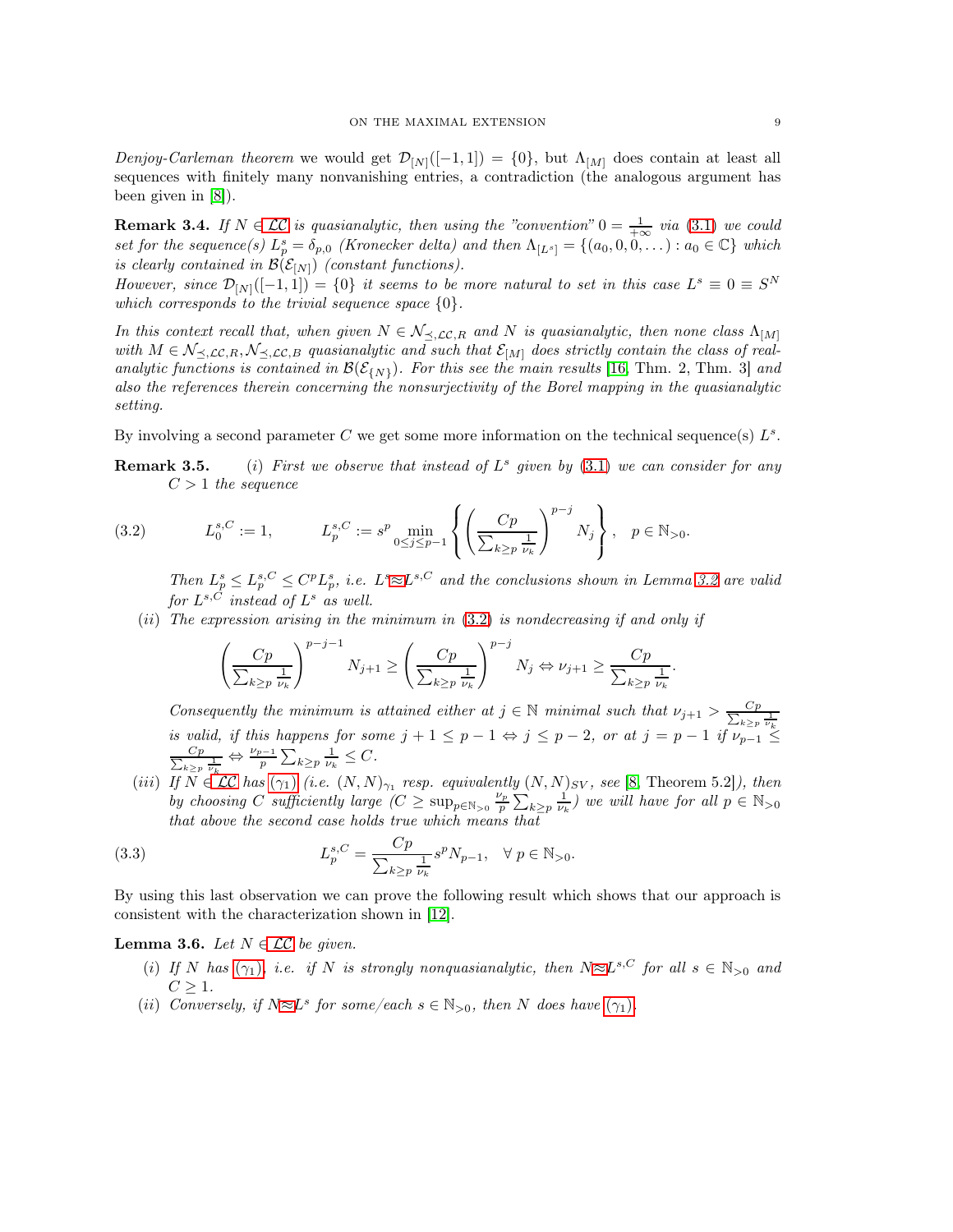**Proof.** (i) By (i) and (iii) in Lemma [3.2](#page-6-2) it remains to show  $N \leq L^{s,C}$ . By [\(3.3\)](#page-8-1) this means that, when  $C > 1$  is chosen sufficiently large  $(C \ge \sup_{p \in \mathbb{N}_{>0}} \frac{\nu_p}{p} \sum_{k \ge p} \frac{1}{\nu_k}$ , for some  $D \ge 1$  and all  $p \in \mathbb{N}_{>0}$ we want to have  $D^p L_p^{s,C} = D^p \frac{C_p}{\sum_{k=1}^{\infty} P_k}$  $\frac{Cp}{\kappa \geq p} \frac{1}{\nu_k} s^p N_{p-1} \geq N_p \Leftrightarrow C(Ds)^p \geq \frac{\nu_p}{p} \sum_{k \geq p} \frac{1}{\nu_k}$ . The last estimate is clearly satisfied for any  $D \geq 1$  and  $s \in \mathbb{N}_{>0}$  by  $(\gamma_1)$  and the choice of C. Since  $L^{t,C_1} \approx L^{s,C}$  for all  $C, C_1 \geq 1$  and  $s, t \in \mathbb{N}_{>0}$  we are done.

 $(ii)$  First, by the equivalence we see that N has to be nonquasianalytic: Otherwise, by recalling Remark [3.4,](#page-8-2)  $N = (N_p)_p$  would be (equivalent to) the sequence 0, a contradiction to  $N \in \mathcal{LC}$ . Second, this equivalence implies  $\lim_{p\to+\infty} (L_p^s/p!)^{1/p} = +\infty$  because  $\lim_{p\to+\infty} (n_p)^{1/p} = +\infty$  holds true by the nonquasianalyticity of N. Then [\[13,](#page-25-12) Thm. 2.15] yields  $\mathcal{E}_{[(L^s)^{1c}]} = \mathcal{E}_{[L^s]} = \mathcal{E}_{[N]}$  and this identity implies  $N \approx (L^s)^{lc}$ . (Alternatively this equivalence follows by using [\[13,](#page-25-12) Lemma 2.6] and the assumption  $N \approx L^s$ .) Lemma [3.2](#page-6-2) yields  $((L^s)^{lc}, N)_{SV}$  and Theorem [2.2](#page-5-3) implies  $(N, N)_{SV}$  because the verified equivalence implies  $\Lambda_{[N]} = \Lambda_{[(L^s)^{1c}]}$ . Thus  $(\gamma_1)$  for N follows, see [\[8,](#page-25-5) Theorem 5.2].  $\Box$ By Lemmas [3.2,](#page-6-2) [3.6,](#page-8-3) Remark 3.5 and the comments on  $S^N$  we have that  $S^N \approx L^{s,C} \approx N$  if and only if N has  $(\gamma_1)$ .

The next statement shows that L can be "relatively" near given N even if  $(\gamma_1)$  is violated for this sequence.

<span id="page-9-2"></span>**Lemma 3.7.** Let  $N \in \mathcal{LC}$  be given and assume that

<span id="page-9-1"></span>(3.4) 
$$
\liminf_{p \to +\infty} \frac{\nu_p}{p} \sum_{k \ge p} \frac{1}{\nu_k} < 1.
$$

Then  $N_p \leq L_p$  is valid for infinitely many numbers  $p \in \mathbb{N}_{>0}$ .

**Proof.** By (*ii*) in Remark 3.5 (with  $C = 1$ ) we get  $L_p = \frac{p}{\sum_{k \geq p} \frac{1}{\nu_k}} N_{p-1}$  for infinitely many values  $p \in \mathbb{N}_{>0}$  (see [\(3.3\)](#page-8-1)) and so  $N_p \leq L_p \Leftrightarrow \frac{\nu_p}{p}$  $\frac{\gamma_p}{p} \sum_{k \geq p} \frac{1}{\nu_k} \leq 1$  for all such p.

One shall note that [\(3.4\)](#page-9-1) can be satisfied for sequences which are violating  $(\gamma_1)$ . In this case  $p \mapsto \frac{\nu_p}{n}$  $\frac{\gamma_p}{p} \sum_{k \geq p} \frac{1}{\nu_k}$  has to be "irregular" (strongly oscillating). For such sequences, having [\(3.4\)](#page-9-1) but violating  $(\gamma_1)$ , Lemmas [3.6](#page-8-3) and [3.7](#page-9-2) yield that:

- (i)  $N \approx L$  fails, which means that  $N \preceq L$  is violated but, on the other hand,
- (ii) L is "relatively close" to N in the sense that even  $L_p \geq N_p$  for infinitely many p. In particular, in this case L cannot be strictly smaller than N, i.e.  $\lim_{p\to+\infty}\left(\frac{L_p}{N_p}\right)$  $N_p$  $\big)^{1/p} = 0$ fails.
- (*iii*) Consequently, the failure of  $\beta$  from being surjective can be viewed as "relatively small" within the (mixed) ultradifferentiable weight sequence setting.

<span id="page-9-0"></span>3.3. Comparison of the optimal sequences L and  $S<sup>N</sup>$ . In this section we will compare the optimal sequence L from the previous section with the descendant  $S<sup>N</sup>$ . The aim is to see that for many cases there is no difference between both optimal sequences which is an advantage because the descendant does have automatically good regularity properties and its definition is not as technical as for L.

First, we introduce the following conditions for given nonquasianalytic  $N \in \mathcal{LC}$ :

<span id="page-9-3"></span>(3.5) 
$$
\liminf_{p \to +\infty} \frac{\nu_p}{p} \sum_{k \ge 2p} \frac{1}{\nu_k} > 0,
$$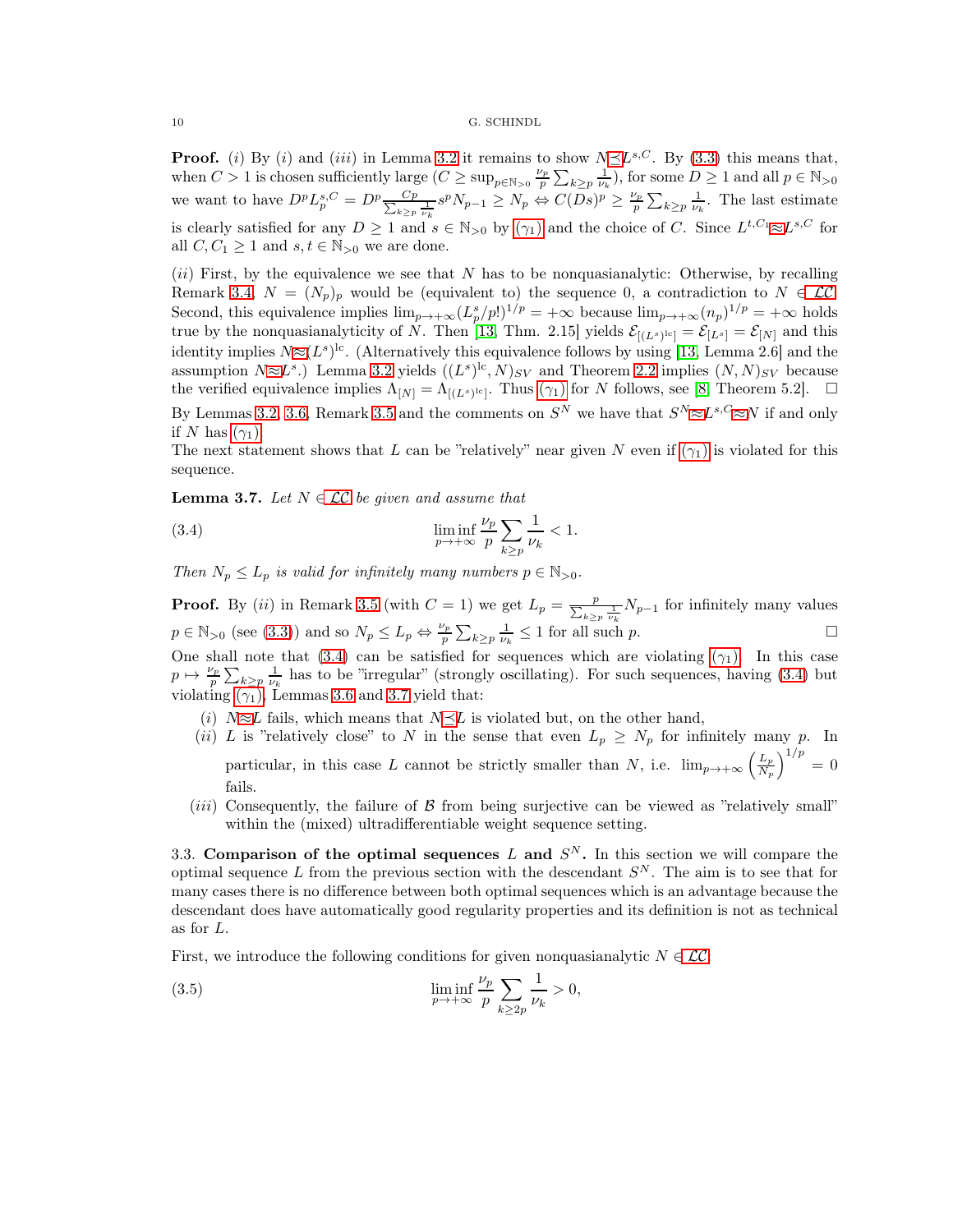and

<span id="page-10-1"></span>(3.6) 
$$
\liminf_{p \to +\infty} \frac{\nu_p}{p} \sum_{k \ge p} \frac{1}{\nu_k} > 0.
$$

Note that [\(3.5\)](#page-9-3) implies [\(3.6\)](#page-10-1) and (3.5) violates condition ( $\gamma_2$ ) of [\[12\]](#page-25-2) with the choice  $k = 2$  there,  $(3.6)$  with the choice  $k = 1$ .

Recall that for any given  $N \in \mathcal{LC}$  condition [\(mg\)](#page-2-3) is equivalent to sup<sub>p $\infty$ </sub>  $\frac{\nu_{2p}}{\nu_p}$  $\frac{\gamma_{2p}}{\nu_p}$  < + $\infty$  (e.g. see [\[15,](#page-25-7) Lemma 2.2]) and using this we can prove the following statement.

<span id="page-10-2"></span>**Lemma 3.8.** Let  $N \in \mathcal{LC}$  be given and nonquasianalytic. If N has [\(mg\)](#page-2-3), then [\(3.5\)](#page-9-3) holds true, but the converse will fail in general.

**Proof.** We prove that  $\liminf_{p\to+\infty}\frac{\nu_p}{p}$  $\frac{\gamma_p}{p} \sum_{k \geq 2p} \frac{1}{\nu_k} = 0$  violates [\(mg\)](#page-2-3). (If liminf is replaced by lim this implication follows by combining [\[12,](#page-25-2) Prop. 1.1.  $(b)$ , Prop. 1.6  $(a)$ ] and the comments between Ex. 1.7 and Ex. 1.8 in [\[12\]](#page-25-2).)

If  $\liminf_{p\to+\infty}\frac{\nu_p}{n}$  $\frac{p_p}{p} \sum_{k \geq 2p} \frac{1}{\nu_k} = 0$ , then for all  $\varepsilon \leq 1$  we can find  $p_{\varepsilon} \in \mathbb{N}_{>0}$  such that  $\frac{\nu_{p_{\varepsilon}}}{p_{\varepsilon}} \sum_{k \geq 2p_{\varepsilon}} \frac{1}{\nu_k} \leq$  $\varepsilon \Leftrightarrow \sum_{k\geq 2p_{\varepsilon}}\frac{1}{\nu_{k}}\leq \frac{p_{\varepsilon}\varepsilon}{\nu_{p_{\varepsilon}}}.$  Since  $\sum_{k\geq 2p_{\varepsilon}}\frac{1}{\nu_{k}}=\sum_{k\geq 4p_{\varepsilon}}\frac{1}{\nu_{k}}+\sum_{k=2p_{\varepsilon}}^{4p_{\varepsilon}-1}\frac{1}{\nu_{k}}\geq \sum_{k\geq 4p_{\varepsilon}}\frac{1}{\nu_{k}}+\frac{2p_{\varepsilon}}{\nu_{4p_{\varepsilon}}}\geq \frac{2p_{\varepsilon$ arrive at  $\frac{\nu_{4p_{\varepsilon}}}{\nu_{p_{\varepsilon}}} \geq \frac{2}{\varepsilon}$ . But this contradicts sup<sub>p</sub><sub>EN</sub>  $\frac{\nu_{2p}}{\nu_p}$  $v_p^{\nu_{2p}} < +\infty$  as  $\varepsilon \to 0$ , hence [\(mg\)](#page-2-3) cannot hold true.

The converse implication fails in general which follows by [\[9,](#page-25-8) Example 1].

$$
\qquad \qquad \Box
$$

These arising conditions are related to the technical assumption [\(mg\)](#page-2-3) for the descendant.

- **Remark 3.9.** (a) In [\[9,](#page-25-8) Lemma 6] a precise characterization has been given when  $S<sup>N</sup>$  does have  $(mg)$ .
	- (b) There it has also been shown that [\(3.5\)](#page-9-3) for N does imply [\(mg\)](#page-2-3) for  $S<sup>N</sup>$ .
	- (c) However, [\[9,](#page-25-8) Example 1] provides an example for a sequence N not having  $(mg)$  but such that [\(3.5\)](#page-9-3) holds true (and hence [\(mg\)](#page-2-3) is valid for  $S^N$ ).

In the next result we prove that for many sequences there does not exist any difference between the optimal but technical sequence(s)  $L^s$  introduced in this paper and the known descendant  $S^N$ .

<span id="page-10-0"></span>**Theorem 3.10.** Let  $N \in \mathcal{LC}$  be given and having [\(3.5\)](#page-9-3) (which implies nonquasianalyticity for N). Then for all  $s \in \mathbb{N}_{>0}$  we have  $S^N \approx L^s$ .

This is equivalent to the fact that  $S^N$  is maximal w.r.t.  $\preceq$  among all  $M \in \mathcal{N}_{\preceq,R}$  resp.  $M \in \mathcal{N}_{\preceq,B}$ (and also among all  $M \in \mathcal{N}_{\preceq, \mathcal{LC}, R}$  resp.  $M \in \mathcal{N}_{\preceq, \mathcal{LC}, B}$ ) and satisfying  $(M, N)_{SV}$ . Moreover, this is equivalent to the fact that the inclusions

 $\mathcal{B}(\mathcal{D}_{\{N\}}([-1, 1])) \supseteq \Lambda_{\{S^N\}}$  resp.  $\mathcal{B}(\mathcal{D}_{(N)}([-1, 1])) \supseteq \Lambda_{(S^N)}$ 

are optimal in the ultradifferentiable setting.

In particular, this statement does hold true for all nonquasianalytic  $N \in \mathcal{LC}$  satisfying [\(mg\)](#page-2-3).

**Proof.** By Remark [3.1](#page-6-1) and Lemma [3.2](#page-6-2) it remains to show  $L^s \preceq S^N$ . By [\(3.5\)](#page-9-3) the descendant  $S^N$ does have [\(mg\)](#page-2-3) and so, by Stirling's formula, it suffices to show that there exists  $D \geq 1$  such that for all  $p \in \mathbb{N}_{>0}$  we get  $(L_p^s/p!)^{1/p} \leq D \frac{\sigma_p^N}{p}$ . Then  $(3.1)$  implies for  $p \in \mathbb{N}_{>0}$ 

$$
(L_p^s/p^p)^{1/p} = s \min_{0 \le j \le p-1} \left( \frac{1}{\sum_{k \ge p} \frac{1}{\nu_k}} \right)^{1-j/p} p^{-j/p} (N_j)^{1/p} \le s \frac{1}{\sum_{k \ge p} \frac{1}{\nu_k}},
$$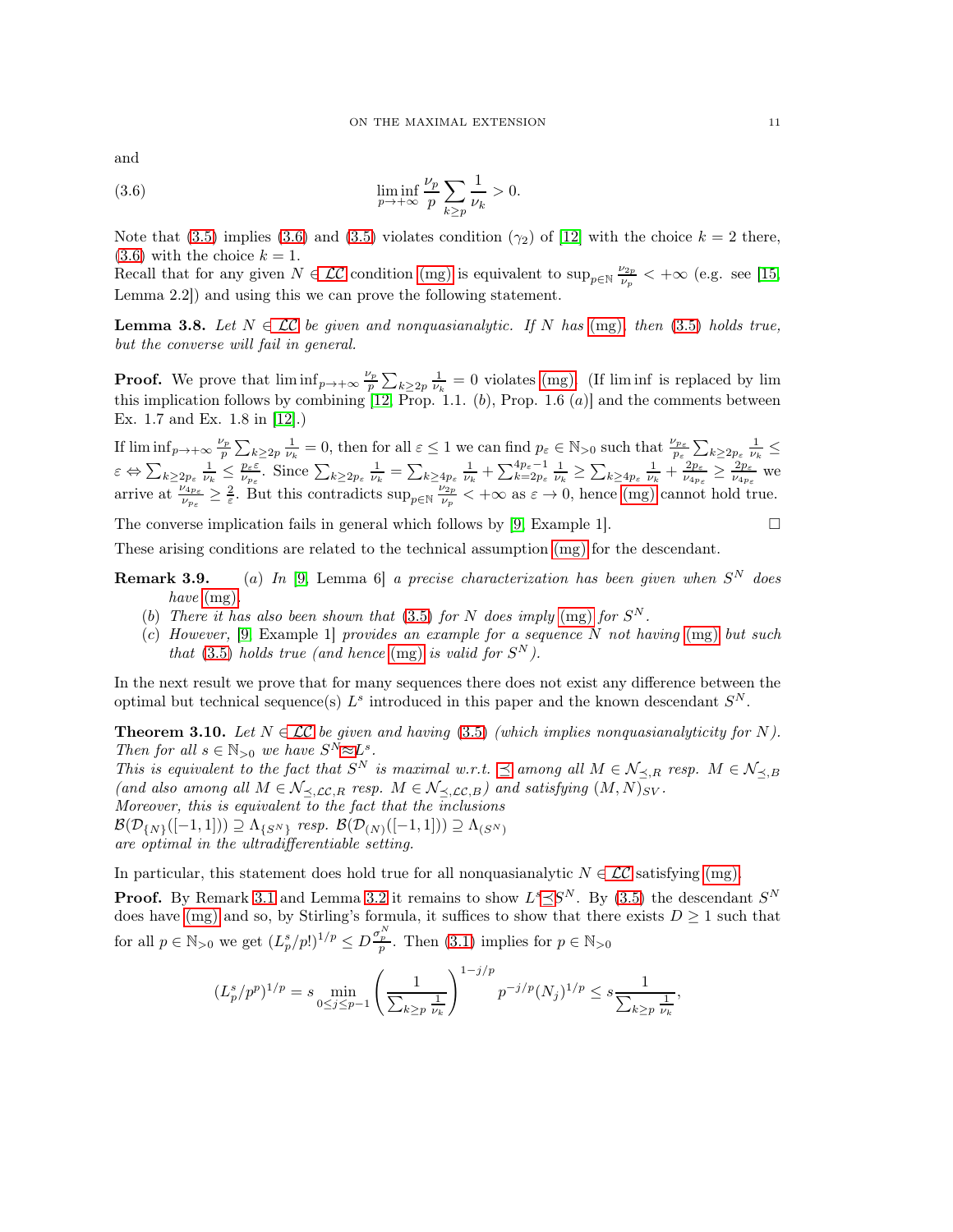by choosing  $j = 0$ . By Stirling's formula it is enough to prove now

$$
s \frac{1}{\sum_{k \ge p} \frac{1}{\nu_k}} \le D \frac{\sigma_p^N}{p} = D \frac{\tau_1}{\tau_p}
$$
  
\n
$$
\Leftrightarrow \frac{p}{\nu_p} + \sum_{k \ge p} \frac{1}{\nu_k} \le \frac{D\tau_1}{s} \sum_{k \ge p} \frac{1}{\nu_k} \Leftrightarrow \frac{p}{\nu_p} \le \left(\frac{D\tau_1}{s} - 1\right) \sum_{k \ge p} \frac{1}{\nu_k}
$$
  
\n
$$
\Leftrightarrow \frac{1}{D\tau_1/s - 1} \le \frac{\nu_p}{p} \sum_{k \ge p} \frac{1}{\nu_k}.
$$

The last equivalence holds true if and only if  $D_{\tau_1}/s - 1 > 0 \Leftrightarrow D > s/\tau_1$ . Finally, [\(3.5\)](#page-9-3) implies [\(3.6\)](#page-10-1), thus by choosing  $D \ge 1$  sufficiently large (depending on given N and s) we are done.  $\square$ Conclusion:

Remark [3.1,](#page-6-1) Lemma [3.6](#page-8-3) and Theorem [3.10](#page-10-0) yield that we have

$$
\forall s \in \mathbb{N}_{>0} \ \forall \ C \ge 1: \quad S^N \approx L^{s,C},
$$

whenever

$$
\liminf_{p\to+\infty}\frac{\nu_p}{p}\sum_{k\geq 2p}\frac{1}{\nu_k}>0,\qquad\text{or}\qquad \sup_{p\in\mathbb{N}_{>0}}\frac{\nu_p}{p}\sum_{k\geq p}\frac{1}{\nu_k}<+\infty,
$$

and in the latter case we even have  $S^N \approx L^{s,C} \approx N$ .

We close this section with the following observation: By definition we get

$$
\frac{\nu_p}{\sigma_p} = \frac{\nu_p/p}{\sigma_p/p} = \frac{1}{\tau_1} \frac{\nu_p}{p} \tau_p = \frac{1}{\tau_1} \left( 1 + \frac{\nu_p}{p} \sum_{k \ge p} \frac{1}{\nu_k} \right),
$$

which means that the growth of  $p \mapsto \frac{\nu_p}{p}$  $\frac{\gamma_p}{p} \sum_{k \geq p} \frac{1}{\nu_k}$  is measuring and restricting the size of the difference between a nonquasianalytic sequence  $N \in \mathcal{LC}$  and its descendant  $S^N$ . (In particular, when N is satisfying  $(\gamma_1)$ , then sup<sub>p $\in \mathbb{N}_{>0}$ </sub>  $\frac{\nu_p}{\sigma_v}$  $\frac{\nu_p}{\sigma_p}$  < + $\infty$  and so  $S^N \approx N$  follows.) Similarly,

$$
\left(\frac{N_p}{L_p^s}\right)^{1/p} \sum_{j=0}^{\infty} \frac{1}{s} \frac{(N_p)^{1/p}}{p} \sum_{k \ge p} \frac{1}{\nu_k},
$$

so here the behavior of  $p \mapsto \frac{(N_p)^{1/p}}{p}$  $\frac{p^{1/p}}{p} \sum_{k \geq p} \frac{1}{\nu_k}$  can be used to determine the difference between N and  $L^s$ . (Note that  $\frac{(N_p)^{1/p}}{n}$  $\frac{p}{p}^{\frac{1}{p}}\sum_{k\geq p}\frac{1}{\nu_k}\leq \frac{\nu_p}{p}$  $\frac{\gamma_p}{p} \sum_{k \geq p} \frac{1}{\nu_k}$  is valid.)

# 4. A (Counter)-example on the optimal sequence

<span id="page-11-0"></span>The aim is to show that in general  $S^N \approx L^{s,C}$  will fail by constructing explicitly an appropriate N. Thus L is in general more optimal than  $S<sup>N</sup>$ . The previous conclusion and Lemma [3.7](#page-9-2) indicate that the oscillation or irregularity of  $p \mapsto \frac{\nu_p}{p}$  $\frac{\sqrt{p}}{p} \sum_{k \geq p} \frac{1}{\nu_k}$  has to show up in order to destroy the equivalence. First we mention the following easy observation:

**Lemma 4.1.** Let  $N \in \mathcal{LC}$  be given. If  $S^N \approx L^{s,C}$  is violated, then  $(\gamma_1)$  for N cannot hold true and  $L^{s,C} \approx N$  has to fail.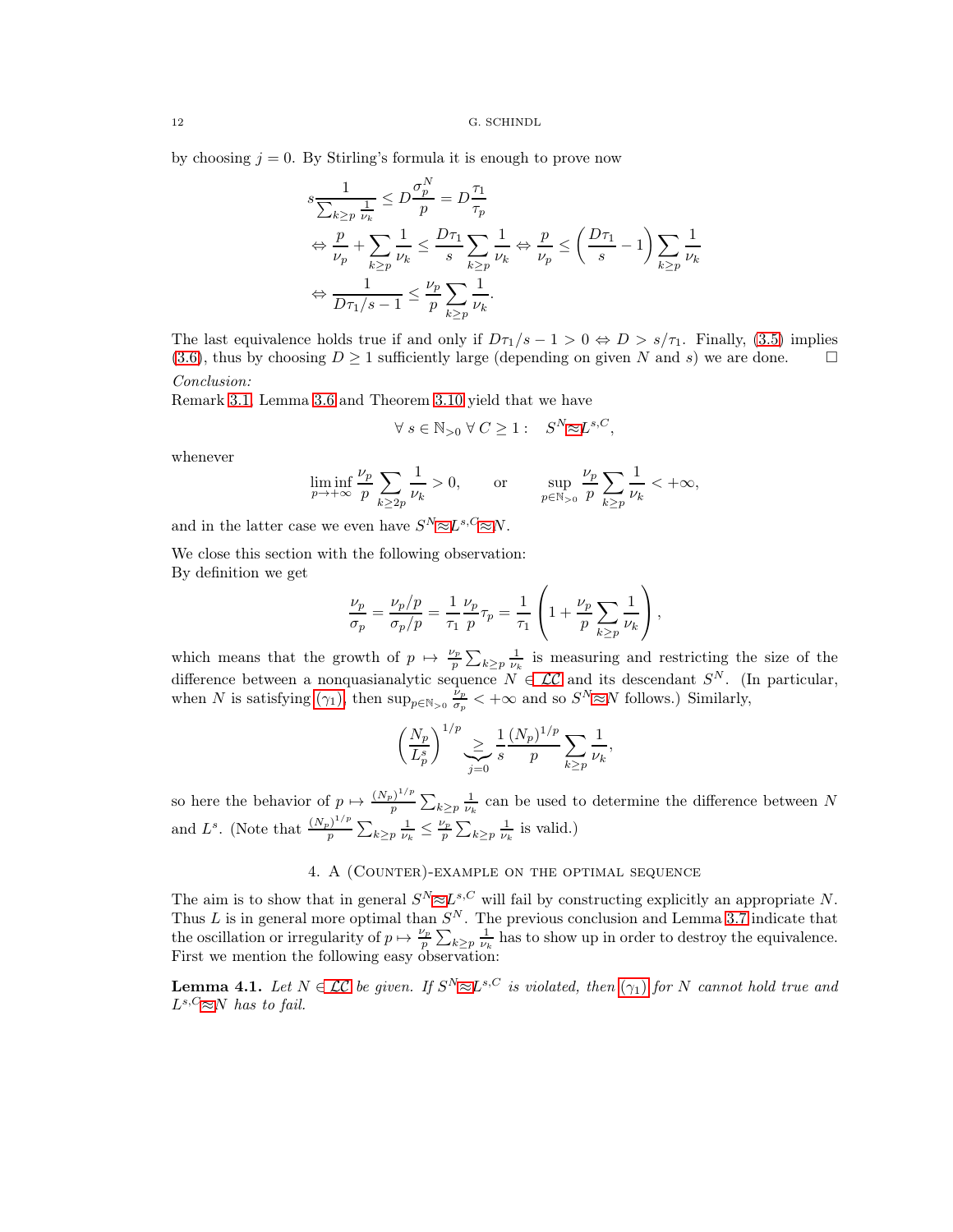**Proof.** We can assume that  $N$  is nonquasianalytic, otherwise by the conventions from Remark [3.4](#page-8-2) we would get  $S^N \equiv L^{s,C} \equiv 0$ . If now N has  $(\gamma_1)$ , then  $S^N \approx N$  follows and so  $S^N \preceq L^{s,C} \preceq N$  implies  $S^{N}\!\!\approx\!\!L^{s,C}.$ 

Hence, when  $S^N \approx L^{s,C}$  is violated then  $(\gamma_1)$  has to fail and, by Lemma [3.6,](#page-8-3)  $L^{s,C} \approx N$  cannot be valid.  $\square$ 

To come up with the example, first we need some preparation and have to recall some statements.

The starting idea is as follows and has been suggested by Armin Rainer. Since  $s^N := (S_p^N/p!)_{p \in \mathbb{N}} \in$  $\mathcal{LC}$  $\mathcal{LC}$  $\mathcal{LC}$ , i.e. the descendant  $S^N$  is normalized and has ([slc](#page-2-5)), we have that the ultradifferentiable classes  $\mathcal{E}_{\{S^N\}}$  and  $\mathcal{E}_{\{S^N\}}$  are closed under composition and do satisfy more important stability properties, see [\[13\]](#page-25-12) and [\[14\]](#page-25-15).

Since  $s^N$  is normalized and log-convex, the mapping  $p \mapsto (s_p^N)^{1/p}$  is nondecreasing and consequently for each sequence  $M \in \mathbb{R}^{\mathbb{N}}_{>0}$  with  $S^N \approx M \Leftrightarrow s^N \approx m$  we get  $\frac{1}{C}(m_j)^{1/j} \leq (s_j^N)^{1/j} \leq (s_k^N)^{1/k} \leq$  $C(m_k)^{1/k}$  for some  $C \geq 1$  and all  $1 \leq j \leq k$ . Thus each M which is equivalent to  $S^N$  has to satisfy

(4.1) 
$$
\exists C \ge 1 \,\forall 1 \le p \le q: (m_p)^{1/p} \le C(m_q)^{1/q},
$$

i.e. the sequence  $(m_p^{1/p})_{p\geq 1}$  has to be *almost increasing*.

Applying this information to  $M \equiv L^s$ , the equivalence  $S^N \approx L^s$  implies (with Stirling's formula) that the sequence  $((L_p^s/p^p)^{1/p})_{p\geq 1}$  has to be almost increasing. Since  $L^s \approx L^t$  for all  $s, t \in \mathbb{N}_{>0}$  we see that in this situation  $((L_p/p^p)^{1/p})_{p\geq 1}$  has to be almost increasing and

<span id="page-12-0"></span>
$$
(L_p/p^p)^{1/p} = \min_{0 \le j \le p-1} \left(\frac{1}{\sum_{k \ge p} \frac{1}{\nu_k}}\right)^{1-j/p} p^{-j/p} (N_j)^{1/p}.
$$

Given  $p \in \mathbb{N}_{>0}$  and  $0 \leq j < j+1 \leq p-1$  we get

<span id="page-12-1"></span>
$$
\left(\frac{1}{\sum_{k\geq p} \frac{1}{\nu_k}}\right)^{1-j/p} p^{-j/p} (N_j)^{1/p} \geq \left(\frac{1}{\sum_{k\geq p} \frac{1}{\nu_k}}\right)^{1-(j+1)/p} p^{-(j+1)/p} (N_{j+1})^{1/p}
$$
  

$$
\Leftrightarrow 1 \geq \left(\frac{\nu_{j+1}}{p}\right)^{1/p} \left(\sum_{k\geq p} \frac{1}{\nu_k}\right)^{1/p} \Leftrightarrow 1 \geq \frac{\nu_{j+1}}{p} \sum_{k\geq p} \frac{1}{\nu_k}.
$$

Thus, when having

(4.2) 
$$
1 \ge \frac{\nu_{p-1}}{p} \sum_{k \ge p} \frac{1}{\nu_k},
$$

then by log-convexity (i.e.  $j \mapsto \nu_j$  is nondecreasing) we get that

<span id="page-12-2"></span>
$$
(4.3) \ \ (L_p/p^p)^{1/p} = \min_{0 \le j \le p-1} \left( \frac{1}{\sum_{k \ge p} \frac{1}{\nu_k}} \right)^{1-j/p} p^{-j/p} (N_j)^{1/p} = \left( \frac{1}{\sum_{k \ge p} \frac{1}{\nu_k}} \right)^{1/p} \frac{p^{1/p}}{p} (N_{p-1})^{1/p}.
$$

Hence, in order to violate [\(4.1\)](#page-12-0) for L, it suffices to prove now that for any  $C \geq 1$  large we can find an integer p satisfying [\(4.2\)](#page-12-1) and some other integer  $q > p$  such that (4.4)

$$
(L_p/p^p)^{1/p} = \left(\frac{1}{\sum_{k\geq p} \frac{1}{\nu_k}}\right)^{1/p} \frac{p^{1/p}}{p} (N_{p-1})^{1/p} \geq C \left(\frac{1}{\sum_{k\geq q} \frac{1}{\nu_k}}\right)^{1/q} \frac{q^{1/q}}{q} (N_{q-1})^{1/q} (\geq C (L_q/q^q)^{1/q}).
$$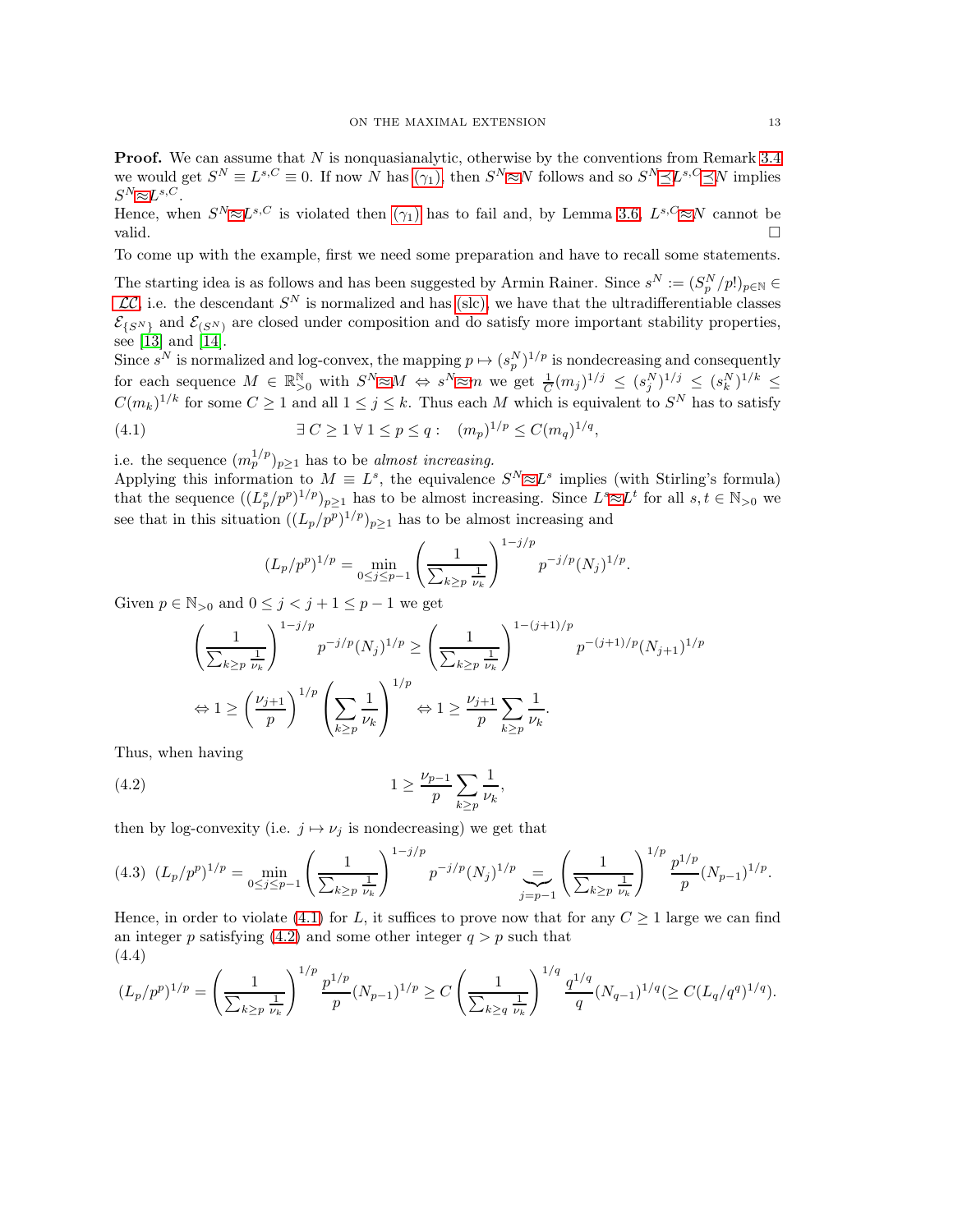If  $\liminf_{p\to+\infty}\frac{\nu_p}{n}$  $\frac{\sqrt{p}}{p} \sum_{k \geq p} \frac{1}{\nu_k} < 1$ , then [\(4.2\)](#page-12-1) and so [\(4.3\)](#page-12-2) does hold true for infinitely many numbers p and for each such integer p we have  $p^{1/p} \frac{1}{(\sum_{k \geq p} \frac{1}{\nu_k})^k}$  $\frac{1}{\sqrt{1/p}} \ge (\nu_p)^{1/p}$ . Hence, the left-hand side in [\(4.3\)](#page-12-2) yields for such integers  $p(\geq 2)$ 

$$
(L_p/p^p)^{1/p} = \left(\frac{1}{\sum_{k \ge p} \frac{1}{\nu_k}}\right)^{1/p} \frac{p^{1/p}}{p} (N_{p-1})^{1/p} \ge \frac{(\nu_p)^{1/p}}{p} (N_{p-1})^{1/p} = \frac{(N_p)^{1/p}}{p}.
$$

This lim inf-requirement is connected to condition [\(3.5\)](#page-9-3) before as follows:

**Lemma 4.2.** Let  $N \in \mathcal{LC}$  be nonquasianalytic. Then  $\liminf_{p \to +\infty} \frac{\nu_p}{p}$  $\frac{\gamma_p}{p} \sum_{k \geq 2p} \frac{1}{\nu_k} = 0, \ i.e. \ \ \neg(3.5),$  $\frac{\gamma_p}{p} \sum_{k \geq 2p} \frac{1}{\nu_k} = 0, \ i.e. \ \ \neg(3.5),$  $\frac{\gamma_p}{p} \sum_{k \geq 2p} \frac{1}{\nu_k} = 0, \ i.e. \ \ \neg(3.5),$ does imply  $\liminf_{p\to+\infty}\frac{\nu_p}{n}$  $\frac{\gamma_p}{p} \sum_{k \geq p} \frac{1}{\nu_k} \leq 1.$ 

**Proof.** When  $\liminf_{p\to+\infty}\frac{\nu_p}{n}$  $\frac{\gamma_p}{p} \sum_{k \geq p} \frac{1}{\nu_k} > 1$ , then there exists some  $\varepsilon > 0$  and  $p_{\varepsilon} \in \mathbb{N}$  such that for all  $p \geq p_{\varepsilon}$  we get  $\frac{\nu_p}{p} \sum_{k \geq p} \frac{1}{\nu_k} \geq 1 + \varepsilon$ . Hence

$$
\frac{\nu_p}{p} \sum_{k \ge p} \frac{1}{\nu_k} = \frac{\nu_p}{p} \sum_{k \ge 2p} \frac{1}{\nu_k} + \frac{\nu_p}{p} \sum_{k=p}^{2p-1} \frac{1}{\nu_k} \ge 1 + \varepsilon \Longleftrightarrow \frac{\nu_p}{p} \sum_{k \ge 2p} \frac{1}{\nu_k} \ge 1 + \varepsilon - \frac{\nu_p}{p} \sum_{k=p}^{2p-1} \frac{1}{\nu_k},
$$

and  $1+\varepsilon-\frac{\nu_p}{n}$  $\frac{\nu_p}{p} \sum_{k=p}^{2p-1} \frac{1}{\nu_k} \geq \varepsilon \Leftrightarrow 1 \geq \frac{\nu_p}{p}$  $\frac{\nu_p}{p} \sum_{k=p}^{2p-1} \frac{1}{\nu_k}$  which holds true because  $\frac{\nu_p}{p} \sum_{k=p}^{2p-1} \frac{1}{\nu_k} \leq \frac{\nu_p}{p}$  $\frac{\gamma_p}{p} \frac{p}{\nu_p} = 1.$ Consequently, we get  $\frac{\nu_p}{p} \sum_{k \geq 2p} \frac{1}{\nu_k} \geq \varepsilon > 0$  for all  $p \geq p_{\varepsilon}$  which proves [\(3.5\)](#page-9-3).

Similarly, when  $\limsup_{q\to+\infty}\frac{\nu_q}{q}$  $\frac{y_q}{q} \sum_{k \geq q} \frac{1}{\nu_k} > A \geq 1$ , then  $q^{1/q} \frac{1}{\left(\sum_{k \geq q} \frac{1}{\nu_k}\right)}$  $\frac{(\nu_q)^{1/q}}{\Lambda^{1/q}}$  for infinitely many integers and here we have for such numbers  $q$ 

$$
(L_q/q^q)^{1/q} \le \left(\frac{1}{\sum_{k\ge q} \frac{1}{\nu_k}}\right)^{1/q} \frac{q^{1/q}}{q} (N_{q-1})^{1/q} \le \frac{1}{A^{1/q}} \frac{(\nu_q)^{1/q}}{q} (N_{q-1})^{1/q} = \frac{1}{A^{1/q}} \frac{(N_q)^{1/q}}{q}.
$$

Summarizing, by recalling that by Stirling's formula  $p!^{1/p}$  and p are growing similarly up to a constant, we have shown the following observation:

<span id="page-13-0"></span>**Lemma 4.3.** Let  $N \in \mathcal{LC}$  be nonquasianalytic. Assume that for all  $i \in \mathbb{N}_{>0}$  (or more generally for all  $i \geq i_0 \in \mathbb{N}_{>0}$ ) we can find integers  $p_i, q_i \in \mathbb{N}_{>0}, p_{i+1} > q_i > p_i$ , and constants  $A_i \geq 1, C_i > 0$ , such that  $\frac{(A_i)^{1/q_i}}{C_i}$  $\frac{1}{C_i} \ge b_i$ ,  $(b_i)_{i \ge 1}$  being a sequence in  $\mathbb{R}_{>0}$  with  $\lim_{i \to +\infty} b_i = +\infty$ , and such that

(I)  $\frac{\nu_{p_i}}{p_i} \sum_{k \geq p_i} \frac{1}{\nu_k} < 1$ ,  $(II) \frac{\dot{v}_{q_i}}{q_i} \sum_{k \geq q_i} \frac{1}{\nu_k} > A_i,$  $(III)$   $C_i(n_{p_i})^{1/p_i} \ge (n_{q_i})^{1/q_i}$ .

Then  $((L_p/p^p)^{1/p})_{p\geq 1}$  is not almost increasing, hence  $S^N \approx L^s$  cannot hold true.

We are now constructing  $N$  satisfying the requirements from Lemma [4.3.](#page-13-0)  $N$  will be defined in terms of the sequence of quotients  $(\nu_j)_{j\geq 1}$  and for this let  $(a_j)_{j\in\mathbb{N}_{>0}}$ ,  $(b_j)_{j\in\mathbb{N}_{>0}}$  be strictly increasing sequences such that  $a_j > 1$  for all  $j \geq 1$  and  $\lim_{j \to +\infty} a_j = \lim_{j \to +\infty} b_j = +\infty$ .

The required sequences  $(p_i)_i$  and  $(q_i)_i$  (in  $\mathbb{N}_{>0}$ ) will be defined iteratively with  $p_{i+1} > q_i > p_i$  and increasing fast enough to guarantee at least (for given  $p_i$ )

<span id="page-13-1"></span>(4.5) 
$$
p_1 > 2, \quad \forall \ i \in \mathbb{N}_{>0}: \quad q_i \ge 2p_i - 1 \Leftrightarrow \frac{q_i - p_i}{p_i - 1} \ge 1.
$$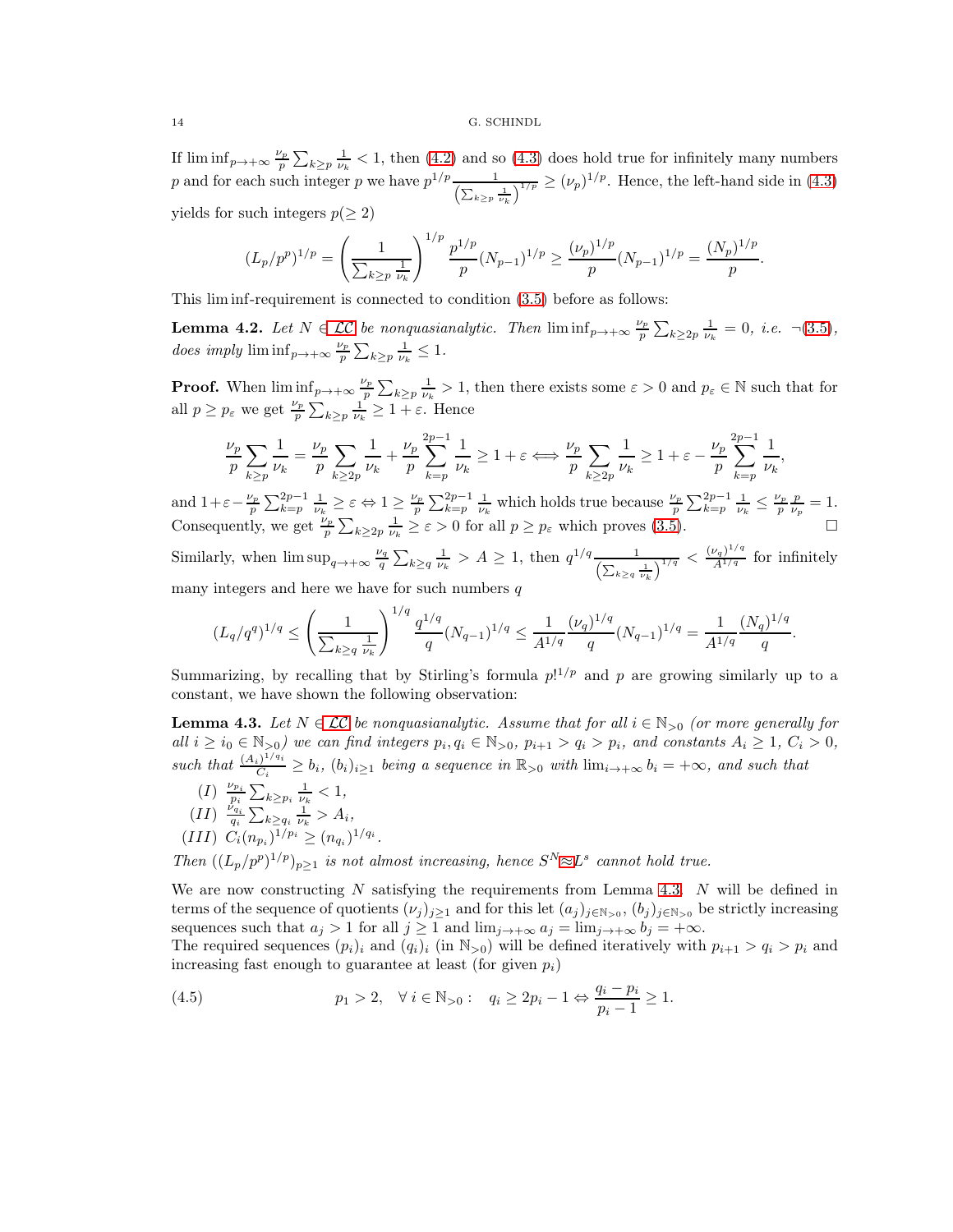For the sequence  $(a_j)_j$  we require that

<span id="page-14-2"></span>(4.6) 
$$
\forall i \in \mathbb{N}_{>0}: \quad \frac{p_{i+1} - 2}{p_i - 2} < \frac{q_i - p_i}{p_i - 2} a_i \Longrightarrow \frac{p_{i+1} - q_i}{p_i - 2} < \frac{q_i - p_i}{p_i - 2} a_i
$$

i.e.  $a_i$  is depending on  $p_i$ ,  $q_i$  and  $p_{i+1}$ . We make the ansatz

<span id="page-14-0"></span>
$$
(4.7) \qquad \frac{N_{q_i}}{q_i!} = n_{q_i} = (n_{p_i})^{q_i/p_i} C_i^{q_i} = \left(\frac{N_{p_i}}{p_i!}\right)^{q_i/p_i} C_i^{q_i} \iff N_{q_i} = q_i! \left(\frac{N_{p_i}}{p_i!}\right)^{q_i/p_i} C_i^{q_i},
$$

with  $C_i \geq 1$ ,  $C_i \rightarrow +\infty$  as  $i \rightarrow +\infty$  such that

<span id="page-14-5"></span>(4.8) 
$$
C_1 \ge \frac{(p_1!)^{(q_1-p_1)/(p_1q_1)}}{((p_1+1)\cdots q_1)^{1/q_1}},
$$

and such that (we have  $p_i \geq p_2 > 2, i \geq 2$ )

<span id="page-14-1"></span>
$$
(4.9) \quad C_{i+1} \ge C_i^{\frac{q_i(q_{i+1}-p_{i+1})}{q_{i+1}(q_i-p_i)}} \left( a_i \frac{(p_{i+1}!)^{1/p_{i+1}} (N_{p_i})^{1/p_i}}{(p_i!)^{1/p_i} (N_{p_{i+1}})^{1/p_{i+1}}} 2^{i+2} \frac{q_{i+1}-p_{i+1}}{p_{i+1}-2} \right)^{(q_{i+1}-p_{i+1})/q_{i+1}}, \quad i \ge 1.
$$

Consequently, by taking into account [\(4.5\)](#page-13-1), we get

<span id="page-14-7"></span>
$$
(4.10) \t C_{i+1} \geq C_i^{\frac{q_i(q_{i+1}-p_{i+1})}{q_{i+1}(q_i-p_i)}} \left( a_i \frac{(p_{i+1}!)^{1/p_{i+1}} (N_{p_i})^{1/p_i}}{(p_i!)^{1/p_i} (N_{p_{i+1}})^{1/p_{i+1}}} \right)^{(q_{i+1}-p_{i+1})/q_{i+1}}, \quad i \geq 1.
$$

Moreover we set

<span id="page-14-8"></span>(4.11) 
$$
A_i := (C_i \cdot b_i)^{q_i}, \quad i \in \mathbb{N}_{>0}.
$$

Then, by [\(4.7\)](#page-14-0), one has  $\nu_{p_i+1} \cdots \nu_{q_i} = \frac{N_{q_i}}{N_{p_i}}$  $\frac{N_{q_i}}{N_{p_i}} = C_i^{q_i} \frac{q_i! (N_{p_i})^{q_i/p_i}}{(p_i!)^{q_i/p_i} N_{p_i}}$  $\frac{q_i! (N_{p_i})^{q_i/\nu_i}}{(p_i!)^{q_i/\nu_i} N_{p_i}} = C_i^{q_i} \frac{q_i!}{p_i!} (p_i!)^{(p_i-q_i)/p_i} (N_{p_i})^{(q_i-p_i)/p_i},$ and so, when making the choice  $\nu_{p_i+1} = \cdots = \nu_{q_i}$ , we have to put

<span id="page-14-3"></span>
$$
(4.12) \qquad \nu_{p_i+1} = \dots = \nu_{q_i} := C_i^{q_i/(q_i - p_i)} (N_{p_i})^{1/p_i} \frac{1}{(p_i!)^{1/p_i}} ((p_i + 1) \cdots q_i)^{1/(q_i - p_i)}, \quad i \in \mathbb{N}_{>0}.
$$

Moreover, we set

<span id="page-14-6"></span>(4.13) 
$$
\nu_{q_i+1} = \cdots = \nu_{p_{i+1}} := a_i \cdot \nu_{q_i} = a_i \cdot \nu_{p_i+1}, \quad i \in \mathbb{N}_{>0},
$$

and finally, in order to complete the definition of N:

<span id="page-14-4"></span>(4.14) 
$$
\nu_0 = \cdots = \nu_{p_1} := 1.
$$

Note: By [\(4.9\)](#page-14-1) the choice for  $C_{i+1}$  is only depending on given values  $C_i$ ,  $q_i$ ,  $q_{i+1}$ ,  $p_i$ ,  $p_{i+1}$ , on  $a_i$  (related to  $p_i$ ,  $q_i$  and  $p_{i+1}$  via [\(4.6\)](#page-14-2)) and finally on  $N_{p_i}$  and  $N_{p_{i+1}}$ , involving again only terms depending on  $a_i$ ,  $C_i$ ,  $q_i$  and  $p_i$ . Hence this choice for  $C_{i+1}$  is then possible and used to determine  $N_{q_{i+1}}$  via [\(4.7\)](#page-14-0), hence  $\nu_{p_{i+1}+1}, \ldots, \nu_{q_{i+1}}, \nu_{q_{i+1}+1}, \ldots, \nu_{q_{i+2}}$  via the above definitions.

*Claim:*  $N \in \mathcal{LC}$  holds true. Normalization, i.e.  $1 = N_0 \leq N_1$  follows because  $1 = \nu_0 = \nu_1$  (recall  $p_1 > 1$ ). For  $k \mapsto \nu_k$  to be nondecreasing, first by [\(4.12\)](#page-14-3) and [\(4.14\)](#page-14-4), we need to check  $\nu_{p_1} \le \nu_{p_1+1}$ , so

$$
1 \leq C_1^{q_1/(q_1-p_1)}(N_{p_1})^{1/p_1} \frac{1}{(p_1!)^{1/p_1}}((p_1+1)\cdots q_1)^{1/(q_1-p_1)} = C_1^{q_1/(q_1-p_1)} \frac{1}{(p_1!)^{1/p_1}}((p_1+1)\cdots q_1)^{1/(q_1-p_1)},
$$

because  $N_{p_1} = 1$  by [\(4.14\)](#page-14-4). This is valid by the choice of  $C_1$  in [\(4.8\)](#page-14-5).

,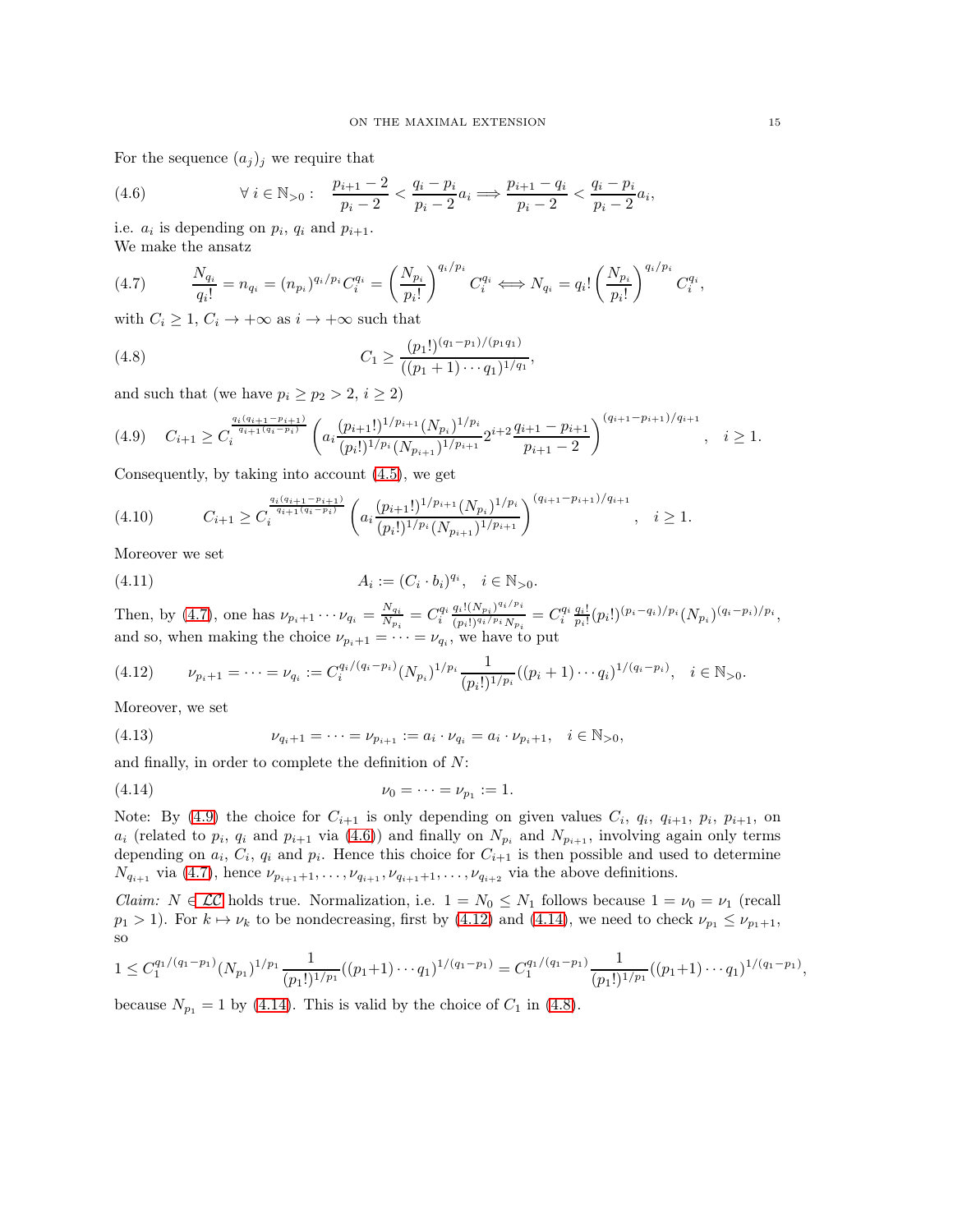Second, by [\(4.12\)](#page-14-3) and [\(4.13\)](#page-14-6) and because  $a_i > 1$  it suffices to check  $\nu_{p_{i+1}+1} \ge \nu_{p_{i+1}}, i \ge 1$ , which is equivalent to

$$
C_{i+1}^{q_{i+1}/(q_{i+1}-p_{i+1})}(N_{p_{i+1}})^{1/p_{i+1}}\frac{1}{(p_{i+1}!)^{1/p_{i+1}}}((p_{i+1}+1)\cdots q_{i+1})^{1/(q_{i+1}-p_{i+1})}
$$
  
\n
$$
\geq \nu_{q_i+1} = a_i \nu_{p_i+1} = a_i C_i^{q_i/(q_i-p_i)}(N_{p_i})^{1/p_i} \frac{1}{(p_i!)^{1/p_i}}((p_i+1)\cdots q_i)^{1/(q_i-p_i)}.
$$

We get  $((p_i+1)\cdots q_i)^{1/(q_i-p_i)} \le q_i^{(q_i-p_i)/(q_i-p_i)} = q_i \le p_{i+1} + 1 \le ((p_{i+1}+1)\cdots q_{i+1})^{1/(q_{i+1}-p_{i+1})}$ and by taking into account [\(4.10\)](#page-14-7) we have shown this inequality. Again, by [\(4.12\)](#page-14-3) and [\(4.13\)](#page-14-6) and since  $\lim_{j\to+\infty} a_j = +\infty$  we obtain  $\lim_{p\to+\infty} \nu_p = +\infty$ , hence  $\lim_{p\to+\infty} (N_p)^{1/p} = +\infty$  as well.

*Claim:* Requirement (III) holds true (with equality for all  $i \in \mathbb{N}_{>0}$ ). This is immediate by [\(4.7\)](#page-14-0). *Claim:* Requirement (II) holds true. We get  $\frac{\nu_{q_i}}{q_i} \sum_{k \ge q_i} \frac{1}{\nu_k} = \frac{1}{q_i} + \frac{\nu_{q_i}}{q_i} \sum_{k \ge q_i+1} \frac{1}{\nu_k} > A_i \Leftrightarrow$  $\sum_{k \ge q_i+1} \frac{1}{\nu_k} > \frac{A_i q_i - 1}{\nu_{q_i}}$ . We have  $\sum_{k \ge q_i+1} \frac{1}{\nu_k} \ge \frac{p_{i+1}-q_i}{\nu_{q_i+1}}$  $\frac{i+1-q_i}{\nu_{q_i+1}}$  by [\(4.13\)](#page-14-6) and because all arising further summands are positive, hence it suffices to show (see [\(4.11\)](#page-14-8)) that

$$
\frac{p_{i+1}-q_i}{\nu_{q_i+1}}>\frac{A_iq_i-1}{\nu_{q_i}}=\frac{(b_iC_i)^{q_i}q_i-1}{\nu_{q_i}}\Longleftrightarrow p_{i+1}>\frac{\nu_{q_i+1}((b_iC_i)^{q_i}q_i-1)}{\nu_{q_i}}+1,\quad i\in\mathbb{N}_{>0},
$$

which can be done by choosing  $p_{i+1}$  large enough (depending on given  $q_i$ ,  $b_i$  and  $C_i$ ). For this recall that  $C_i$  is only depending on given  $C_{i-1}$ ,  $q_{i-1}$ ,  $q_i$ ,  $p_{i-1}$ ,  $p_i$ , on  $a_{i-1}$  (related to  $p_i$ ,  $q_i$  and  $p_i$  via [\(4.6\)](#page-14-2)) and on  $N_{p_{i-1}}$  and  $N_{p_i}$  via [\(4.9\)](#page-14-1). Finally,  $\nu_{q_i+1}$  is also only depending on these values, see [\(4.12\)](#page-14-3) and [\(4.13\)](#page-14-6).

*Claim:* Requirement (*I*) holds true. We see that  $\frac{\nu_{p_i}}{p_i} \sum_{k \geq p_i} \frac{1}{\nu_k} = \frac{1}{p_i} + \frac{\nu_{p_i}}{p_i} \sum_{k \geq p_i+1} \frac{1}{\nu_k} \leq \frac{1}{2} \Leftrightarrow$  $\sum_{k \geq p_i+1} \frac{1}{\nu_k} \leq \frac{p_i-2}{2\nu_{p_i}}$ .

For the series on the left-hand side we have by [\(4.12\)](#page-14-3) and [\(4.13\)](#page-14-6) that

<span id="page-15-0"></span>
$$
\forall k \ge i \ge 1: \sum_{k \ge p_i + 1} \frac{1}{\nu_k} = \sum_{k \ge i} \frac{q_k - p_k}{\nu_{p_k + 1}} + \sum_{k \ge i} \frac{p_{k+1} - q_k}{\nu_{q_k + 1}} =: \sum_{k \ge i} \alpha_k + \sum_{k \ge i} \beta_k.
$$

Thus, in order to conclude it suffices to verify

(4.15) 
$$
\forall k \geq i \geq 2: \quad \alpha_k < \frac{1}{2^{k+1}} \frac{p_i - 2}{\nu_{p_i}}, \qquad \beta_k < \frac{1}{2^{k+1}} \frac{p_i - 2}{\nu_{p_i}},
$$

because then  $\sum_{k \geq p_i+1} \frac{1}{\nu_k} = \sum_{k \geq i} \alpha_k + \sum_{k \geq i} \beta_k < 2 \frac{p_i - 2}{\nu_{p_i}} \sum_{k \geq i} \frac{1}{2^{k+1}} \leq \frac{1}{2} \frac{p_i - 2}{\nu_{p_i}}$  for all  $i \geq 2$ . First let  $k = i \geq 2$ , then we get (recall that  $p_i \geq p_2 > 2$ )

$$
\alpha_{i} < \frac{1}{2^{i+1}} \frac{p_{i} - 1}{\nu_{p_{i}}} \Leftrightarrow \frac{q_{i} - p_{i}}{\nu_{p_{i}+1}} < \frac{1}{2^{i+1}} \frac{p_{i} - 2}{\nu_{p_{i}}} \Leftrightarrow 2^{i+1} \frac{q_{i} - p_{i}}{p_{i} - 2} \nu_{p_{i}} = 2^{i+1} \frac{q_{i} - p_{i}}{p_{i} - 2} a_{i-1} \nu_{p_{i-1}+1} < \nu_{p_{i}+1}
$$
\n
$$
\Leftrightarrow 2^{i+1} \frac{q_{i} - p_{i}}{p_{i} - 2} a_{i-1} (C_{i-1})^{q_{i-1}/(q_{i-1} - p_{i-1})} (N_{p_{i-1}})^{1/p_{i-1}} \frac{1}{(p_{i-1}!)^{1/p_{i-1}}} ((p_{i-1} + 1) \cdots q_{i-1})^{1/(q_{i-1} - p_{i-1})}
$$
\n
$$
< (C_{i})^{q_{i}/(q_{i} - p_{i})} (N_{p_{i}})^{1/p_{i}} \frac{1}{(p_{i}!)^{1/p_{i}}} ((p_{i} + 1) \cdots q_{i})^{1/(q_{i} - p_{i})}.
$$

This holds true by the choice of  $C_i$  in [\(4.9\)](#page-14-1) and because  $(p_{i-1}+1)\cdots q_{i-1}$ <sup>1/( $q_{i-1}-p_{i-1}$ )</sup>  $\leq q_{i-1}$  $p_i + 1 \leq ((p_i + 1) \cdots q_i)^{1/(q_i - p_i)}.$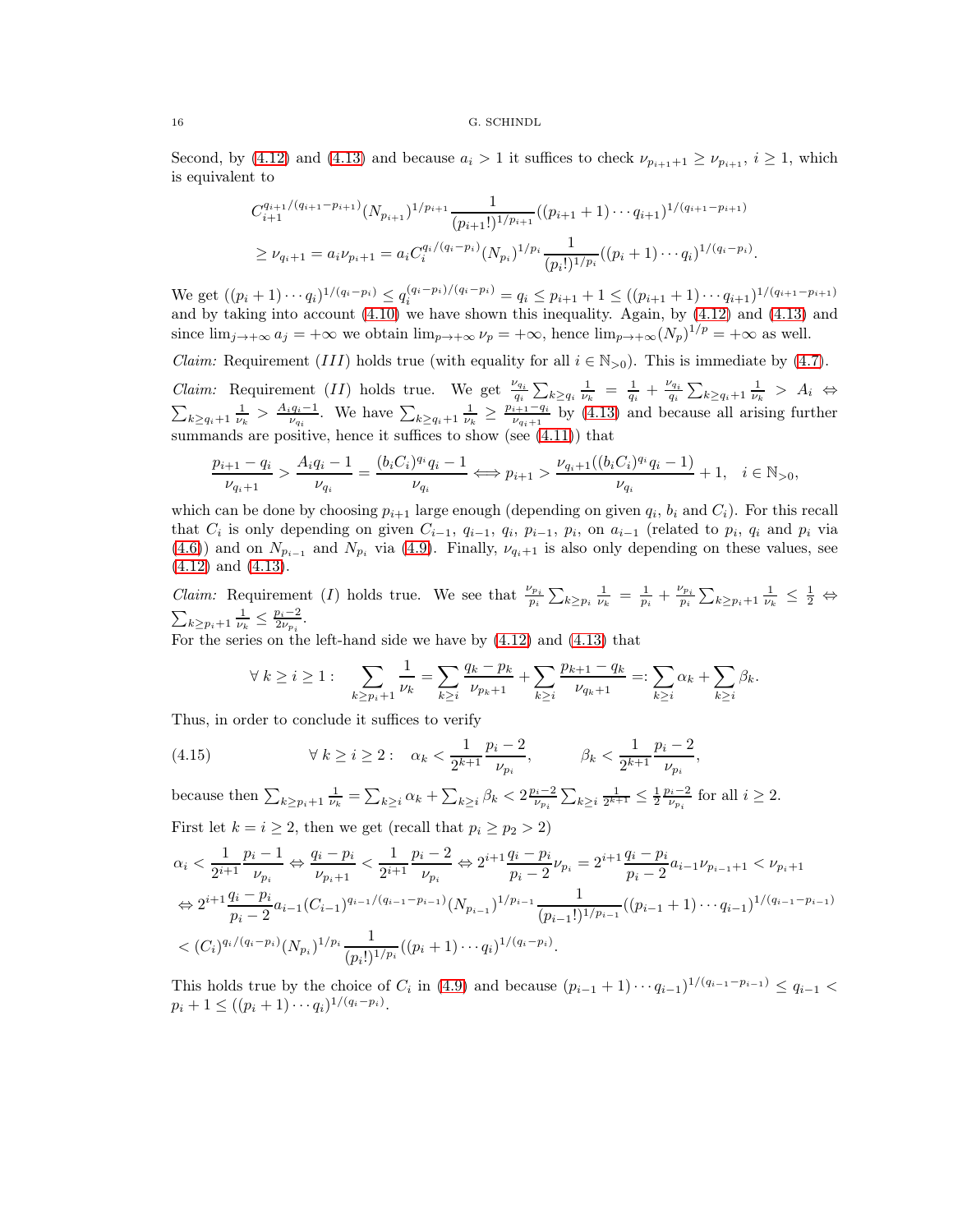For  $\beta_i$  we have

$$
\beta_{i} < \frac{1}{2^{i+1}} \frac{p_{i} - 2}{\nu_{p_{i}}} \Leftrightarrow \frac{p_{i+1} - q_{i}}{\nu_{q_{i}+1}} < \frac{1}{2^{i+1}} \frac{p_{i} - 2}{\nu_{p_{i}}}
$$
\n
$$
\Leftrightarrow 2^{i+1} \frac{p_{i+1} - q_{i}}{p_{i} - 2} \nu_{p_{i}} = 2^{i+1} \frac{p_{i+1} - q_{i}}{p_{i} - 2} a_{i-1} \nu_{p_{i-1}+1} < \nu_{q_{i}+1} = a_{i} \nu_{p_{i}+1}
$$
\n
$$
\Leftrightarrow 2^{i+1} \frac{p_{i+1} - q_{i}}{p_{i} - 2} a_{i-1} C_{i-1}^{q_{i-1}/(q_{i-1} - p_{i-1})} (N_{p_{i-1}})^{1/p_{i-1}} \frac{1}{(p_{i-1}!)^{1/p_{i-1}}} ((p_{i-1} + 1) \cdots q_{i-1})^{1/(q_{i-1} - p_{i-1})}
$$
\n
$$
< a_{i} C_{i}^{q_{i}/(q_{i} - p_{i})} (N_{p_{i}})^{1/p_{i}} \frac{1}{(p_{i}!)^{1/p_{i}}} ((p_{i} + 1) \cdots q_{i})^{1/(q_{i} - p_{i})},
$$

which holds because  $((p_{i-1}+1)\cdots q_{i-1})^{1/(q_{i-1}-p_{i-1})} \le q_{i-1} < p_i+1 \le ((p_i+1)\cdots q_i)^{1/(q_i-p_i)}$  and  $p_{i+1}-q_i$  $\frac{q_i+1-q_i}{p_i-2}a_{i-1}$  <  $\frac{q_i-p_i}{p_i-2}a_{i-1}a_i$  (see [\(4.6\)](#page-14-2)) and finally again by [\(4.9\)](#page-14-1).

Hence we have checked [\(4.15\)](#page-15-0) for all  $k = i \geq 2$  and so, in order to verify (4.15), we are proving now

$$
(4.16) \quad \forall \ i \geq 2: \quad \frac{p_{i+1} - 2}{\nu_{p_{i+1}}} < \frac{p_i - 2}{\nu_{p_i}} \Leftrightarrow \frac{p_{i+1} - 2}{p_i - 2} \nu_{p_i} < \nu_{p_{i+1}} \Leftrightarrow \frac{p_{i+1} - 2}{p_i - 2} a_{i-1} \nu_{p_{i-1} + 1} < a_i \nu_{p_i + 1},
$$

i.e.

$$
\frac{p_{i+1}-2}{p_i-2}a_{i-1}C_{i-1}^{q_{i-1}/(q_{i-1}-p_{i-1})}(N_{p_{i-1}})^{1/p_{i-1}}\frac{1}{(p_{i-1}!)^{1/p_{i-1}}}((p_{i-1}+1)\cdots q_{i-1})^{1/(q_{i-1}-p_{i-1})}
$$
  

$$
< a_i C_i^{q_i/(q_i-p_i)}(N_{p_i})^{1/p_i}\frac{1}{(p_i!)^{1/p_i}}((p_i+1)\cdots q_i)^{1/(q_i-p_i)},
$$

<span id="page-16-0"></span>which follows by  $\frac{p_{i+1}-2}{p_i-2}a_{i-1} < \frac{q_i-p_i}{p_i-2}a_{i-1}a_i$  (see [\(4.6\)](#page-14-2)) and once again by [\(4.9\)](#page-14-1).

# 5. The ramified case

For the sake of completeness, we transfer the results from Section [3](#page-5-0) to the ramified situation, i.e. when introducing a ramification parameter  $r > 0$ , see [\[8\]](#page-25-5). This setting and the corresponding conditions become meaningful when treating (nonstandard) ultradifferentiable ramification classes needed for the study of the surjectivity of the (asymptotic) Borel map and for proving (mixed) extension results in the *ultraholomorphic setting*. The parameter  $r$  is used to introduce the (mixed) growth index  $\gamma$ .) which is measuring the opening of the sector under consideration, see [\[20\]](#page-26-2), [\[7\]](#page-25-16) and [\[9\]](#page-25-8).

For arbitrary  $r > 0$  we call N to be r-nonquasianalytic, denoted by  $(nq_r)$ , if

<span id="page-16-1"></span>
$$
\sum_{p=1}^{+\infty} \left(\frac{1}{\nu_p}\right)^{1/r} < +\infty,
$$

and so N has  $(nq_r)$  $(nq_r)$  $(nq_r)$  if and only if  $N^{1/r}$  has  $(nq)$ . This condition implies  $\lim_{p\to+\infty} ((N_p)^{1/r}/p!)^{1/p} =$  $+\infty$ . Provided that  $\nu_p \geq 1$ , i.e. N is nondecreasing, we have that  $(nq_r)$  $(nq_r)$  $(nq_r)$  does imply  $(nq_s)$  for every  $s < r$ .

If  $N \in \mathcal{LC}$ , then we have

$$
\omega(N) = \sup\{r > 0 : (\text{nq}_r)\},\
$$

with  $\omega(N) := \liminf_{p \to +\infty} \frac{\log(\nu_p)}{\log(n)}$  $\frac{\log(\nu_p)}{\log(p)}$  denoting the *index of quasianalyticity* (also called lower order of N), see the explanations and references given on [\[8,](#page-25-5) p. 541].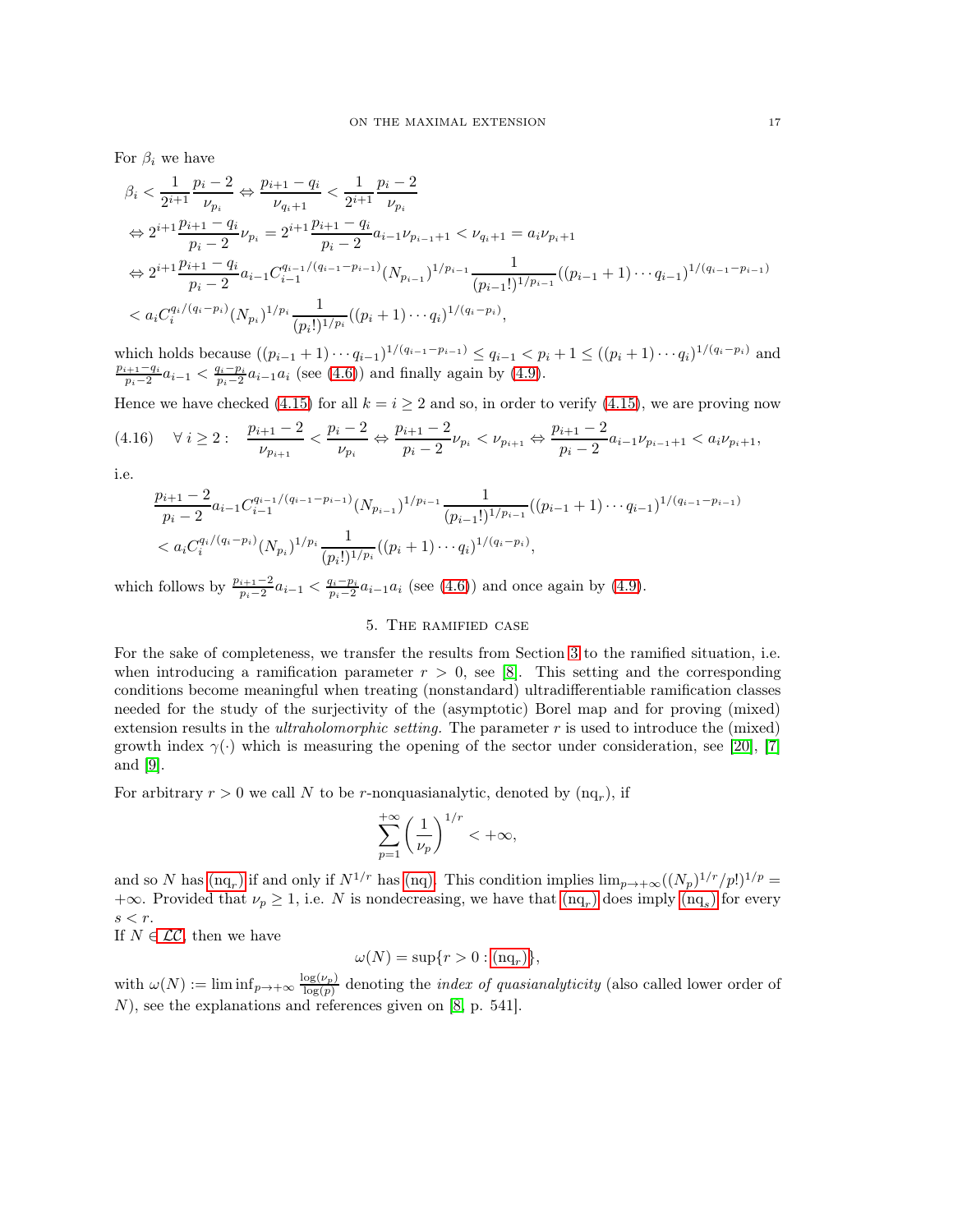<span id="page-17-1"></span>N has  $(\gamma_r)$  (see [\[20\]](#page-26-2), [\[7\]](#page-25-16)) if

 $\mathcal{D}_{r,M,h}([-1,1]) :=$ 

$$
\sup_{j \in \mathbb{N}_{>0}} \frac{(\nu_j)^{1/r}}{j} \sum_{k \ge j} \left(\frac{1}{\nu_j}\right)^{1/r} < +\infty,
$$

so N has  $(\gamma_r)$  if and only if  $N^{1/r}$  has  $(\gamma_1)$ .

For each  $h > 0$  and  $r \in \mathbb{N}_{>0}$  we define the Banach space

$$
\{f\in\mathcal{E}(\mathbb{R},\mathbb{C}):\;\text{supp}(f)\subseteq[-1,1],\quad f^{(rp+j)}(0)=0\;\forall\;p\in\mathbb{N},\;\forall\;j\in\{1,\ldots,r-1\},\;\;\sup_{p\in\mathbb{N},x\in\mathbb{R}}\frac{|f^{(rp)}(x)|}{h^pM_p}<+\infty\},
$$

and the r-ramified ultradifferentiable test function class of Roumieu-type by

$$
\mathcal{D}_{r,\{M\}}([-1,1]):=\varinjlim_{h>0}\mathcal{D}_{r,M,h}([-1,1]),
$$

which is a countable  $(LB)$ -space, respectively the Beurling-type by

$$
\mathcal{D}_{r,(M)}([-1,1]):=\varprojlim_{h>0}\mathcal{D}_{r,M,h}([-1,1]),
$$

which is a Frechét space. In [\[8,](#page-25-5) Sect. 6] it has been shown that for given  $M \in \mathcal{LC}$  the class  $\mathcal{D}_{r,[M]}$ is nontrivial if and only if  $(nq<sub>r</sub>)$  $(nq<sub>r</sub>)$  $(nq<sub>r</sub>)$  is valid.

In this setting let  $\mathcal{B}^r$  be the *ramified Borel map* (at 0) given by

$$
\mathcal{B}^r : \mathcal{D}_{r,[M]}([-1,1]) \longrightarrow \Lambda_{[M]}, \qquad \mathcal{B}^r(f) := (f^{(rp)}(0))_{p \in \mathbb{N}}.
$$

For given  $N \in \mathcal{LC}$  and  $r > 0$  we introduce the following sets of sequences

$$
\mathcal{N}_{\preceq,r,R} := \{ M \in \mathbb{R}_{>0}^{\mathbb{N}} : \liminf_{p \to +\infty} \left( \frac{(M_p)^{1/r}}{p!} \right)^{1/p} > 0, \quad M \preceq N \},
$$
  

$$
\mathcal{N}_{\preceq,r,B} := \{ M \in \mathbb{R}_{>0}^{\mathbb{N}} : \lim_{p \to +\infty} \left( \frac{(M_p)^{1/r}}{p!} \right)^{1/p} = +\infty, \quad M \preceq N \},
$$

moreover

$$
\mathcal{N}_{\preceq,\mathcal{LC},r,R} := \{ M \in \mathcal{N}_{\preceq,r,R} : M \in \mathcal{LC} \},
$$
  

$$
\mathcal{N}_{\preceq,\mathcal{LC},r,B} := \{ M \in \mathcal{N}_{\preceq,r,B} : M \in \mathcal{LC} \}.
$$

For these classes the analogous inclusions as for the case  $r = 1$  are clearly valid and similarly when the symbol  $\prec$  is replaced by  $\leq$ .

Finally, we introduce the following mixed conditions, see [\[8\]](#page-25-5) and [\[9\]](#page-25-8): We write  $(M, N)_{SV_r}$ , if

$$
\exists \; s \in \mathbb{N}_{>0}: \; \sup_{p \in \mathbb{N}_{>0}} \frac{(\lambda_{p,s}^{M,N})^{1/r}}{p} \sum_{k \geq p} \left(\frac{1}{\nu_k}\right)^{1/r} < +\infty,
$$

and  $(M, N)_{\gamma_r}$ , if

$$
\sup_{p \in \mathbb{N}_{>0}} \frac{(\mu_p)^{1/r}}{p} \sum_{k \ge p} \left(\frac{1}{\nu_k}\right)^{1/r} < +\infty.
$$

<span id="page-17-2"></span>Condition  $(M, M)_{\gamma_r}$  is precisely  $(\gamma_r)$  introduced and used in [\[20\]](#page-26-2) and the analogous version of Remark [2.1](#page-5-1) is valid.

Summarizing [\[8,](#page-25-5) Thm. 3.2, Thm. 4.2] we can recall the following result:

<span id="page-17-0"></span>**Theorem 5.1.** Let  $N \in \mathcal{LC}$  with  $M \in \mathcal{N}_{\preceq,r,R}$  resp.  $M \in \mathcal{N}_{\preceq,r,B}$  be given,  $r \in \mathbb{N}_{>0}$ . Then TFAE: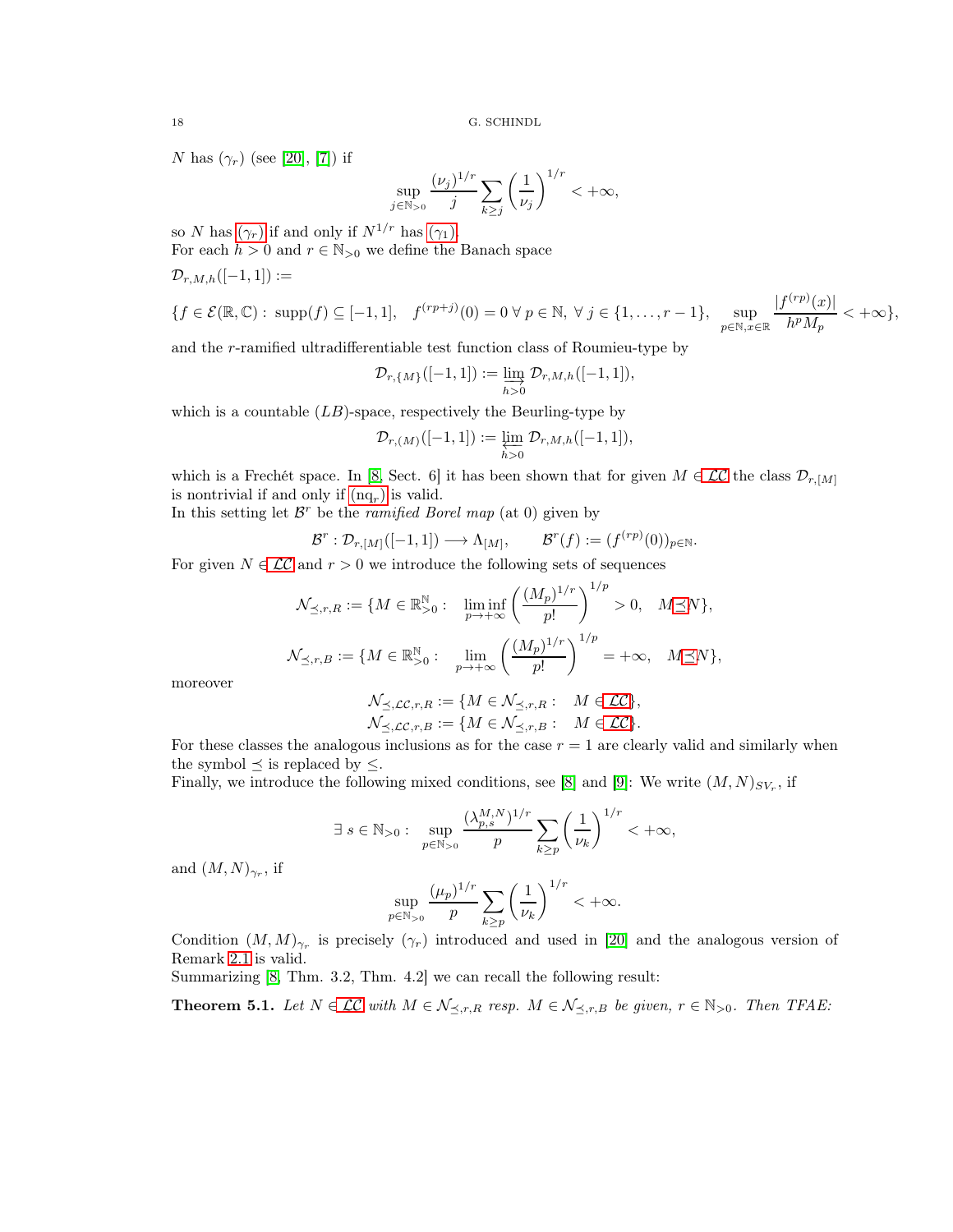- (i)  $\mathcal{B}^r(\mathcal{D}_{r,\{N\}}([-1,1])) \supseteq \Lambda_{\{M\}}$  resp.  $\mathcal{B}^r(\mathcal{D}_{r,(N)}([-1,1])) \supseteq \Lambda_{(M)}$ ,
- $(ii)$   $(M, N)_{SV_r}$  is valid.

Consequently, if (i) or (ii) holds true, then N has to satisfy  $(nq_r)$  $(nq_r)$ .

Note that this statement does also hold true for other different types of nonstandard ramification spaces introduced in [\[20\]](#page-26-2), namely  $\mathcal{L}_{r,[N]}, \mathcal{N}_{r,[N]}$  and  $\mathcal{E}_{r,[N]},$  see [\[8,](#page-25-5) Sect. 5.3, Thm. 5.5].

5.1. Optimal sequence for the mixed strong nonquasianalyticity condition. There does also exist a ramified version of the descendant, see [\[9,](#page-25-8) Remark 9].

First, let  $N \in \mathcal{LC}$  be given and satisfying  $(nq_r)$  $(nq_r)$ ,  $r > 0$ . Then  $S^{N,r}$  shall denote the *descendant of*  $N^{1/r}$ , so

$$
\sigma^{N,r}_k:=\frac{\tau^r_1k}{\tau^r_k},\qquad \sigma^{N,r}_0:=1,
$$

with

$$
\tau_k^r := \frac{k}{(\nu_k)^{1/r}} + \sum_{j \ge k} \left(\frac{1}{\nu_j}\right)^{1/r}, \quad k \ge 1,
$$

and we summarize:

- (i)  $\sigma_k^{N,r} \ge 1$  for all  $k \in \mathbb{N}$ ,  $s^{N,r} := (S_k^{N,r}/k!)_{k \in \mathbb{N}} \in \mathcal{LC}$  (so  $S^{N,r}$  is strongly log-convex),
- (*ii*) there exists  $C > 0$  such that  $\sigma_k^{N,r} \leq C(\nu_k)^{1/r}$  for all  $k \in \mathbb{N}$ ,
- $(iii)$   $(S^{N,r}, N^{1/r})_{\gamma_1},$  $(S^{N,r}, N^{1/r})_{\gamma_1},$  $(S^{N,r}, N^{1/r})_{\gamma_1},$
- (*iv*) if N enjoys [\(mg\)](#page-2-3) (equivalently  $N^{1/r}$  does so for some/each  $r > 0$ ), then  $S^{N,r}$  does have [\(mg\)](#page-2-3) too  $(r > 0$  arbitrary).
- (v)  $S^{N,r}$  is optimal/maximal in the following sense: If  $M \in \mathcal{LC}$  is given with  $\mu_k \leq C(\nu_k)^{1/r}$ and  $(M, N^{1/r})_{\gamma_1}$  $(M, N^{1/r})_{\gamma_1}$  $(M, N^{1/r})_{\gamma_1}$ , then  $\mu_k \leq D \sigma_k^{N,r}$  follows.

<span id="page-18-1"></span>We also have that  $C^{-1}\sigma_k^{N,r} \leq (\nu_k)^{1/r} \leq C\sigma_k^{N,r}$  if and only if  $N^{1/r}$  does have  $(\gamma_1)$  resp. if and only if  $(N, N)_{\gamma_r}$  $(N, N)_{\gamma_r}$  $(N, N)_{\gamma_r}$ .

Unfortunately this construction is in general not well-behaved under applying ramification, i.e.  $\sigma^{N,r} \neq (\sigma^{N,1})^{1/r}$ , and so in [\[9,](#page-25-8) (14)] the following relevant sequence has been introduced (denoted by  $L^{N,r}$  there, but we prefer to write M instead of L to avoid confusion):

(5.1) 
$$
M^{N,r} := (S^{N,r})^r.
$$

Hence  $M^{N,r} \in \mathcal{LC}$  and moreover

- $(i) \frac{(M_p^{N,r})^{1/r}}{n!} \in \mathcal{LC}$  (because  $S^{N,r}$  is strongly log-convex), p!
- (*ii*)  $\mu_k^{N,r} = (\sigma_k^{N,r})^r \leq C \nu_k$  for all  $k \in \mathbb{N}$ ,
- (*iii*)  $((M^{N,r})^{1/r}, N^{1/r})_{\gamma_1}$  $((M^{N,r})^{1/r}, N^{1/r})_{\gamma_1}$  $((M^{N,r})^{1/r}, N^{1/r})_{\gamma_1}$ , equivalently  $(M^{N,r}, N)_{\gamma_r}$  holds true,
- (iv) if  $M' \in \mathcal{LC}$  is given with  $\mu'_k \leq C \nu_k$  and  $(M', N)_{\gamma_r}$  $(M', N)_{\gamma_r}$  $(M', N)_{\gamma_r}$ , i.e.  $((M')^{1/r}, N^{1/r})_{\gamma_1}$ , then  $\mu'_k \leq$  $D^r(\sigma_k^{N,r})^r = D^r\mu_k^{N,r}$  for all  $k \in \mathbb{N}$  and consequently  $M^{N,r}$  is maximal (up to a constant) among all sequences satisfying  $\mu'_{k} \leq C \nu_{k}$  and  $(M', N)_{\gamma_{r}}$  $(M', N)_{\gamma_{r}}$  $(M', N)_{\gamma_{r}}$ ,
- (v)  $S^{N,r}$  has [\(mg\)](#page-2-3) if and only if  $M^{N,r}$  does so.

Remark [3.1](#page-6-1) takes now the following form:

<span id="page-18-0"></span>**Remark 5.2.** By the previous comments (i) and (ii) we have that  $M^{N,r} \in \mathcal{N}_{\preceq, \mathcal{LC}, r, B}$ . Replacing  $M^{N,r}$  by the equivalent sequence  $\widetilde{M^{N,r}}:=(M_p^{N,r}/C^p)_{p\in\mathbb{N}},\, C$  denoting the constant from (ii) (w.l.o.g.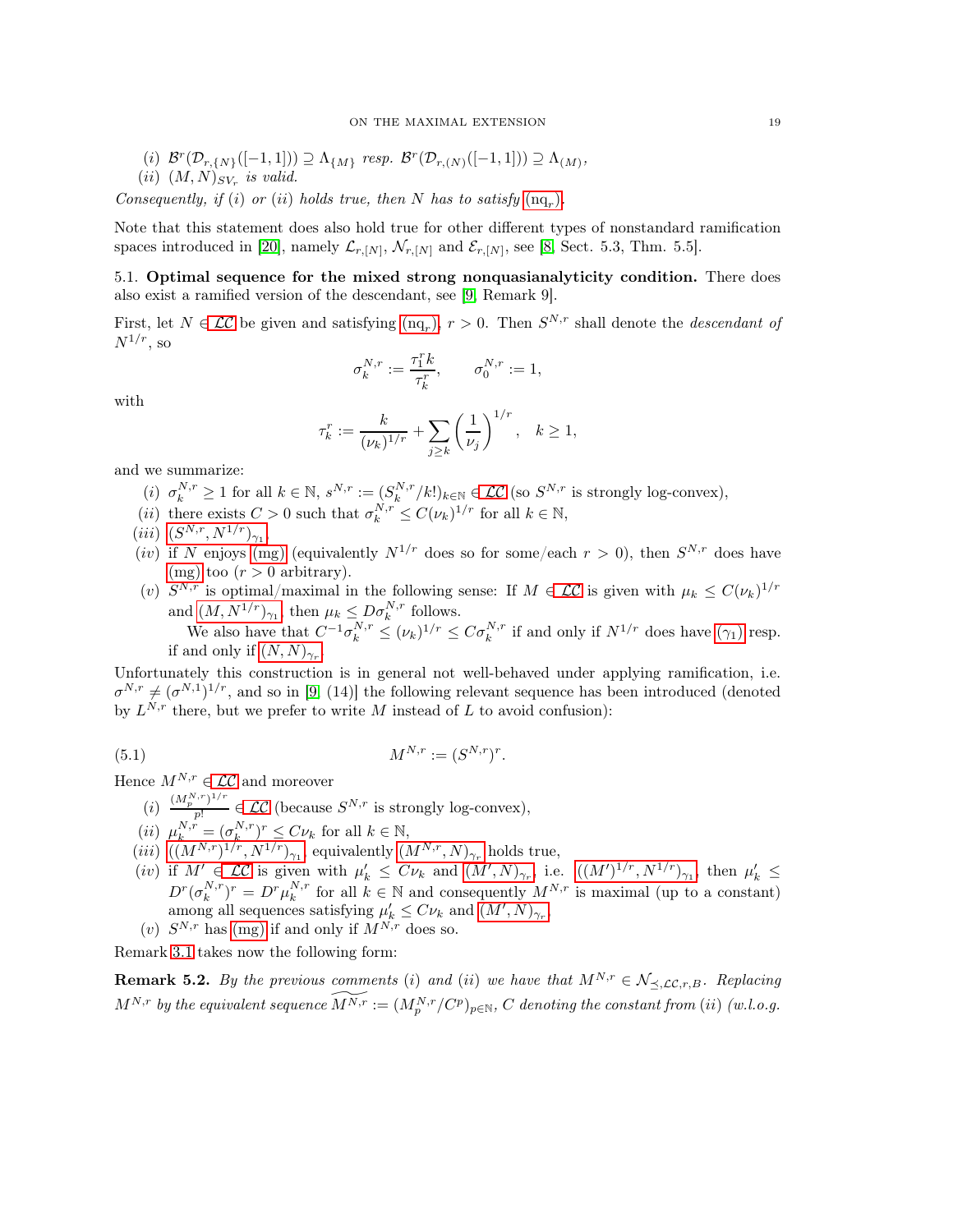$C \in \mathbb{N}_{>0}$ ), we see that  $\widetilde{M^{N,r}} \in \mathcal{N}_{\leq, \mathcal{LC}, r, B}$  and  $(\widetilde{M^{N,r}}, N)_{\gamma_r}$  by comment (iii) above and (iii) in Remark [2.1.](#page-5-1) By (ii) in Remark [2.1](#page-5-1) also  $(M^{N,r}, N)_{SV_r}$  holds true and by (iii) there finally property  $(M^{N,r}, N)_{SV_r}$  follows.

This shows that for any  $N \in \mathcal{LC}$  satisfying  $(nq_r)$  $(nq_r)$  the set of all sequences belonging to  $\mathcal{N}_{\leq, \mathcal{LC}, r, B}$ (hence to  $\mathcal{N}_{\leq,\mathcal{LC},r,R}$ ) and satisfying  $(\cdot,N)_{SV_r}$  is never empty.

5.2. Optimal sequence for the mixed Schmets-Valdivia-condition. In the following we set for any  $s \in \mathbb{N}_{>0}$  and  $r > 0$ 

$$
L^{N;s}:=L^s,\qquad \quad L^{r;s}:=\left(L^{N^{1/r};s}\right)^r.
$$

Using this notation, by applying Lemma [3.2](#page-6-2) the following result becomes immediate.

<span id="page-19-1"></span>**Lemma 5.3.** Let  $N \in \mathcal{LC}$  be given and assume that N has  $(\text{nq}_r)$ ,  $r > 0$ . Then

- (i)  $(L^{r;s}, N)_{SV_r}$  holds true for all  $s \in \mathbb{N}_{>0}$ ,
- (ii) for any  $M \in \mathbb{R}_{>0}^{\mathbb{N}}$  satisfying  $(M, N)_{SV_r}$  we get  $M \preceq L^{r,s}$  for all  $s \in \mathbb{N}_{>0}$ ,
- (iii)  $L^{r;s} \preceq N$  for all  $s \in \mathbb{N}_{>0}$ ,

Since there exists  $M \in \mathcal{N}_{\leq, \mathcal{LC}, r, R}$  resp.  $M \in \mathcal{N}_{\leq, \mathcal{LC}, r, B}$  with  $(M, N)_{SV_r}$ , e.g. take the sequence  $M^{N,r}$  (see Remark [5.2\)](#page-18-0), assertions (i), (ii) and (iii) hold true for the log-convex minorant  $(L^{r,s})^{\text{lc}}$ as well.

Summarizing the consequences of this result we have:

- (a) For any given  $M \in \mathcal{N}_{\preceq,r,R}$  resp.  $M \in \mathcal{N}_{\preceq,r,B}$  with  $(M,N)_{SV_r}$  we get that  $M \preceq L^{r,s}$  for some/each  $s \in \mathbb{N}_{>0}$ . By Remark [5.2,](#page-18-0) in particular this holds true for the sequence  $M^{N,r} \equiv$ M which implies  $L^{r,s} \in \mathcal{N}_{\preceq,r,B} \subseteq \mathcal{N}_{\preceq,r,R}$ . Consequently, some/each  $L^{r,s}$  is maximal w.r.t.  $\preceq$  among all  $M \in \mathcal{N}_{\preceq,r,B}$  (resp. among all  $M \in \mathcal{N}_{\preceq,r,R}$ ) and having  $(M, N)_{SV_r}$ , i.e.  $L^{r,s}$  is the maximal sequence such that Theorem [5.1](#page-17-0) can be applied.
- (b) The same holds true for  $(L^{r,s})^{\text{lc}}$  instead of  $L^{r,s}$  and  $(L^{r,s})^{\text{lc}} \in \mathcal{N}_{\preceq,\mathcal{LC},r,B}$  by using again  $M^{N,r}$ .

By combining Theorem [5.1,](#page-17-0) Remark [5.2](#page-18-0) and Lemma [5.3](#page-19-1) we immediately get the following result.

<span id="page-19-0"></span>**Theorem 5.4.** Let  $N \in \mathcal{LC}$  be given and  $r \in \mathbb{N}_{>0}$ . Then the set of sequences  $M \in \mathcal{N}_{\prec,r,R}$  resp.  $M \in \mathcal{N}_{\prec,r,B}$  and satisfying

$$
\mathcal{B}^r(\mathcal{D}_{r,\{N\}}([-1,1])) \supseteq \Lambda_{\{M\}}, \quad resp. \quad \mathcal{B}^r(\mathcal{D}_{r,(N)}([-1,1])) \supseteq \Lambda_{(M)},
$$

does have a maximal element which is given by some/each  $L^{r,s}$ .

Alternatively, we can use  $(L^{r,s})^{\text{lc}}$  which is is maximal among all  $M \in \mathcal{N}_{\preceq, \mathcal{LC}, r, R}$  resp.  $M \in \mathcal{N}_{\preceq, \mathcal{LC}, r, R}$  $\mathcal{N}_{\preceq,\mathcal{LC},r,B}.$ 

Note that for this result it is not necessary to assume that  $N$  has  $(nq_r)$  $(nq_r)$  by similar reasons as for the case r = 1 and by taking into account the characterization of the (non)triviality of  $\mathcal{D}_{r,[N]}([-1,1])$ in terms of  $(nq_r)$  $(nq_r)$ , see [\[8,](#page-25-5) Theorem 6.1].

Now Remark [3.4](#page-8-2) turns into:

**Remark 5.5.** If  $N \in \mathcal{LC}$  does not have  $(nq_r)$  $(nq_r)$ , then using the convention  $0 = \frac{1}{+\infty}$  we put  $L^{r;s} \equiv 0$ which is corresponding to the trivial class of sequences  $\{0\}$ . In this case it also makes sense to set  $S^{N,r} \equiv 0 \equiv M^{N,r}$ .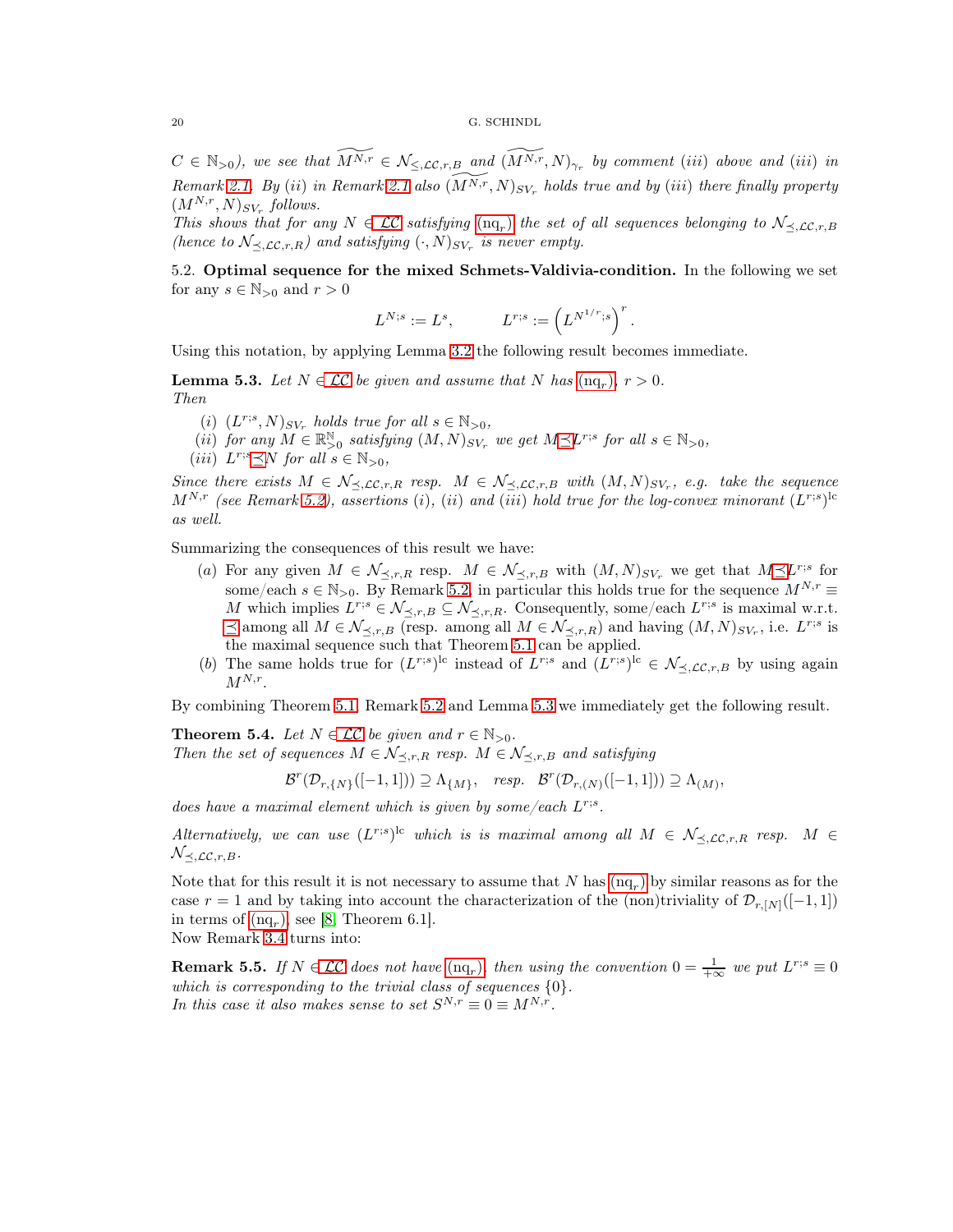When using the notation ( $s \in \mathbb{N}_{>0}$ ,  $r > 0$  and  $C > 1$ )

<span id="page-20-1"></span>
$$
L^{N;s,C}:=L^{s,C},\qquad \quad L^{r;s,C}:=L^{N^{1/r};s,C},
$$

then the conclusions from Remark 3.5 can be generalized and so Lemma [3.6](#page-8-3) reads in the ramified version as follows:

## **Lemma 5.6.** Let  $N \in \mathcal{LC}$  be given.

- (i) If N has  $(\gamma_r)$ , then  $N \approx L^{r;s,C}$  for all  $s \in \mathbb{N}_{>0}$  and  $C \geq 1$ .
- (ii) Conversely, if  $N \approx L^{r,s}$  for some/each  $s \in \mathbb{N}_{>0}$ , then N does have  $(\gamma_r)$ .

5.3. Comparison of the optimal sequences  $L^{r;s}$  and  $M^{N,r}$ . Given  $N \in \mathcal{LC}$  satisfying  $(nq_r)$  $(nq_r)$ ,  $r > 0$ , it makes sense to consider

(5.2) 
$$
\liminf_{p \to +\infty} \frac{(\nu_p)^{1/r}}{p} \sum_{k \ge 2p} \left(\frac{1}{\nu_k}\right)^{1/r} > 0,
$$

and

<span id="page-20-2"></span>(5.3) 
$$
\liminf_{p \to +\infty} \frac{(\nu_p)^{1/r}}{p} \sum_{k \ge p} \left(\frac{1}{\nu_k}\right)^{1/r} > 0.
$$

Again [\(5.2\)](#page-20-1) implies [\(5.3\)](#page-20-2) and N has (5.2) resp. (5.3) if and only if  $N^{1/r}$  has [\(3.5\)](#page-9-3) resp. [\(3.6\)](#page-10-1). It is also immediate that N has [\(mg\)](#page-2-3) if and only if  $N^{1/r}$  does so and hence, by repeating the arguments from Lemma [\(3.8\)](#page-10-2) for  $N^{1/r}$ , we get the following:

**Lemma 5.7.** Let  $N \in \mathcal{LC}$  be given and satisfying  $(nq_r)$  $(nq_r)$ ,  $r > 0$ . If N has  $(mg)$ , then  $(5.2)$  holds true.

The converse will fail in general by applying [\[9,](#page-25-8) Example 1] to  $N^{1/r}$  (i.e. replacing  $\nu_k$  by  $(\nu_k)^{1/r}$  in the construction there).

Moreover we transfer Remark 3.9 into this setting:

- **Remark 5.8.** (a) [\[9,](#page-25-8) Lemma 6] applied to  $N^{1/r}$  yields a precise characterization when  $S^{N,r}$ does have  $(mg)$ .
	- (b) [\(5.2\)](#page-20-1) for N does imply [\(mg\)](#page-2-3) for  $S^{N,r}$  and so for  $M^{N,r}$ .
	- (c) However, [\[9,](#page-25-8) Example 1] applied to  $N^{1/r}$  provides an example for a sequence N not having [\(mg\)](#page-2-3) but such that [\(5.2\)](#page-20-1) holds true and hence (mg) is valid for  $S^{N,r}$  resp. equivalently for  $M^{N,r}$ .

Finally, we generalize Theorem [3.10.](#page-10-0)

<span id="page-20-0"></span>**Theorem 5.9.** Let  $N \in \mathcal{LC}$  be given and having [\(5.2\)](#page-20-1) for some  $r > 0$  (which implies  $(\text{nq}_r)$ ). Then for all  $s \in \mathbb{N}_{>0}$  we get  $M^{N,r} \approx L^{r,s}$ .

This is equivalent to the fact that  $M^{N,r}$  defined in [\(5.1\)](#page-18-1) is maximal w.r.t.  $\preceq$  among all sequences  $M \in \mathcal{N}_{\preceq,r,R}$  resp.  $M \in \mathcal{N}_{\preceq,r,B}$  (and also among all  $M \in \mathcal{N}_{\preceq,\mathcal{LC},r,R}$  resp.  $M \in \mathcal{N}_{\preceq,\mathcal{LC},r,B}$ ) and satisfying  $(M, N)_{SV_r}$ .

Moreover, if  $r \in \mathbb{N}_{>0}$ , this is equivalent to the fact that the inclusions  $\mathcal{B}^r(\mathcal{D}_{\{r,N\}}([-1,1])) \supseteq \Lambda_{\{M^{N,r}\}}$ resp.  $\mathcal{B}^r(\mathcal{D}_{r,(N)}([-1,1])) \supseteq \Lambda_{(M^{N,r})}$  are optimal in the ultradifferentiable setting.

In particular this statement does hold true for all  $N \in \mathcal{LC}$  satisfying  $(nq_r)$  $(nq_r)$  and  $(mg)$  (resp. equivalently  $N^{1/r} \in \mathcal{LC}$  is nonquasianalytic and satisfies [\(mg\)](#page-2-3)). This result should be compared with [\[9,](#page-25-8) Theorem 5].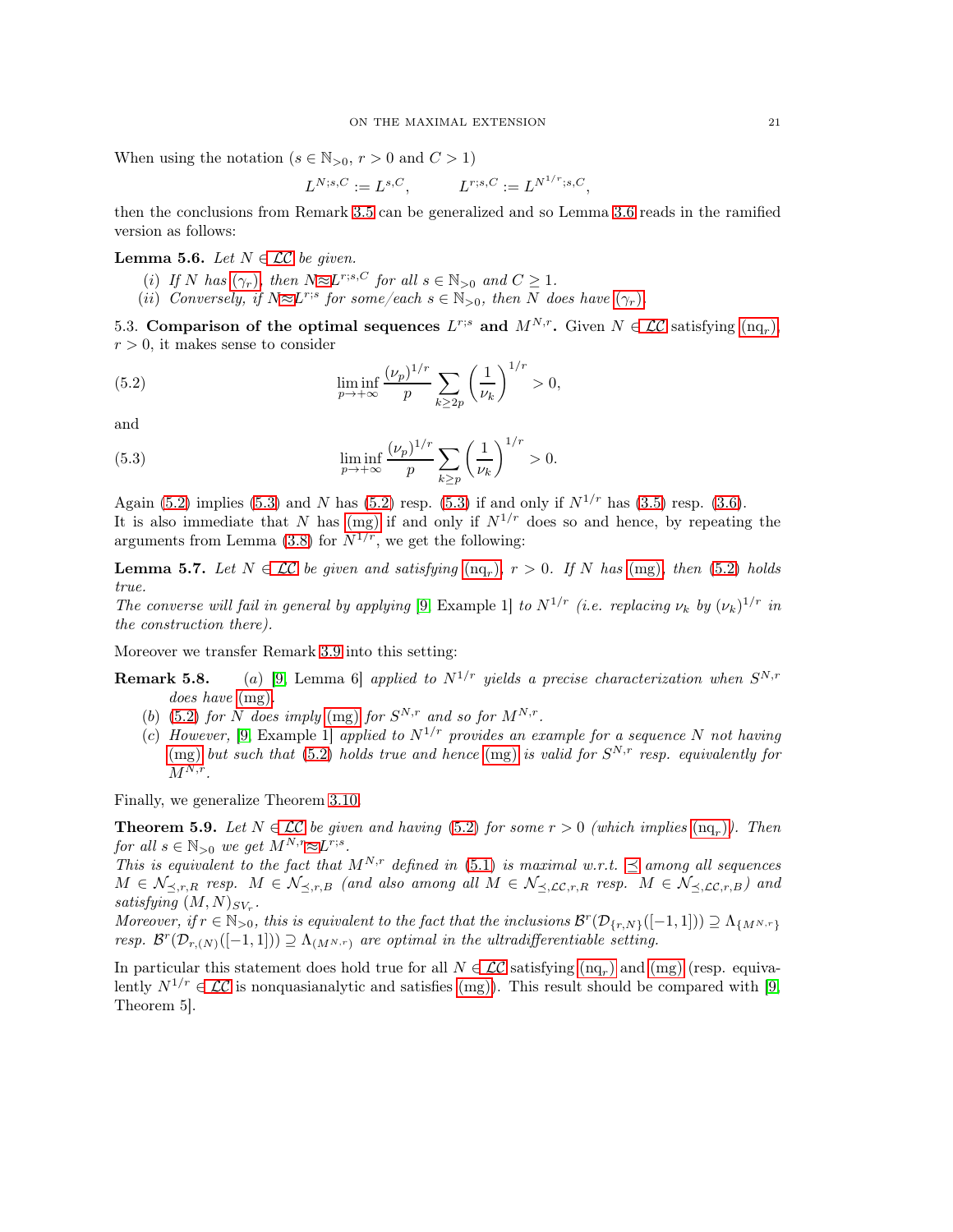For the proof one has to show  $(L^{N^{1/r};s})^r = L^{r;s} \preceq M^{N,r} = (S^{N,r})^r$ . So one requires  $L^{N^{1/r};s} \preceq S^{N,r}$ which follows immediately by the proof of Theorem [3.10](#page-10-0) applied to  $N^{1/r}$  instead of N. Note also that only when involving  $\mathcal{B}^r$  we have to restrict r to  $\mathbb{N}_{>0}$ .

<span id="page-21-2"></span><span id="page-21-0"></span>6. On the failure of injectivity and surjectivity in the nonquasianalytic setting

6.1. On the failure of injectivity. The aim of this section is the study of the failure for  $\beta$  of being injective in the nonquasianalytic ultradifferentiable weight sequence setting. We show that this failure is large when measured w.r.t. vector space dimension.

We call a given smooth function f flat (at  $x = 0$ ) if  $f^{(k)}(0) = 0$  for all  $k \in \mathbb{N}$ .

First we recall [\[12,](#page-25-2) Theorem 2.2], which follows from [\[6,](#page-25-0) Theorem 1.3.5], for a proof see also [\[19,](#page-25-17) Lemma 5.1.6].

<span id="page-21-3"></span>**Lemma 6.1.** Let  $N \in \mathcal{LC}$  be given and assume that  $a := \sum_{j=1}^{+\infty} \frac{1}{\nu_j} < +\infty$ , i.e. N is required to be nonquasianalytic. Then there exists a smooth function  $\varphi$  whose support is contained in  $[-a, a]$ , such that  $0 \leq \varphi(x) \leq 1$  for all  $x \in [-a, a]$ , and  $\varphi^{(j)}(0) = \delta_{j,0}$  (Kronecker delta). Furthermore we have  $\|\varphi^{(j)}\|_{\infty} \leq 2^j N_j$  for all  $j \in \mathbb{N}$ .

So  $\varphi$  is a nontrivial function  $(\varphi(0) = 1)$  with compact support and  $\varphi \in \mathcal{E}_{\{M\}}(\mathbb{R}, \mathbb{C})$  (take  $h = 2$ ).

In fact, by inspecting the proof of [\[19,](#page-25-17) Lemma 5.1.6] we see that  $\text{supp}(\varphi) = [-a, a]$ .

Departing from this constructed function  $\varphi$  we put  $\varphi_c(x) := \varphi(cx)$  and  $b := \frac{a}{c}$ . So the support of  $\varphi_c$  equals  $\left[-\frac{a}{c},\frac{a}{c}\right] = \left[-b,b\right]$  and  $\varphi_c^{(j)}(x) = c^j \varphi^{(j)}(cx)$  for all  $x \in \left[-b,b\right]$  which implies  $\varphi_c^{(j)}(0) = 0$  for  $c$  '  $c$  $j \geq 1$  and  $\varphi_c(0) = \varphi(0) = 1$ , i.e.  $\varphi_c^{(j)}(0) = \delta_{0,j}$ . If  $c \geq a$ , then clearly  $\varphi_c \in \mathcal{D}_{\{N\}}([-1,1])$  (take  $h = 2c$ ). On the other hand note that, given a nonquasianalytic N with  $a := \sum_{j=1}^{+\infty} \frac{1}{\nu_j} < +\infty$ , then we can replace N by the equivalent sequence  $\widetilde{N} = (N_j/a^j)_j$  which satisfies  $\sum_{j=1}^{+\infty} \frac{1}{\widetilde{\nu}_j} = 1$ .

For the Beurling type we have to recall that in the proof of [\[12,](#page-25-2) Theorem 2.1  $(a)(i)$ ] even a sequence  $(\chi_p)_{p \in \mathbb{N}}$  of functions with compact support in the ultradifferentiable class  $\mathcal{E}_{(N)}(\mathbb{R}, \mathbb{C})$  has been constructed which satisfies  $\chi_p^{(j)}(0) = \delta_{j,p}$ . So everything from above holds true for the Beurling type classes  $\mathcal{D}_{(N)}([-1,1])$  as well by choosing  $\varphi := \chi_0$  and making again a rescaling. Note that in the proof of [\[12,](#page-25-2) Theorem 2.1  $(a)(i)$ ] for the construction again Lemma [6.1](#page-21-3) has been used.

<span id="page-21-1"></span>**Proposition 6.2.** Let  $N \in \mathcal{LC}$  and  $M \in \mathbb{R}_{>0}^{\mathbb{N}}$  be given with  $M \in \mathcal{N}_{\preceq,R}$  resp.  $M \in \mathcal{N}_{\preceq,B}$  and such that  $(M, N)_{SV}$  holds true.

Then for any  $\mathbf{a} \in \Lambda_{[M]}$  there do exist infinitely many functions in  $\mathcal{D}_{[N]}([-1,1])$  which are mapped onto  $\bf{a}$  by  $\bf{B}$ . In fact we can assume that theses functions do belong to an infinite dimensional vector space having dimension  $\mathfrak{c}$ .

**Proof.** By Theorem [2.2,](#page-5-3) first we get that N is nonquasianalytic and so  $a := \sum_{j=1}^{+\infty} \frac{1}{\nu_j} < +\infty$ , and second  $\mathcal{B}(\mathcal{D}_{\{N\}}([-1,1])) \supseteq \Lambda_{\{M\}}$  resp.  $\mathcal{B}(\mathcal{D}_{(N)}([-1,1])) \supseteq \Lambda_{(M)}$ .

Thus for each given  $\mathbf{a} \in \Lambda_{[M]}$  we can find some  $f_{\mathbf{a}} \in \mathcal{D}_{[N]}([-1,1])$  such that  $\mathcal{B}(f_{\mathbf{a}}) = \mathbf{a}$ . Then for all flat  $g \in \mathcal{D}_{[N]}([-1,1])$  we get:

$$
\mathcal{B}(g + f_{\mathbf{a}}) = (g^{(k)}(0) + f_{\mathbf{a}}^{(k)}(0))_{k \in \mathbb{N}} = \mathbf{a}.
$$

For a concrete construction of such (nontrivial and pairwise different) flat functions we can take some  $\varphi_c$  with  $c \geq 3a$ . So supp $(\varphi_c) \subseteq \left[-\frac{1}{3}, \frac{1}{3}\right]$  because  $b = \frac{a}{c} \leq \frac{1}{3}$  and clearly  $\varphi_c \in \mathcal{D}_{[N]}([-1, 1]).$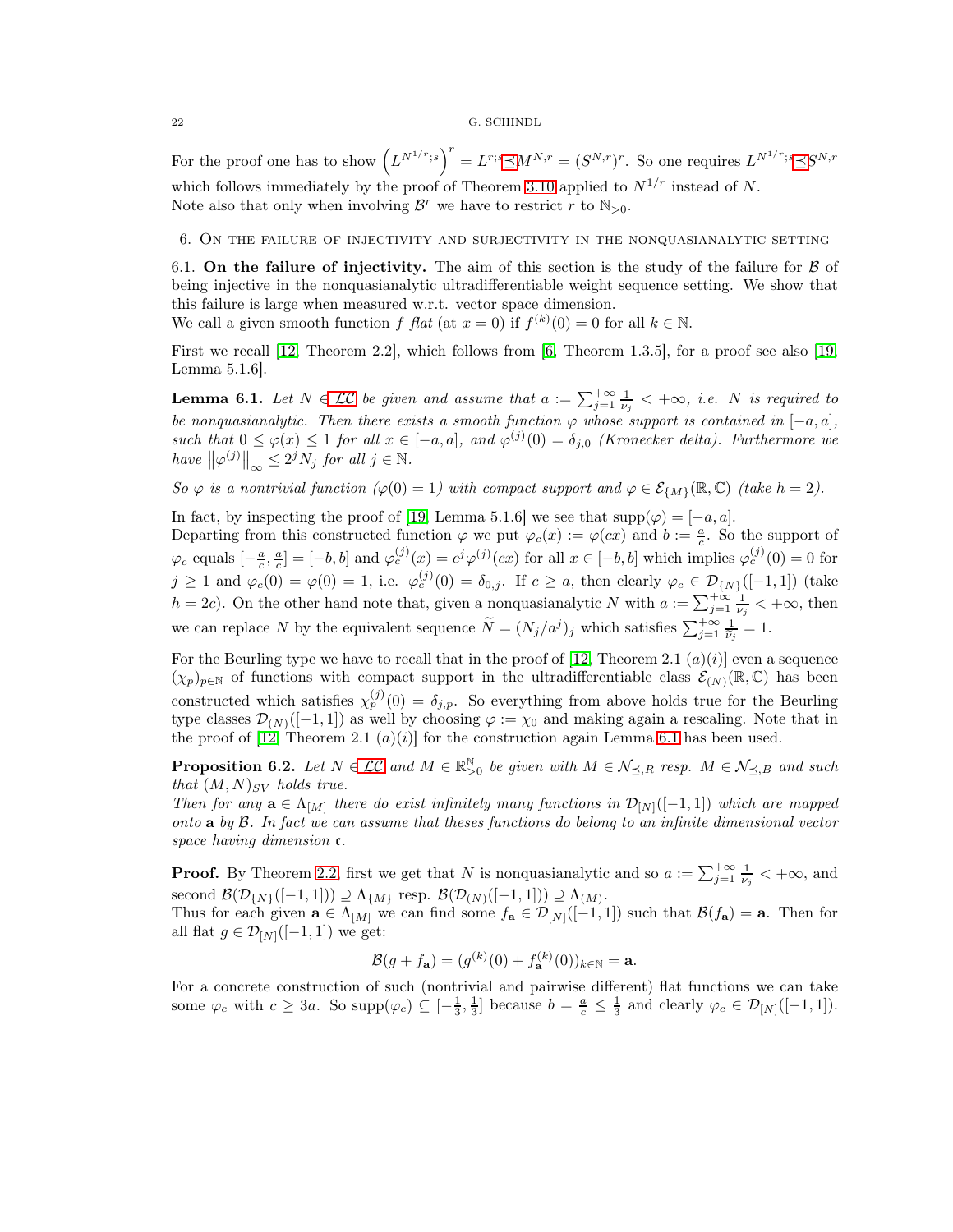Then define

$$
\psi_c(x) := \varphi_c\left(x - \frac{1}{2}\right), \quad x \in [-\frac{1}{3}, \frac{1}{3}], \qquad \psi_c(x) = 0, \quad x \in [-1, 1] \setminus [-\frac{1}{3}, \frac{1}{3}],
$$

hence  $\psi_c \in \mathcal{D}_{[N]}([-1,1])$  having  $\text{supp}(\psi_c) = \left[-\frac{a}{c}, \frac{a}{c}\right]$  and each  $\psi_c$  is flat at  $x = 0$ . We introduce now the following linear span:

$$
\mathcal{V} := \left\{ \sum_{i=1}^l \alpha_i \psi_{c_i} : l \in \mathbb{N}_{>0}, \alpha_i \in \mathbb{C}, 3a < c_1 < \cdots < c_l \right\}.
$$

First, by the previous arguments it is clear that for each  $g \in V$  we have  $\mathcal{B}(g + f_a) = a$  and  $V \subseteq \mathcal{D}_{[N]}([-1,1])$ . Finally the functions  $\psi_{c_i}$  are linearly independent: We have to show that

 $\lambda_1 \psi_{c_1} + \cdots + \lambda_k \psi_{c_k} = 0 \Longrightarrow \lambda_1 = \cdots = \lambda_k = 0.$ 

If  $l = 1$ , then  $\lambda_1 = 0$  is clear since  $\psi_{c_1} \neq 0$ . If  $l > 1$ , then we take  $x \in \text{supp}(\psi_{c_1}) \setminus \text{supp}(\psi_{c_2})$ . This set is nonempty because  $c_1 < c_2$  and so  $\lambda_1 = 0$  has to be satisfied. Then proceed by iteration to get  $\lambda_1 = \cdots = \lambda_{k-1} = 0$  and  $\lambda_k = 0$  follows since  $\psi_{c_k} \neq 0$ .  $\neq 0.$ 

Using  $\varphi_c$  from Lemma [6.1](#page-21-3) we can also prove a multiplicative variant of the previous statement. For given  $\mathbf{a} = (a_k)_{k \in \mathbb{N}}$  and any  $c > 0$  we get that  $\mathcal{B}(\varphi_c \cdot f_{\mathbf{a}}) = \mathbf{a}$  because

$$
\forall k \in \mathbb{N}: \ \ (\varphi_c \cdot f_{\mathbf{a}})^{(k)}(0) = \sum_{0 \le j \le k} \binom{j}{k} \underbrace{\varphi_c^{(j)}(0)}_{=\delta_{j,0}} \cdot f_{\mathbf{a}}^{(k-j)}(0) = f_{\mathbf{a}}^{(k)}(0) = a_k.
$$

Fix now  $c \ge a$ , then  $\varphi_c \cdot f_{\mathbf{a}} \in \mathcal{D}_{[N]}([-1,1])$ : Here  $b \le 1$  and since  $\varphi_c, f_{\mathbf{a}} \in \mathcal{D}_{[N]}([-1,1])$  the logconvexity for N implies stability under pointwise multiplication for this class, e.g. see the proof of [\[19,](#page-25-17) Prop. 2.0.8].

Then define  $V_1 := \{ \varphi_c + \sum_{i=1}^l \lambda_i \psi_{c_i} : \lambda_i \in \mathbb{C}, l \in \mathbb{N}_{>0}, 3a < c_1 < \cdots < c_l \}$  and for any function  $g \in \mathcal{V}_1$  we get

$$
\mathcal{B}(g \cdot f_{\mathbf{a}}) = \left(\sum_{0 \le j \le k} \binom{k}{j} \left(\varphi_{c_1}^{(j)}(0) f_{\mathbf{a}}^{(k-j)}(0) + \sum_{i=1}^l \lambda_i \psi_{c_i}^{(j)}(0) f_{\mathbf{a}}^{(k-j)}(0)\right)\right)_{k \in \mathbb{N}} = (f_{\mathbf{a}}^{(k)}(0))_{k \in \mathbb{N}} = (a_k)_{k \in \mathbb{N}} = \mathbf{a},
$$

because  $\psi_{c_i}^{(j)}(0) = 0$  for all  $j \in \mathbb{N}$  and  $\varphi_{c_1}^{(j)}(0) = \delta_{j,0}$ . It is clear that  $\mathcal{V}_1 \subseteq \mathcal{D}_{[N]}([-1,1])$  and so  $g \cdot f_{\mathbf{a}} \in \mathcal{D}_{[N]}([-1,1])$  for any  $g \in \mathcal{V}_1$ .

However, note that  $V_1$  is only an affine space and by this construction and assuming a arbitrary we cannot take functions belonging to a vector space W: If  $g, h \in W$  with  $\mathcal{B}(g \cdot f_a) = \mathbf{a} = \mathcal{B}(h \cdot f_a)$ , then  $g + h \in W$  but  $\mathcal{B}((g+h) \cdot f_a) = 2a$  because  $\mathcal B$  is clearly linear, a contradiction for any given  $a \neq 0$ .

But when considering  $a = 0$ , then we can construct an infinite dimensional vector space as follows: First, for  $\mathbf{a} = 0$  we can find  $f \in \mathcal{D}_{[N]}([-1,1])$  such that  $\mathcal{B}(f) = \mathbf{a}$ . Since N is nonquasianalytic we can assume that  $f \neq 0$  (e.g. take any function with compact support contained in [−1, 1] and such that 0 is not contained in supp $(f)$ ). Then set  $\mathcal{V}_2 := \{\sum_{i=1}^l \lambda_i \varphi_{c_i} : \lambda_i \in \mathbb{C}, l \in \mathbb{N}_{>0}, a < c_1 < \cdots < c_l\},\$ so again  $\mathcal{V}_2 \subseteq \mathcal{D}_{[N]}([-1,1])$  and  $g \cdot f \in \mathcal{D}_{[N]}([-1,1])$  for any  $g \in \mathcal{V}_2$ . Moreover

$$
\mathcal{B}(g \cdot f) = \mathcal{B}\left((\sum_{i=1}^{l} \lambda_i \varphi_{c_i}) \cdot f\right) = \sum_{i=1}^{l} \lambda_i \mathcal{B}(\varphi_{c_i} \cdot f) = 0,
$$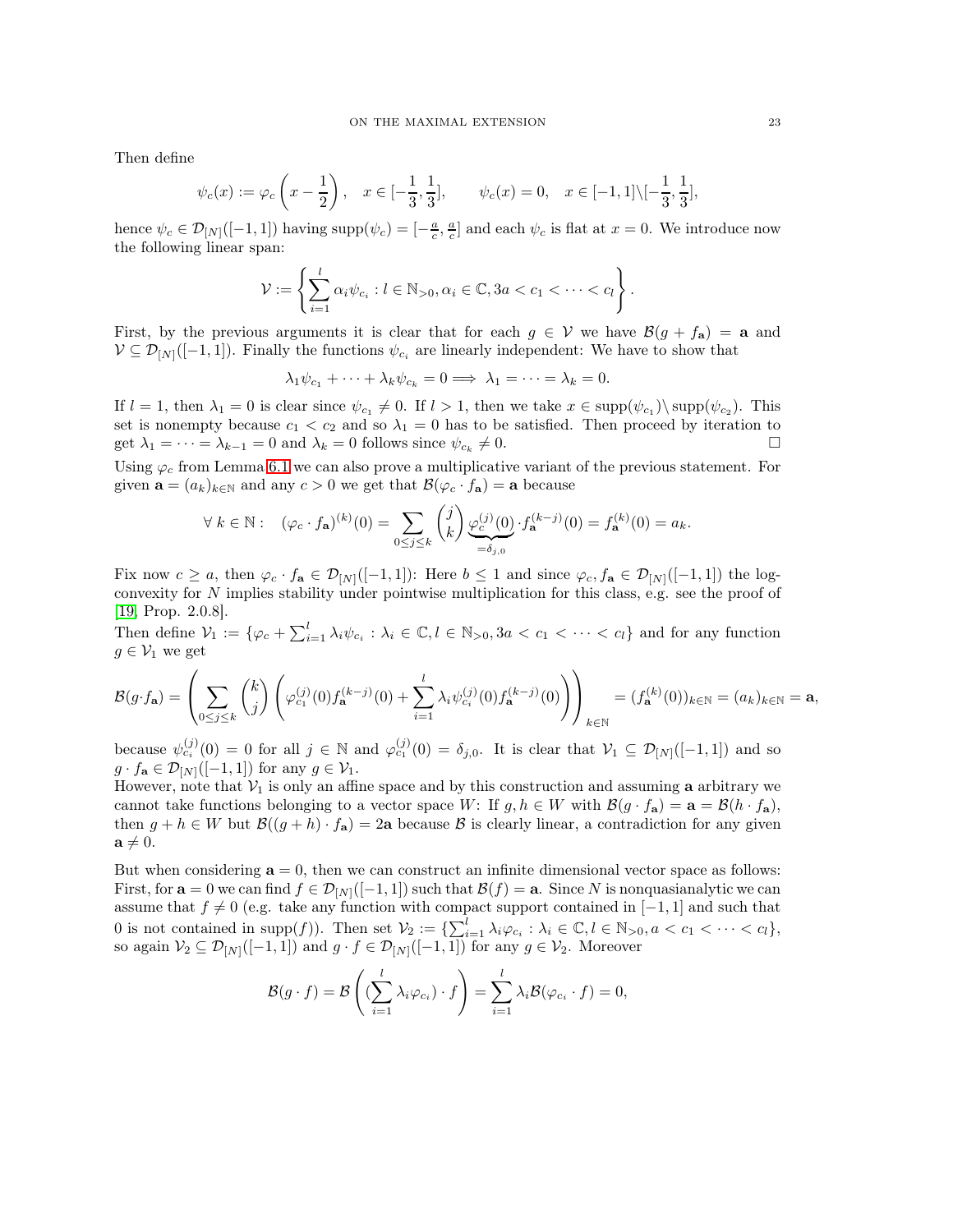since  $\varphi_{c_i}^{(j)}(0) = \delta_{j,0}$  and  $f^{(j)}(0) = 0$  for all  $j \in \mathbb{N}$ . The space  $\mathcal{V}_2$  is again infinite dimensional because each set  $\{\varphi_{c_1}, \ldots, \varphi_{c_l}\}\$  is linearly independent analogously as for the functions  $\psi_{c_i}$  shown above.

**Remark 6.3.** For the sake of completeness we mention that (the proof of) Proposition [6.2](#page-21-1) can be transferred to the r-ramified setting  $(r \in N_{>0})$ : In order to do so it is crucial to have functions  $\varphi_c \in \mathcal{D}_{r,[N]}([-1,1])$  (when being nontrivial) with  $\varphi_c^{(j)}(0) = \delta_{j,0}$ . The existence of such functions is ensured by Lemma [6.1](#page-21-3) applied to the so-called r-interpolating sequence  $P^{N,r}$ , see [\[8,](#page-25-5) Sect. 2.5, Lemma 3.5] and [\[20,](#page-26-2) Lemma 2.3] for more details.

However, the "multiplicative variant" seems to be not clear since in general  $\mathcal{D}_{r,[N]}([-1,1])$  is not closed under the pointwise product of functions.

6.2. On the failure of surjectivity in the nonquasianalytic setting. Our aim is to show that in the situation of Theorem [2.2](#page-5-3) the inclusion  $\mathcal{B}(\mathcal{D}_{\{N\}}([-1, 1])) \supseteq \Lambda_{\{M\}}$  will be strict for all N which are not strongly nonquasianalytic. More precisely, in this situation the complement  $\mathcal{B}(\mathcal{D}_{\{N\}}([-1, 1]))\setminus\Lambda_{\{M\}}$  will be large in the following sense, see [\[1,](#page-25-18) Def. 1.4] and the references therein:

A set  $\mathcal L$  in a vector space V is called *lineable* in V if  $\mathcal L \cup \{0\}$  does contain an infinite dimensional vector space.

In order to do so we start with the following preparation: Let  $N \in \mathcal{LC}$  be given, then the function  $\theta_N$  defined by

$$
\theta_N(x) := \sum_{k=0}^{+\infty} \frac{N_k}{(2\nu_k)^k} \exp(2i\nu_k x), \quad x \in \mathbb{R},
$$

is satisfying the following requirements:  $\theta_N \in \mathcal{E}_{\{N\}}(\mathbb{R}, \mathbb{C})$  and

(6.1) 
$$
\theta_N^{(j)}(0) = i^j s_j \text{ with } s_j^1 := s_j \ge N_j, \quad \forall j \in \mathbb{N}.
$$

We refer to [\[22,](#page-26-0) Theorem 1], for a detailed proof see also [\[19,](#page-25-17) Prop. 3.1.2] and [\[13,](#page-25-12) Lemma 2.9]. It is not difficult to see that  $\theta_N$  does not belong to the Beurling type class  $\mathcal{E}_{(N)}(\mathbb{R}, \mathbb{C})$ . Using this function we can show the following:

<span id="page-23-0"></span>**Proposition 6.4.** Let  $N \in \mathcal{LC}$  be given such that  $(\gamma_1)$  fails. Then we get: For any sequence  $M \in \mathcal{N}_{\preceq,R}$  with  $\mathcal{B}(\mathcal{D}_{\{N\}}([-1,1])) \supseteq \Lambda_{\{M\}}$  we have a strict inclusion, more precisely the set

$$
\mathcal{B}(\mathcal{D}_{\{N\}}([-1,1]))\backslash \bigcup_{M\in \mathcal{N}_{\prec,R}}\Lambda_{\{M\}}
$$

is lineable in  $\mathcal{B}(\mathcal{D}_{\{N\}}([-1, 1]))$  (the constructed vector space does have dimension  $\aleph_0$ ).

**Proof.** By Theorem [2.2](#page-5-3) we see that for any  $M \in \mathcal{N}_{\preceq,R}$  with  $\mathcal{B}(\mathcal{D}_{\{N\}}([-1,1])) \supseteq \Lambda_{\{M\}}$  condition  $(M, N)_{SV}$  has to be satisfied, hence N is nonquasianalytic and by Lemma [3.2](#page-6-2) in order to conclude it is sufficient to show lineability for the set  $\mathcal{B}(\mathcal{D}_{\{N\}}([-1,1]))\setminus\Lambda_{\{L\}}$  for the maximal sequence  $L\equiv L^1$  $(see (3.1)).$  $(see (3.1)).$  $(see (3.1)).$ 

Take  $\theta_N \in \mathcal{E}_{\{N\}}(\mathbb{R}, \mathbb{C})$  and  $\psi \in \mathcal{D}_{\{N\}}([-1, 1])$  such that  $\psi^{(j)}(0) = \delta_{j,0}$  and supp $(\psi) \subseteq [-1, 1]$  (e.g. take  $\psi \equiv \varphi_c, c \ge a := \sum_{j=1}^{+\infty} \frac{1}{\nu_j}$  from the previous section) and set

$$
\Theta_N := \theta_N \cdot \psi.
$$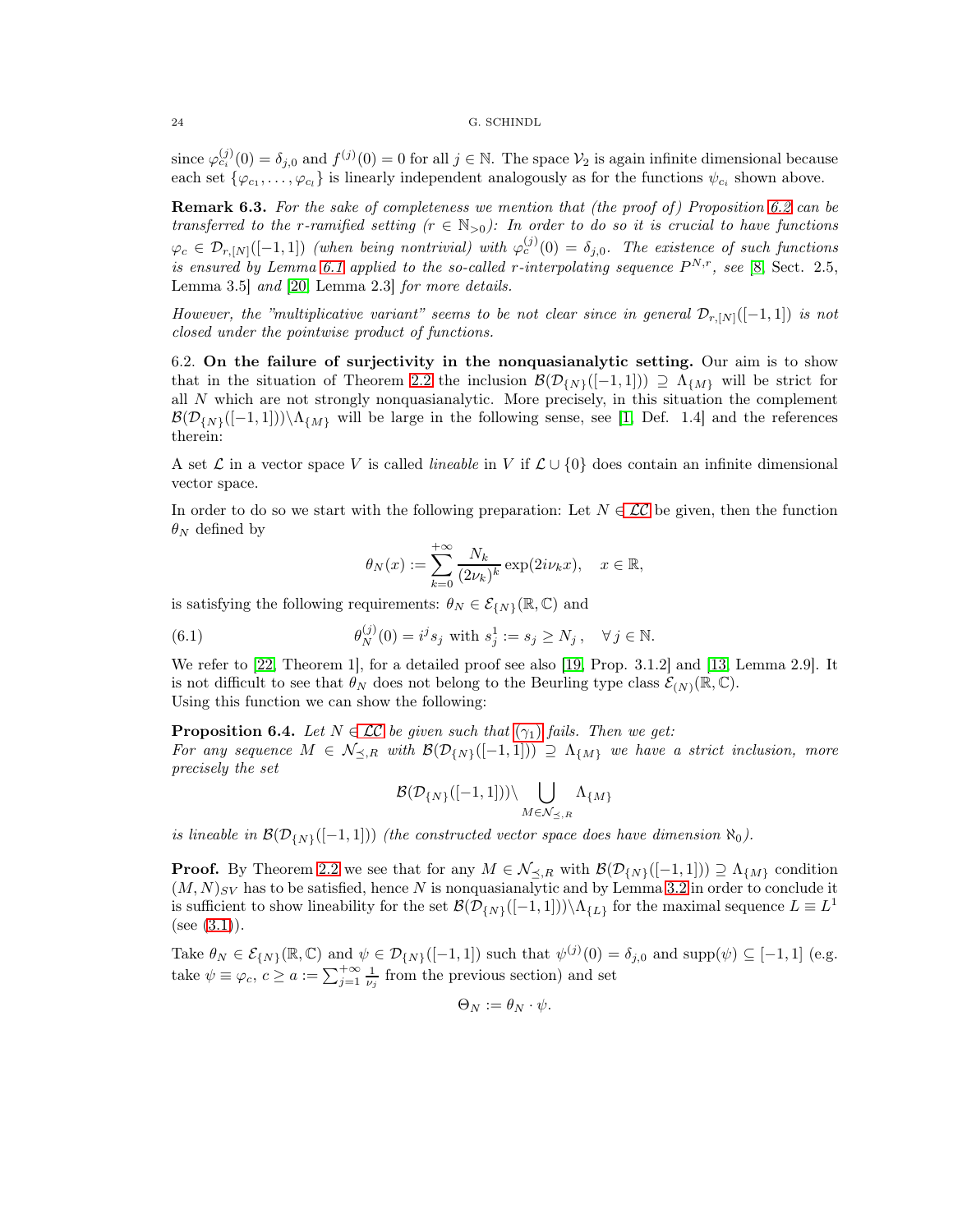Then  $\Theta_N \in \mathcal{D}_{\{N\}}([-1, 1])$  because log-convexity of N implies that the class is closed under pointwise multiplication (e.g. see the proof of [\[19,](#page-25-17) Prop. 2.0.8]). Moreover we have

$$
\forall k \in \mathbb{N}: \quad \Theta_N^{(k)}(0) = \sum_{0 \le j \le k} \binom{k}{j} \theta_N^{(j)}(0) \psi^{(k-j)}(0) = \theta_N^{(k)}(0) = i^k s_k.
$$

*Claim I:*  $\mathcal{B}(\Theta_N) \in \mathcal{B}(\mathcal{D}_{\{N\}}([-1,1])) \backslash \Lambda_{\{L\}}.$ 

Clearly  $\mathcal{B}(\Theta_N) \in \mathcal{B}(\mathcal{D}_{\{N\}}([-1, 1]))$  holds true. Since N does not have  $(\gamma_1)$ , by Lemma [3.6](#page-8-3) we know that  $L \approx N$  is violated. Now assume that there would exist some  $\mathbf{a} = (a_j)_j \in \Lambda_{\{L\}}$  with  $\mathcal{B}(\Theta_N) = \mathbf{a}$ , then

$$
\exists C, h > 0 \,\forall \, j \in \mathbb{N}: \quad N_j \leq |\Theta_N^{(j)}(0)| = |a_j| \leq Ch^j L_j,
$$

which would imply  $N\leq L$ . By Lemma [3.2](#page-6-2) this would imply  $L\approx N$ , a contradiction.

*Claim II:*  $\mathcal{B}(\mathcal{D}_{\{N\}}([-1, 1]))\setminus \Lambda_{\{L\}}$  is lineable in  $\mathcal{B}(\mathcal{D}_{\{N\}}([-1, 1]))$ .

First, for each  $h > 0$  we set  $N^h := (h^j N_j)_{j \in \mathbb{N}}$ . Obviously  $N^h \approx N$  and  $\nu_j^h := \frac{N_j^h}{N_{j-1}^h} = h\nu_j$ ,  $j \in \mathbb{N}_{>0}$ , and  $\nu_0^h := 1$ . Moreover each  $N^h$  is clearly log-convex and normalized for all  $h \geq 1$ . So it makes sense to consider  $\theta_{N^h}$  and  $\Theta_{N^h} := \theta_{N^h} \cdot \psi$ . We have  $\Theta_{N^h} \in \mathcal{D}_{\{N^h\}}([-1,1]) = \mathcal{D}_{\{N\}}([-1,1])$  by the equivalence of the sequences. By the previous comments we get

$$
\forall h \ge 1 \ \exists \ A_h, B_h \ge 1 \ \forall \ j \in \mathbb{N} : \quad h^j N_j = N_j^h \le |\Theta_{N^h}^{(j)}(0)| \le A_h B_h^j N_j^h = A_h (B_h h)^j N_j,
$$

and

$$
\forall j \in \mathbb{N} \,\forall \, h \ge 1: \quad \Theta_{N^h}^{(j)}(0) = i^j s_j^h, \quad s_j^h \ge N_j^h = h^j N_j.
$$

We introduce iteratively a sequence of functions  $(\Phi_j)_{j\geq 1}$  and strictly increasing sequences of numbers  $(A_j)_{j\geq 1}$ ,  $(B_j)_{j\geq 1}$ ,  $(C_j)_{j\geq 1}$  such that  $B_{j+1} > C_j > B_j$  (> max<sub>1≤i≤j-1</sub> B<sub>i</sub>) as follows: First set

$$
\Phi_1 := \Theta_N (=\Theta_{N^1}),
$$

which implies

$$
\exists A_1, B_1 \ge 1 \,\forall \, l \in \mathbb{N}: \quad N_l \le |\Phi_1^{(l)}(0)| = |\Theta_N^{(l)}(0)| \le A_1 B_1^l N_l.
$$

Then we put iteratively

$$
\Phi_{j+1}:=A_j\cdot \Theta_N\boldsymbol{_{\mathcal{G}}},\;j\in\mathbb{N}_{>0},
$$

satisfying

<span id="page-24-0"></span>
$$
\exists A_{j+1}, B_{j+1} \ge 1 \,\forall \, l \in \mathbb{N}: \quad A_j N_l^{C_j} = A_j C_j^l N_l \le |\Phi_{j+1}^{(l)}(0)| \le A_{j+1} B_{j+1}^l N_l.
$$

The choices of the sequences yield

$$
(6.2) \qquad \forall l \in \mathbb{N} \ \forall j \in \mathbb{N}_{>0}: \quad \Phi_{j+1}^{(l)}(0) = A_j \Theta_{N^{C_j}}^{(l)}(0) = A_j i^l s_l^{C_j}, \quad s_l^{C_j} \ge N_l^{C_j} = C_j^l N_l,
$$

and  $\Phi_1^{(l)}(0) = i^l s_l = i^l s_l^1$ ,  $s_l^1 \geq N_l$ . Finally, we define the set

$$
\mathcal{V} := \left\{ \sum_{i=1}^k \alpha_i \Phi_i, k \in \mathbb{N}_{>0}, \alpha_i \in \mathbb{C} \right\},\
$$

so  $V \subseteq \mathcal{D}_{\{N\}}([-1,1])$  and the functions  $\Phi_i$  are linearly independent. We prove that  $\mathcal{B}(V) \cap \Lambda_{\{L\}} =$  $\{0\}$  is valid.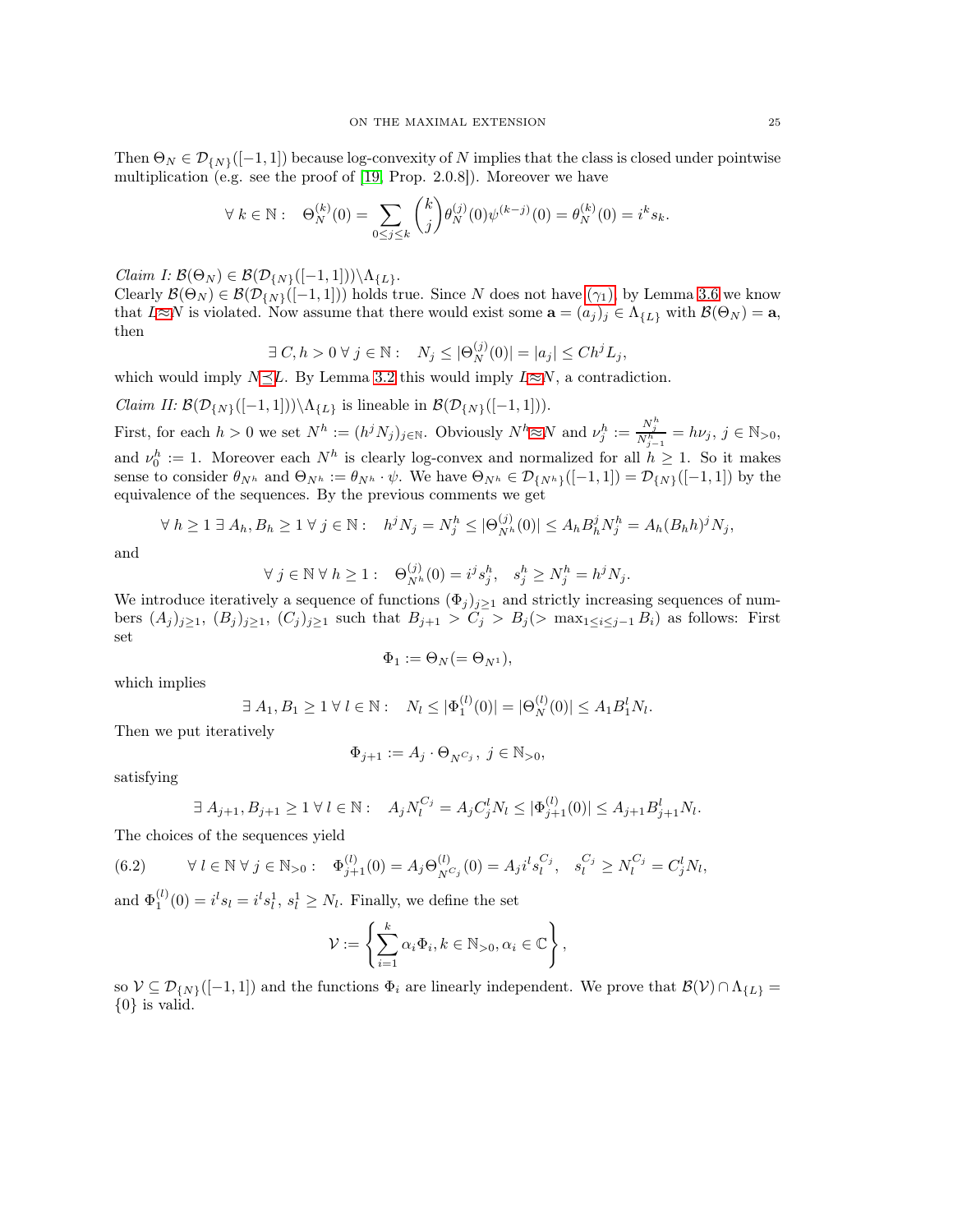Let  $f \in \mathcal{V}$ ,  $f \neq 0$ , so  $f = \alpha_1 \Phi_1 + \cdots + \alpha_k \Phi_k$  for some  $\alpha_i \in \mathbb{C}$  and  $k \in \mathbb{N}_{\geq 0}$  with  $\alpha_k \neq 0$ . We can assume  $k \ge 2$  since the case  $k = 1$  follows by Claim I above. Hence for all  $l \in \mathbb{N}$  by [\(6.2\)](#page-24-0) we get:  $|f^{(l)}(0)| = |\alpha_1 \Phi_1^{(l)}(0) + \cdots + \alpha_k \Phi_k^{(l)}$  $\begin{aligned} \mathcal{L}^{(l)}_{k}(0) | & = |\alpha_1 i^l s_l^1 + \cdots + \alpha_k i^l A_{k-1} s_l^{C_{k-1}}| = |\alpha_1 s_l^1 + \cdots + \alpha_k A_{k-1} s_l^{C_{k-1}}| \end{aligned}$  $\geq |\alpha_k| A_{k-1} C_{k-1}^l N_l - (k-1) \max_{1 \leq i \leq k-1} |\alpha_i| A_{k-1} B_{k-1}^l N_l$  $=N_l A_{k-1} B_{k-1}^l$  $\sqrt{ }$  $|\alpha_k|$  $\bigcap C_{k-1}$  $B_{k-1}$  $\setminus^l$  $-(k-1)\max_{1\leq i\leq k-1}|\alpha_i|$ ! ,

and the last expression is bounded by below by  $N_l A_{k-1} B_{k-1}^l$  for all  $l \geq l_k$  large because by the choice  $C_{k-1} > B_{k-1}$ . Note that the value  $k \geq 2$  is only depending on the given function f. Consequently, when assuming that there would exist some  $\mathbf{a} = (a_j)_j \in \Lambda_{\{L\}}$  with  $\mathcal{B}(f) = \mathbf{a}$ , then we would get

$$
\exists C, h \ge 1 \,\forall \, j \ge l_k: \quad A_{k-1}B_{k-1}^j N_j \le |f^{(j)}(0)| = |a_j| \le Ch^j L_j,
$$

which would imply, by enlarging the constants C, h sufficiently (if necessary), that  $N\preceq L$ . Hence  $L \approx N$  would follow, a contradiction because N does not have  $(\gamma_1)$  by assumption.

 $\Box$ 

### **REFERENCES**

- <span id="page-25-18"></span>[1] L. Bernal-González, D. Pellegrino, and J.B. Seoane-Sepúlveda. Linear subsets of nonlinear sets in topological vector spaces. Bull. Amer. Math. Soc., 51(1):71-130, 2014.
- <span id="page-25-9"></span>[2] J. Bonet, R. Meise, and B. A. Taylor. On the range of the Borel map for classes of non-quasianalytic functions. North-Holland Mathematics Studies - Progress in Functional Analysis, 170:97–111, 1992.
- <span id="page-25-6"></span>[3] J. Chaumat and A.-M. Chollet. Surjectivité de l'application restriction à un compact dans les classes de fonctions ultradifférentiables. Math. Ann., 298:7–40, 1994.
- <span id="page-25-3"></span>[4] C. Esser and G. Schindl. How far ist the Borel map from being surjective in quasianalytic ultradifferentiable classes? J. Math. Anal. Appl., 466(1):986–1008, 2018.
- <span id="page-25-4"></span>[5] C. Esser and G. Schindl. On the construction of large algebras not contained in the image of the Borel map. Res. Math., 75(22), 2020.
- <span id="page-25-0"></span>[6] L. Hörmander. The analysis of linear partial differential operators I, Distribution theory and Fourier analysis. Springer-Verlag, 2003.
- <span id="page-25-16"></span>[7] J. Jiménez-Garrido, J. Sanz, and G. Schindl. Injectivity and surjectivity of the asymptotic Borel map in Carleman ultraholomorphic classes. J. Math. Anal. Appl., 469(1):136–168, 2019.
- <span id="page-25-5"></span>[8] J. Jiménez-Garrido, J. Sanz, and G. Schindl. The surjectivity of the Borel mapping in the mixed setting for ultradifferentiable ramification spaces. Monatsh. Math., 191(3):537–576, 2020.
- <span id="page-25-8"></span>[9] J. Jiménez-Garrido, J. Sanz, and G. Schindl. Ultraholomorphic extension theorems in the mixed setting. Banach J. Math. Anal., 14(4):1630–1669, 2020.
- <span id="page-25-1"></span>[10] H. Komatsu. Ultradistributions. I. Structure theorems and a characterization. J. Fac. Sci. Univ. Tokyo Sect. IA Math., 20:25–105, 1973.
- <span id="page-25-13"></span><span id="page-25-2"></span>[11] S. Mandelbrojt. Séries adhérentes, Régularisation des suites, Applications. Gauthier-Villars, Paris, 1952.
- <span id="page-25-12"></span>[12] H.-J. Petzsche. On E. Borel's theorem. Math. Ann., 282(2):299–313, 1988.
- <span id="page-25-15"></span>[13] A. Rainer and G. Schindl. Composition in ultradifferentiable classes. Studia Math., 224(2):97–131, 2014.
- [14] A. Rainer and G. Schindl. Equivalence of stability properties for ultradifferentiable function classes. Rev. R. Acad. Cienc. Exactas Fís. Nat. Ser. A. Mat. RACSAM, 110(1):17–32, 2016.
- <span id="page-25-14"></span><span id="page-25-7"></span>[15] A. Rainer and G. Schindl. Extension of Whitney jets of controlled growth. Math. Nachr., 290(14–15):2356–2374, 2017.
- <span id="page-25-10"></span>[16] A. Rainer and G. Schindl. On the Borel mapping in the quasianalytic setting. Math. Scand., 121(2):293–310, 2017.
- <span id="page-25-11"></span>[17] A. Rainer and G. Schindl. On the extension of Whitney ultrajets. Studia Math., 245(3):255–287, 2019.
- <span id="page-25-17"></span>[18] A. Rainer and G. Schindl. On the extension of Whitney ultrajets, II. Studia Math., 250(3):283–295, 2020.
- [19] G. Schindl. Spaces of smooth functions of Denjoy-Carleman-type, 2009. Diploma Thesis, Universität Wien, available online at [http://othes.univie.ac.at/7715/1/2009-11-18\\_0304518.pdf](http://othes.univie.ac.at/7715/1/2009-11-18_0304518.pdf).